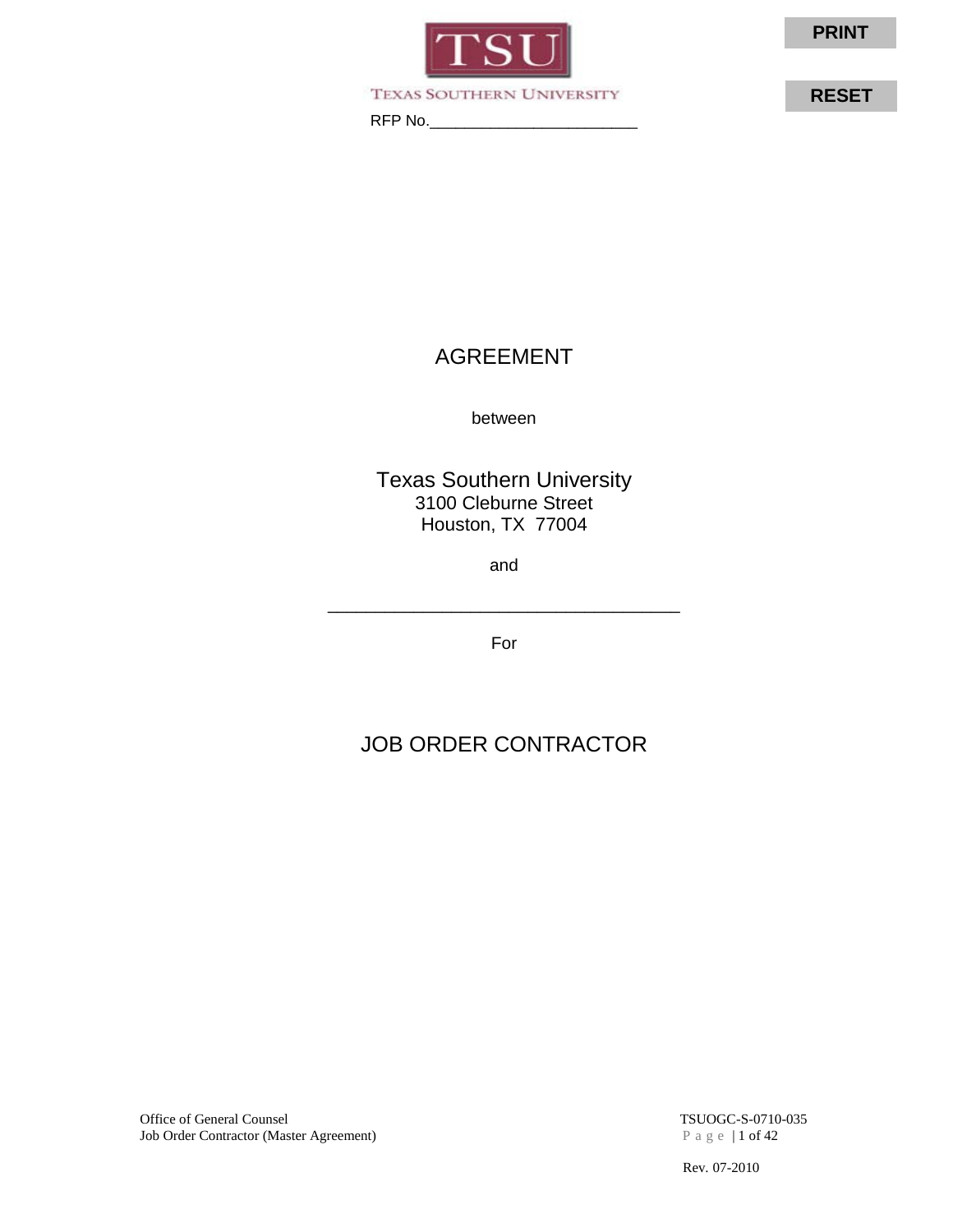

## **TABLE OF CONTENTS**

| <b>ARTICLE NO.</b>                                        | <b>PAGE</b> |
|-----------------------------------------------------------|-------------|
|                                                           |             |
|                                                           |             |
|                                                           |             |
|                                                           |             |
|                                                           |             |
|                                                           |             |
|                                                           |             |
|                                                           |             |
|                                                           |             |
| ARTICLE 10 SITE INVESTIGATION AND CONDITIONS              |             |
|                                                           |             |
|                                                           |             |
|                                                           |             |
|                                                           |             |
|                                                           |             |
|                                                           |             |
| ARTICLE 16 SUPERINTENDENCE BY JOB ORDER CONTRACTOR  14    |             |
| ARTICLE 17 INSPECTION OF CONSTRUCTION AND ACCEPTANCE  14  |             |
|                                                           |             |
| ARTICLE 19 PROTECTION OF EXISTING VEGETATION, STRUCTURES, |             |
|                                                           |             |
|                                                           |             |
|                                                           |             |
|                                                           |             |
|                                                           |             |
|                                                           |             |
|                                                           |             |
| ARTICLE 26 TERMINATION FOR CONVENIENCE OF OWNER21         |             |
|                                                           |             |
|                                                           |             |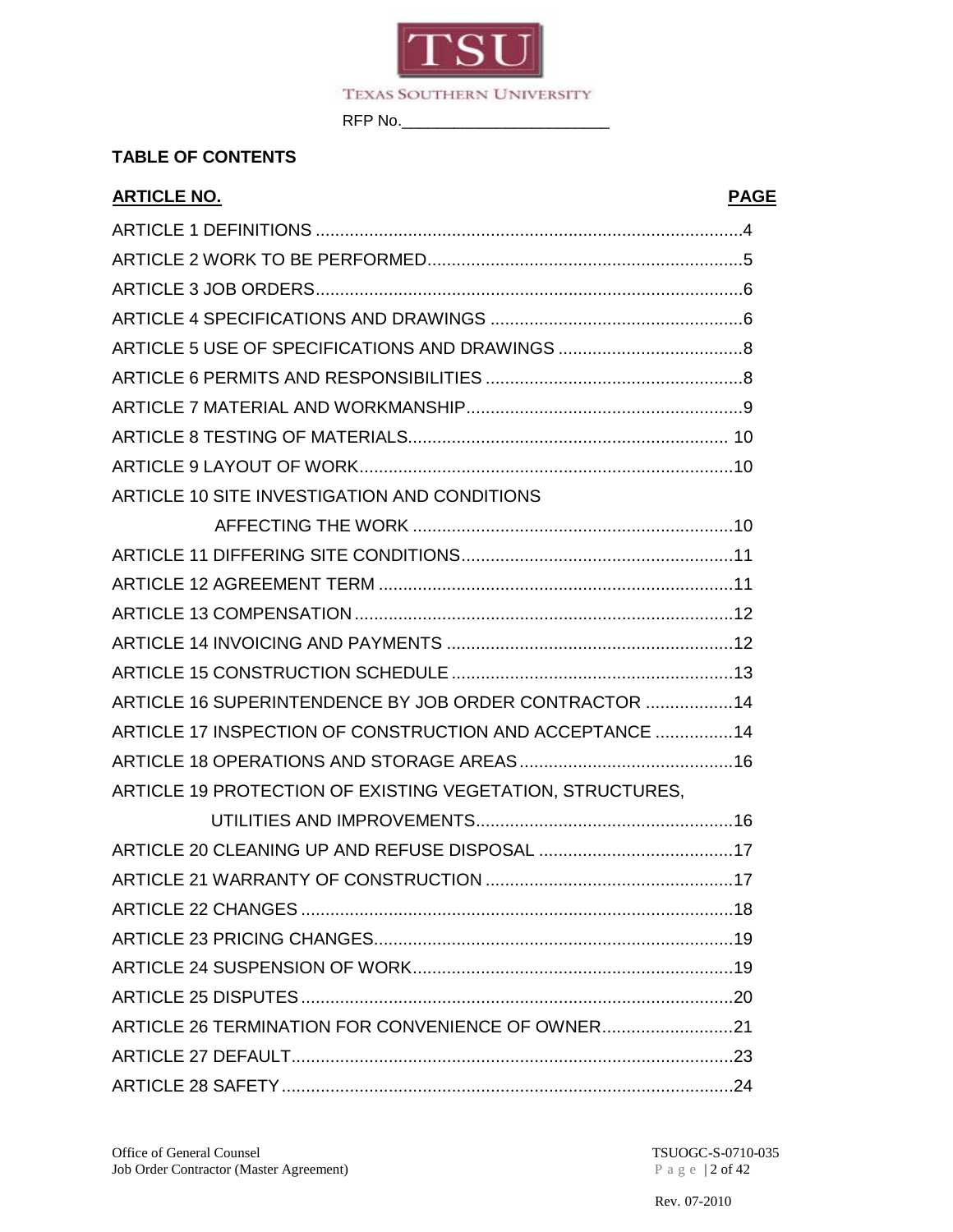

ARTICLE 29 USE AND POSSESSION PRIOR TO COMPLETION.........................25

## **ARTICLE NO. PAGE**

| ARTICLE 31 DISSEMINATION OF CONTRACT INFORMATION26  |  |
|-----------------------------------------------------|--|
|                                                     |  |
|                                                     |  |
|                                                     |  |
|                                                     |  |
|                                                     |  |
|                                                     |  |
|                                                     |  |
|                                                     |  |
|                                                     |  |
|                                                     |  |
| ARTICLE 42 CANCELLATION FOR CONFLICT OF INTEREST 30 |  |
|                                                     |  |
|                                                     |  |
|                                                     |  |
| ARTICLE 46 INTERPRETATION, JURISDICTION AND VENUE31 |  |

## **ATTACHMENTS**

## **FORMS**

|--|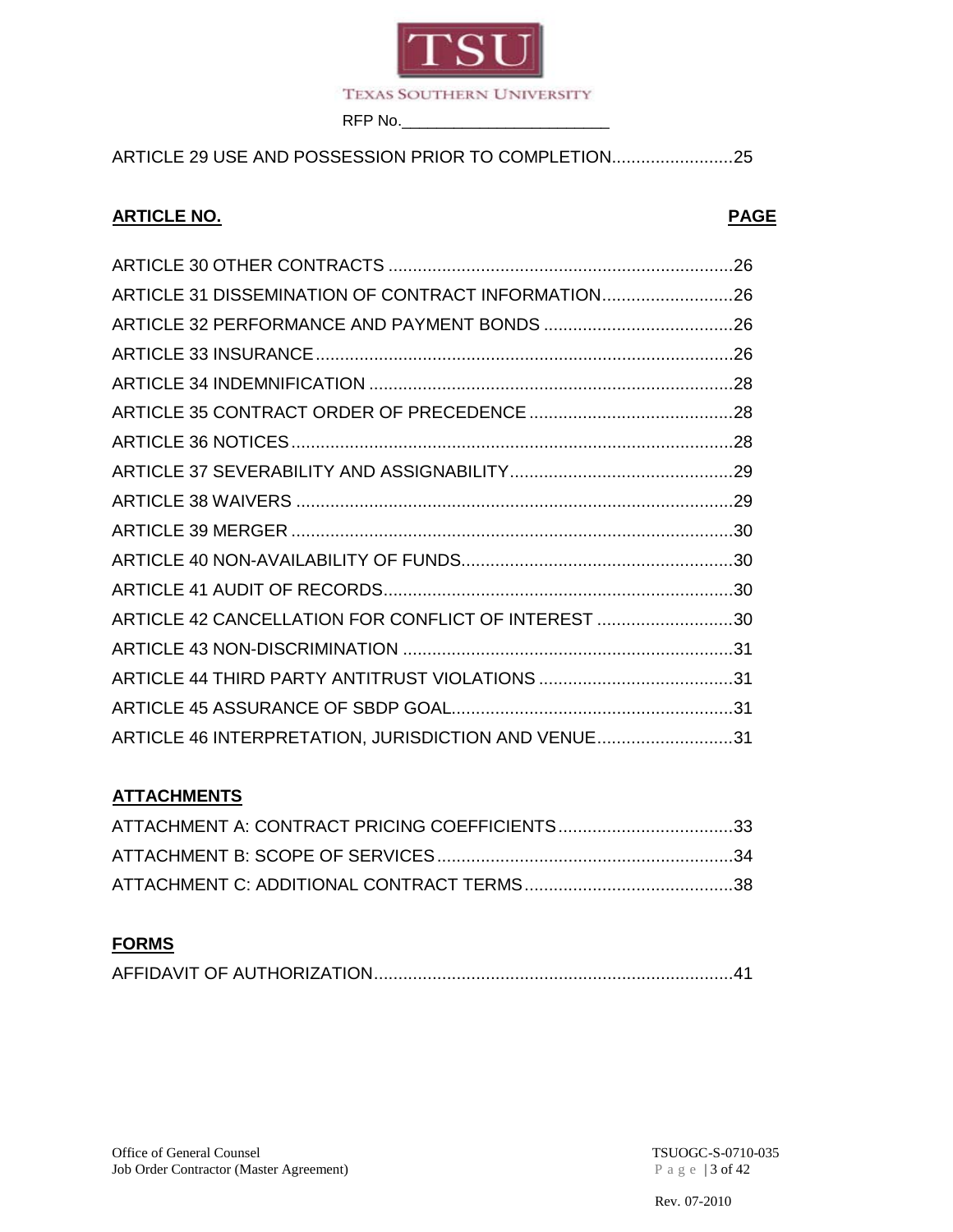

#### **JOB ORDER CONTRACTING AGREEMENT**

THIS AGREEMENT, entered into and made effective the day of  $\qquad \qquad .$  20 ("Effective Date") by and between Texas Southern University, an agency of the State of Texas and institution of higher education pursuant to Chapter 206 of the Texas Education Code, and located at 3100 Cleburne, Houston, Texas 77004, (hereinafter referred to as "Owner") and with offices located at  $\qquad \qquad$  (hereinafter referred to as "Job Order Contractor") and collectively referred to as "Parties"), for the following project: \_\_\_\_\_\_\_\_\_\_\_\_\_\_\_\_\_\_\_\_\_\_\_\_\_\_\_\_\_\_\_\_\_\_\_\_\_\_\_\_\_\_\_\_\_\_\_\_\_\_\_\_\_\_\_\_\_\_\_\_\_\_\_\_\_\_\_\_\_\_\_\_\_\_\_

#### WITNESSETH:

\_\_\_\_\_\_\_\_\_\_\_\_\_\_\_\_\_\_\_\_\_\_\_\_\_\_\_\_\_\_\_\_\_\_\_\_\_\_\_\_\_\_\_\_\_\_\_\_\_\_\_\_\_\_\_\_\_\_\_\_\_\_\_\_\_\_\_\_\_\_\_\_\_\_\_

THAT IN CONSIDERATION of the mutual promises and covenants hereinafter contained in the Agreement by the parties do agree, as follows:

#### **ARTICLE 1**

#### **DEFINITIONS**

- 1.1 The term "Owner" means Texas Southern University. Texas Southern University may designate a Senior Manager, Contracting Officer or duly authorized representative to act on its behalf by executing the Agreement, and any modification thereto. Owner's duties include administration of the Agreement, including the negotiation of change orders and modifications and assessing Job Order Contractor's technical performance and progress; inspecting and periodically reporting on such performance and progress during the stated period of performance, and finally certifying as to the acceptance of the Work in its entirety or any portion thereof, as required by the Agreement documents.
- 1.2 The term "Job Order Contractor" or "Contractor" means the Job Order Contractor. The Job Order Contractor may designate a senior manager as its duly authorized representative to act on its behalf and who is specifically authorized to act for Job Order Contractor by executing the Agreement and any modifications thereto. Job Order Contractor's duties include administration of the Agreement and performance of the Work.
- 1.3 The term "Contract" or "Agreement" as used herein means this agreement including its attachments, modifications or amendments thereto, and any Job Orders that may be issued.
- 1.4 The term "Subcontract" as used herein means any contractually-binding arrangement or change to the arrangement, including purchase orders (other than one involving an employer-employee relationship) entered into by Job Order Contractor calling for equipment, supplies or services required for Contract performance, including any modifications thereto.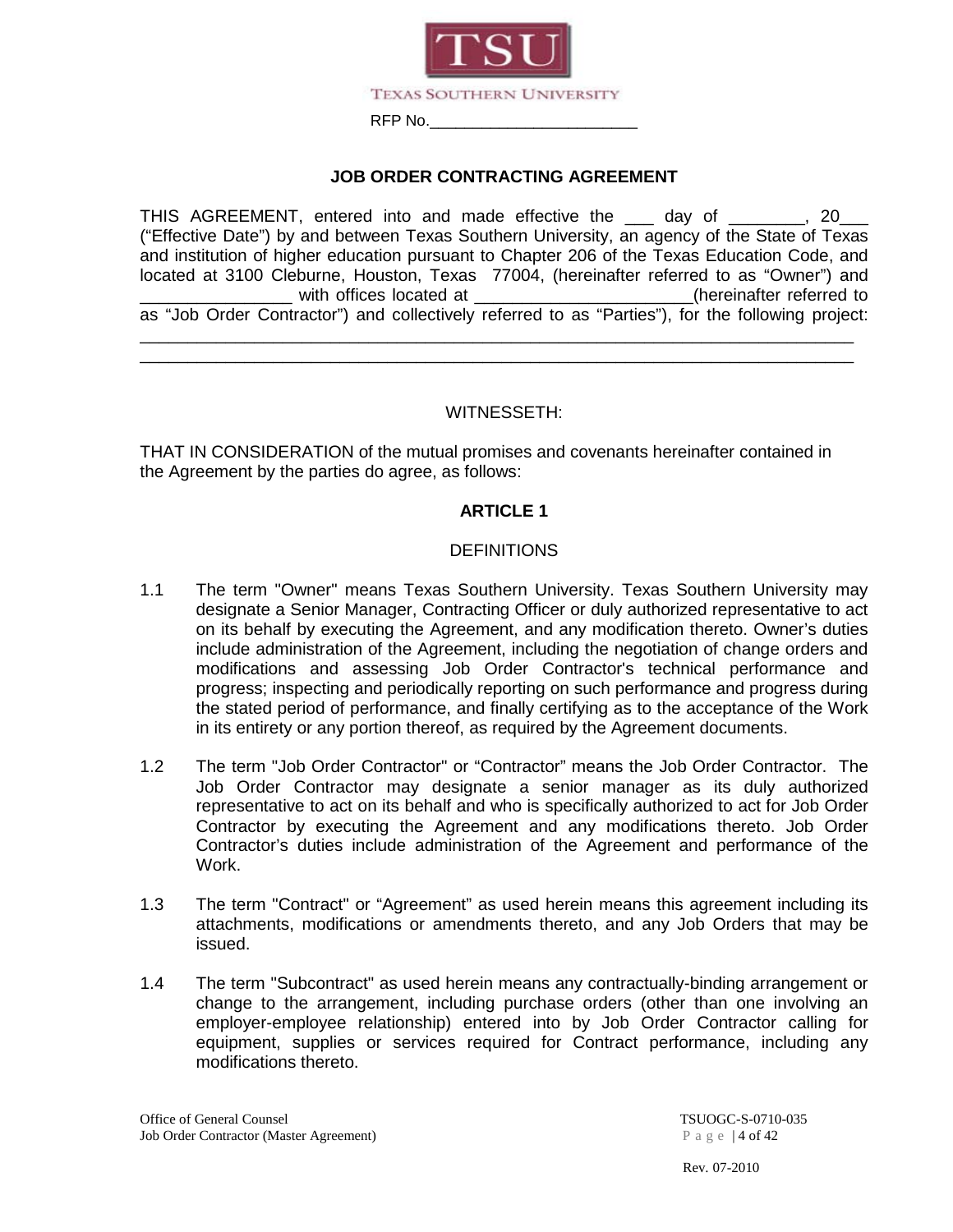

- 1.5 The term "Job Order" means a specific written agreement between the Owner and the Job Order Contractor for Work to be performed under this Agreement.
- 1.6 The term "Notice to Proceed" means a notice from Owner that contains certain formality elements specified in this Agreement.
- 1.7 The term "Work" means each necessary and required operation for survey, design, construction (except new construction), repair or maintenance to be performed under this Agreement on a job order basis. Work includes a broad range of as-needed services as specified under any Job Order that Owner issues. Work further includes furnishing any necessary labor, material, tool, supply, equipment, transportation, supervision and management. Each Job Order defines and further describes the Work with respect to any specific project requirement, unless this Agreement specifies elsewhere otherwise.

#### WORK TO BE PERFORMED

- 2.1 In response to Job Orders that may be mutually agreed upon and issued periodically by Owner, Job Order Contractor agrees to provide general and specific construction services on a per-project basis as requested by the Owner in accordance with the terms of this Agreement. Job Order Contractor shall, except as may be specified elsewhere in the Agreement, furnish all necessary labor, materials, tools, supplies, equipment, transportation, supervision, management, and perform all operations necessary and required for survey, design and construction work (hereinafter called "the Work") which will be defined and further described as to specific project requirements in each Job Order. The Work shall be performed in accordance with the requirements set forth in each Job Order and as further specified in Attachment "A" Contract Pricing Coefficients and in Attachment "B," Scope of Services both of which are incorporated herein and made a part hereof, and in accordance with any supplementary conditions, additions, modifications, or other requirements incorporated in this Agreement or specific Job Order Project by reference. Owner shall provide a project RFP setting forth a description of the basic services to be provided by the Job Order Contractor for the project.
- 2.2 This Agreement embodies the agreement of Owner and Job Order Contractor to terms and conditions which will govern any Work that may be prescribed under a Job Order that may be issued by Owner and agreed to by Job Order Contractor. Nothing herein shall be construed as requiring Owner to issue any Job Order, nor requiring Job Order Contractor to accept same, it being the intent that both parties must mutually agree to any specific Work before a Job Order and Notice to Proceed may be issued.
- 2.3 This Agreement is for the provision of specified construction contracting services, to be performed on a non-exclusive, indefinite quantity basis, as requested by the Owner in accordance with the terms of this Agreement. Contractor represents and warrants that he has the knowledge, ability, skills and resources to provide the services as outlined in the Job Order and as further specified in Attachment "A" Contract Pricing coefficients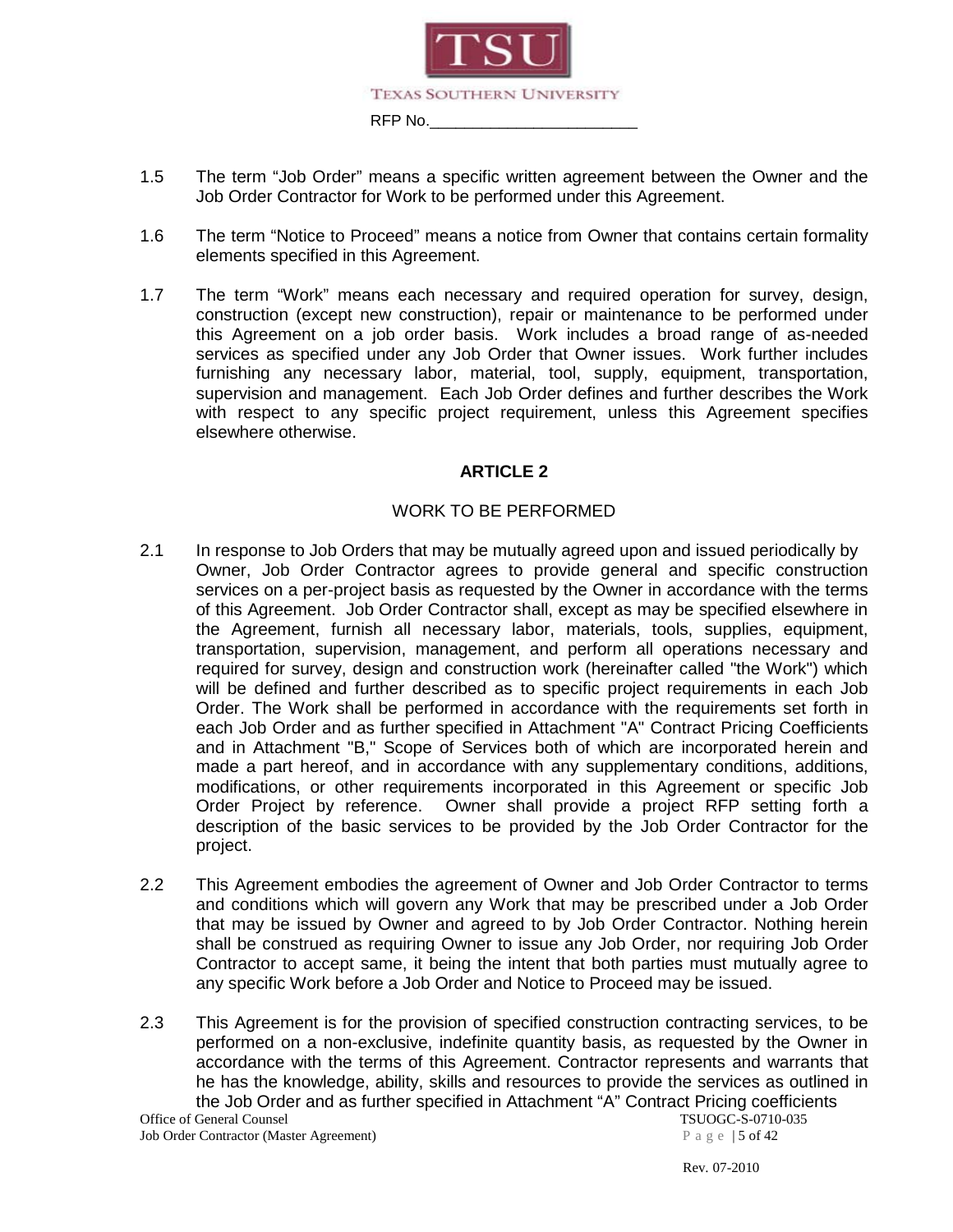

and Attachment "B" Scope of Services and in accordance with the terms and requirements of this Agreement.

#### **ARTICLE 3**

#### JOB ORDERS

- 3.1 Performance of the Work shall be undertaken only upon the issuance of a written Job Order and Notice to Proceed by Owner. Job Orders shall be in accordance with the requirements specified in Attachment "B," Scope of Services, and will set forth, with the necessary particularity, the following:
	- a. Contract number along with Job Order Contractor's name;
	- b. Job Order number and date;
	- c. The agreed Work and applicable technical specifications and drawings;
	- d. The agreed period of performance and, if required by Owner, a work schedule;
	- e. The place of performance;
	- f. The agreed total price for the Work to be performed;
	- g. Submittal requirements;
	- h. Owner's authorized representative who will accept the completed Work;
	- i. Signatures by the parties hereto signifying agreement with the specific terms of the Job Order; and
	- j. Such other information as may be necessary to perform the Work.
- 3.2 Job Orders may be amended by Owner in the same manner as they are issued.
- 3.3 It is expressly understood between Owner and Job Order Contractor that the cost of each specifically authorized project will be established in the Job Order and Notice to Proceed issued by Owner. Established cost amounts shall not be increased except by written change order to a previously issued Notice to Proceed executed by the Owner and Job Order Contractor and in compliance with established law and policy. Owner is under no obligation to request any services from Job Order Contractor and no minimum amount of work is required under this Agreement. All service requests will be made by Owner on an as-needed basis, subject to future agreement on the scope of work and its cost. However, Owner agrees to use its best efforts to issue Job Order Contract(s) to Job Order Contractor with a cumulative value of at least Fifty Thousand Dollars (\$50,000.00) during the term of this agreement, unless waived by the Job Order Contractor and this assumes that the Job Order Contractor's performance meets the highest possible standards of quality, responsiveness, customer satisfaction and cost reasonableness. Projects or job orders in excess of One Hundred Thousand Dollars (\$100,000.00) must be approved by the Owner's Board of Regents. The maximum job order value of this agreement is subject to the authority delegated by Owner's Board of Regents.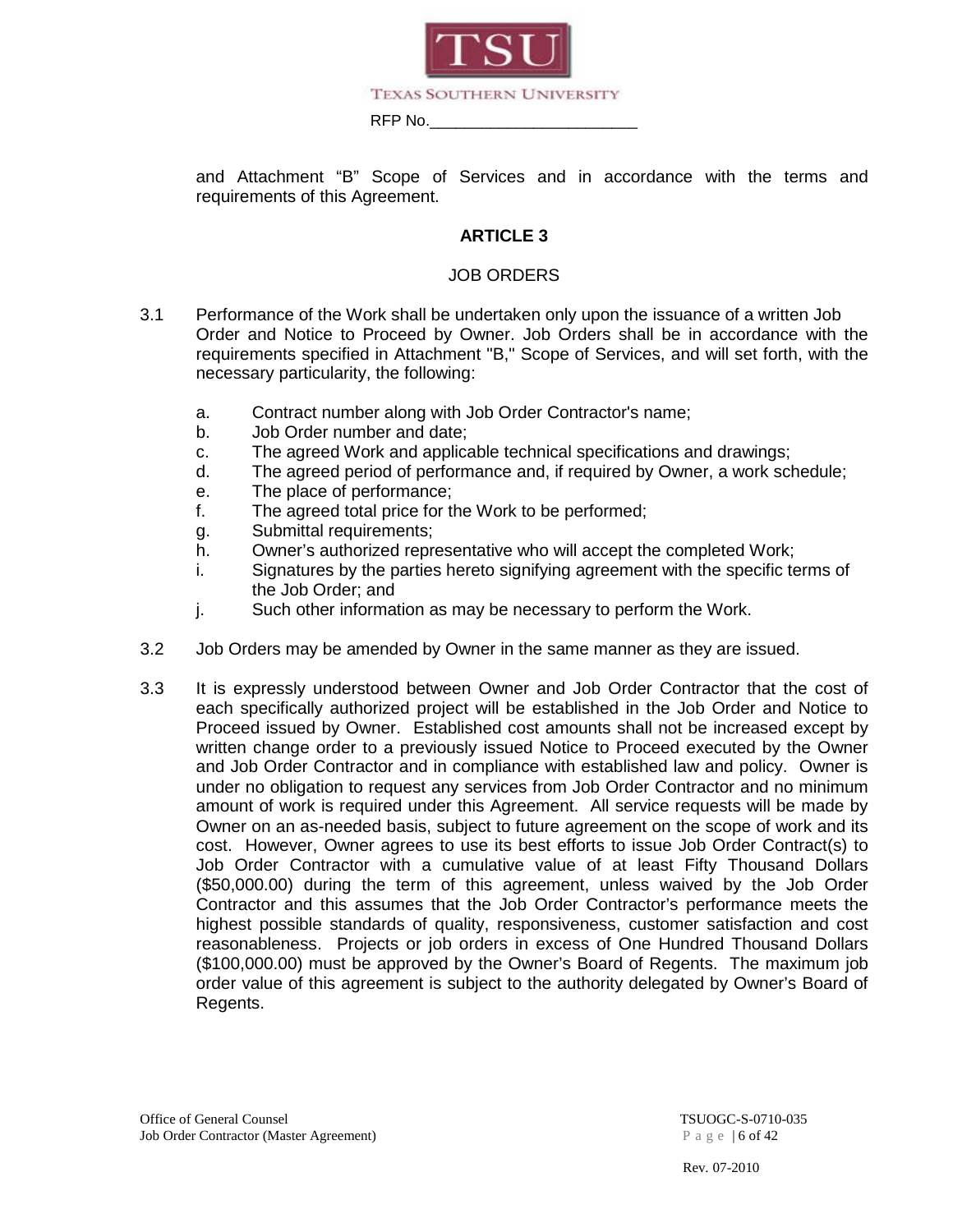

#### SPECIFICATIONS AND DRAWINGS

- 4.1 Job Order Contractor shall provide to Owner at the time of execution of the Job Order Contract and shall keep on the Work site a copy of the drawings and specifications and shall at all times give Owner access thereto. Anything mentioned in the specifications and not shown on the drawings, or shown on the drawings and not mentioned in the specifications, shall be of like effect as if shown or mentioned in both. In case of differences between drawings and specifications, the drawings shall govern. In case of discrepancy either in the figures, in the drawings, or in the specifications, the matter shall be promptly submitted to Owner, who shall promptly make a determination in writing within 14 days after submission. Any adjustment by Job Order Contractor without such a determination shall be at its own risk and expense and may be cause for immediate termination of the Job Order Contract. Owner shall furnish from time to time such detail drawings and other information as considered necessary, unless otherwise provided.
- 4.2 Wherever in the specifications or upon the drawings the words "directed," "required," "ordered," "designated," "prescribed," or words of like import are used, it shall be understood that the "direction," "requirement," "order," "designation," or "prescription," of Owner is intended and similarly the words "approved," "acceptable," "satisfactory," or words of like import shall mean "approved by," or "acceptable to," or "satisfactory to" Owner, unless otherwise expressly stated.
- 4.3 Where "as shown," "as indicated," "as detailed," or words of similar import are used, it shall be understood that the reference is made to the drawings accompanying the Contract unless stated otherwise. The word "provided" as used herein shall be understood to mean "provide complete in place," that is "furnished and installed."
- 4.4 Shop drawings means drawings submitted to Owner by Job Order Contractor showing in detail:
	- a. The proposed fabrication and assembly of structural elements,
	- b. The installation (i.e., form, fit and attachment details) of materials or equipment,
	- c. The construction and detailing of elements of the Work.

It includes sketches, diagrams, layouts, schematics, descriptive literature, illustrations, schedules, performance and test data, and similar materials furnished by Job Order Contractor to explain in detail specific portions of the Work. Owner may duplicate, use, and disclose in any manner and for any purpose shop drawings delivered under the Agreement.

4.5 Job Order Contractor shall use reasonable efforts to coordinate all shop drawings (to include plans, sketches, instructions, information, requirements, procedures, requests for action, and other data supplied to Contractor by Owner, or any other party, that Contractor uses for the Project), review and verify them for accuracy, completeness, and compliance with Contract requirements and shall indicate its approval thereon as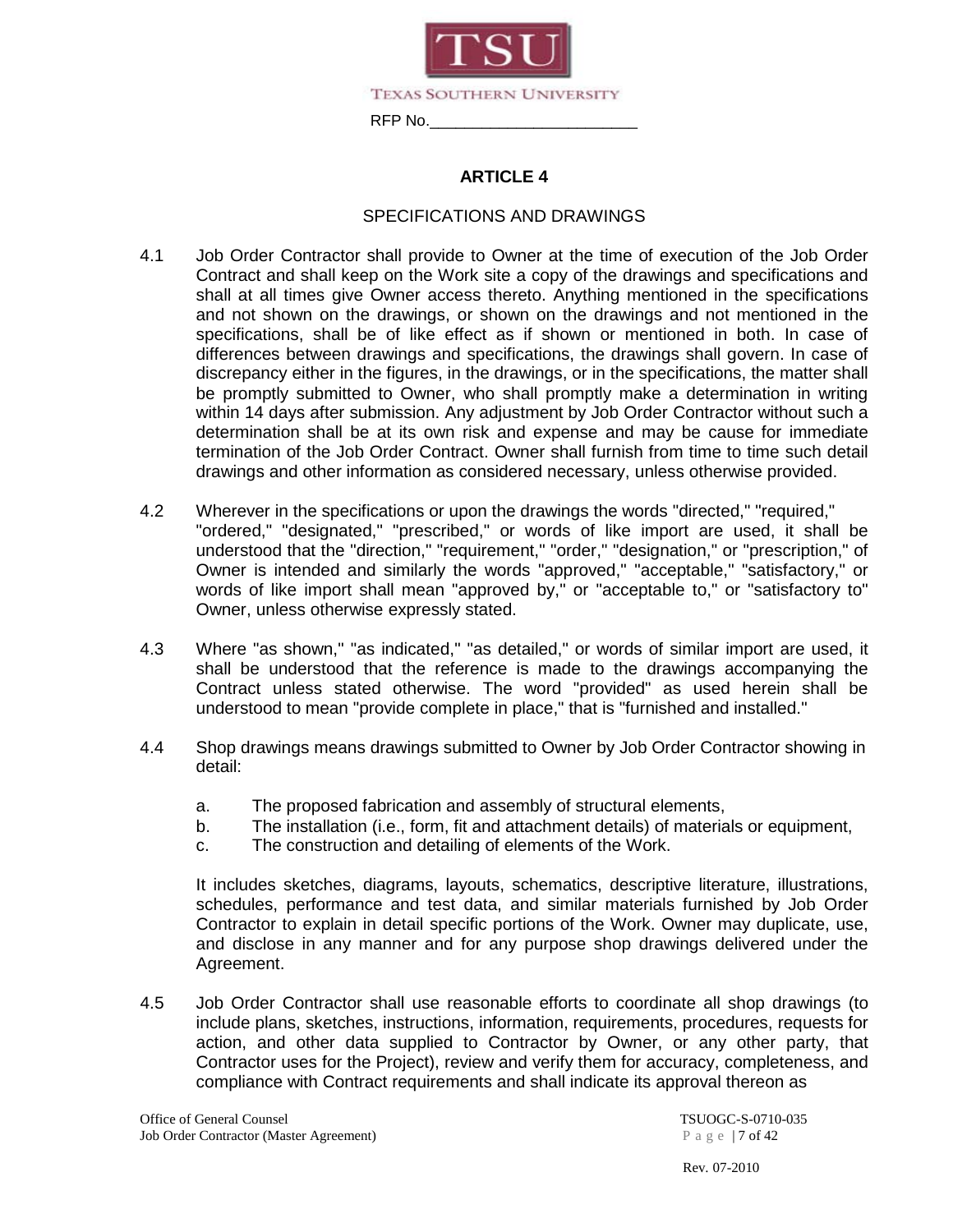

evidence of such coordination and review. Shop drawings submitted to Owner without evidence of Job Order Contractor's approval may be returned for resubmission. Owner will indicate its approval or disapproval of the shop drawings and if not approved as submitted shall indicate Owner's reasons therefore. Any work done before such approval shall be at Job Order Contractor's risk. Approval by Owner shall not relieve Job Order Contractor from responsibility for any errors or omissions in such drawings, nor from responsibility for complying with the requirements of the Contract, except with respect to variations described and approved in accordance with paragraph 4.6 below.

4.6 If shop drawings show variations from the Job Order requirements, Job Order Contractor shall describe such variations in writing, separate from the drawings, at the time of submission. If Owner approves any such variation, Owner shall issue an appropriate Contract

modification, except that, if the variation is minor and does not involve a change in price or in time of performance, a modification need not be issued.

- 4.7 Job Order Contractor shall submit to Owner for approval an appropriate number of copies of all shop drawings as called for under the various headings of these specifications. Sets of all shop drawings will be retained by Owner and one set will be returned to Job Order Contractor.
- 4.8 Omissions from the drawings or specifications or the mis-description of details of work which are manifestly necessary to carry out the intent of the drawings and specifications, or which are customarily performed, shall not relieve Job Order Contractor from performing such omitted or mis-described details of the Work but they shall be performed as if fully and correctly set forth and described in the drawings and specifications.
- 4.9 Job Order Contractor shall check all Owner furnished drawings immediately upon receipt and shall promptly notify Owner of any discrepancies. Figures marked on drawings shall be followed in preference to scale measurements. Large scale drawings shall govern small scale drawings. Job Order Contractor shall compare all drawings and verify the figures before laying out the Work and will be responsible for any errors which might have been avoided thereby.

#### **ARTICLE 5**

#### USE OF SPECIFICATIONS, DRAWINGS AND NOTES

5.1 All drawings (to include as-built drawings), sketches, designs, design data, specifications, note books, technical and scientific data provided to Job Order Contractor or developed by Job Order Contractor pursuant to the Contract and all photographs, negatives, reports, findings, recommendations, data and memoranda of every description relating thereto, as well as all copies of the foregoing relating to the Work or any part thereof, shall be the property of Owner and may be used by Owner without any claim by Job Order Contractor for additional compensation, unless such material developed by Job Order Contractor does not result in an issued Job Order. In such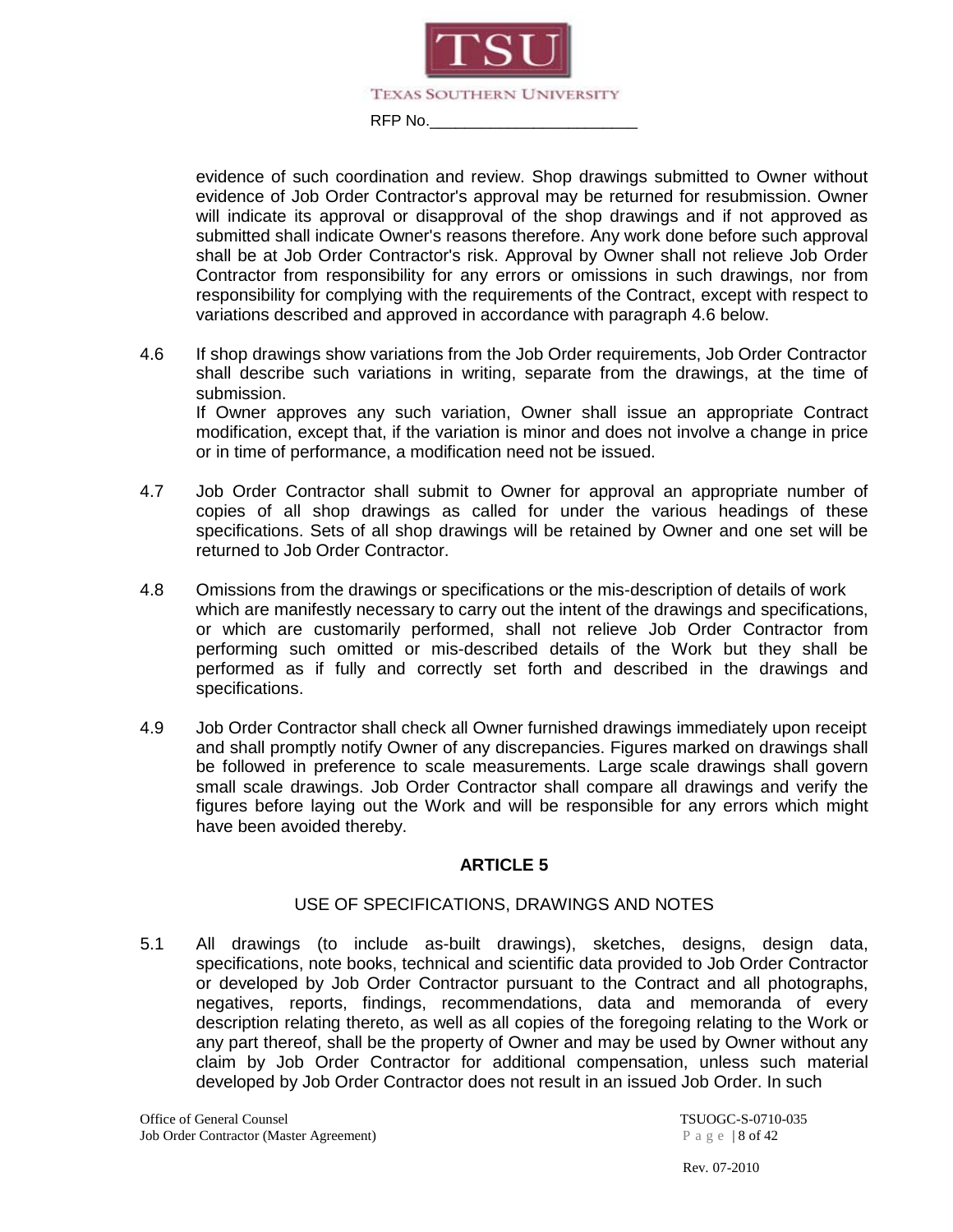

cases, Job Order Contractor will receive reasonable reimbursement for the development of such materials before Owner uses them in any manner whatsoever.

5.2 Job Order Contractor shall use reasonable efforts to verify the accuracy and suitability of any drawings, plans, sketches, instructions, information, requirements, procedures, requests for action, and other data supplied to Job Order Contractor by Owner, or any other party, that Job Order Contractor uses for the project.

#### **ARTICLE 6**

#### PERMITS AND RESPONSIBILITIES

- 6.1 Job Order Contractor shall be responsible for processing of drawings for: approval by appropriate oversight bodies; for obtaining any necessary licenses and permits; and, for complying with any Federal, State and municipal laws, codes, and regulations. Owner will reimburse Job Order Contractor for the actual, documented costs of construction permits required for the performance of the Work. Job Order Contractor shall also be responsible for all damages to persons or property that occur as a result of Job Order Contractor's fault or negligence, and shall take proper safety and health precautions to protect the Work, the workers, the public, and the property of others. Job Order Contractor shall also be responsible for all materials delivered and work performed until completion and acceptance of the entire Work, except for any completed unit of Work which may have been accepted under the Contract.
- 6.2 The Job Order Contractor shall fully document its project activities, in drawings, reports, or other methods as appropriate to the Scope of Work. The Job Order Contractor shall bear the cost of providing all plans, specifications and other documents used by Job Order Contractor and its consultants.
- 6.3 Owner shall furnish information and services relevant to the project and as reasonably necessary for the project. Job Order Contractor shall exercise reasonable care in relying upon this information in the performance of its services under this Agreement. Owner makes no warranties or representations as to the accuracy or suitability of information provided to the Job Order Contractor by the Owner or by others. Owner and Job Order Contractor shall render approvals and decisions as expeditiously as necessary for the orderly progress of the Job Order Contractor's services and of the Work.
- 6.4 Owner shall assist Job Order Contractor, as reasonably necessary, in gaining entry to property as necessary for Job Order Contractor to perform its services under this Agreement.
- 6.5 Job Order Contractor shall perform all Work in compliance with all applicable federal, state, municipal and State of Texas laws, regulations, codes, ordinances, orders and with those of any body having jurisdiction over the Work or project. Job Order Contractor shall also be responsible for compliance with Owner's rules, regulations and policies as they currently exist or as they may be amended or revised in the future.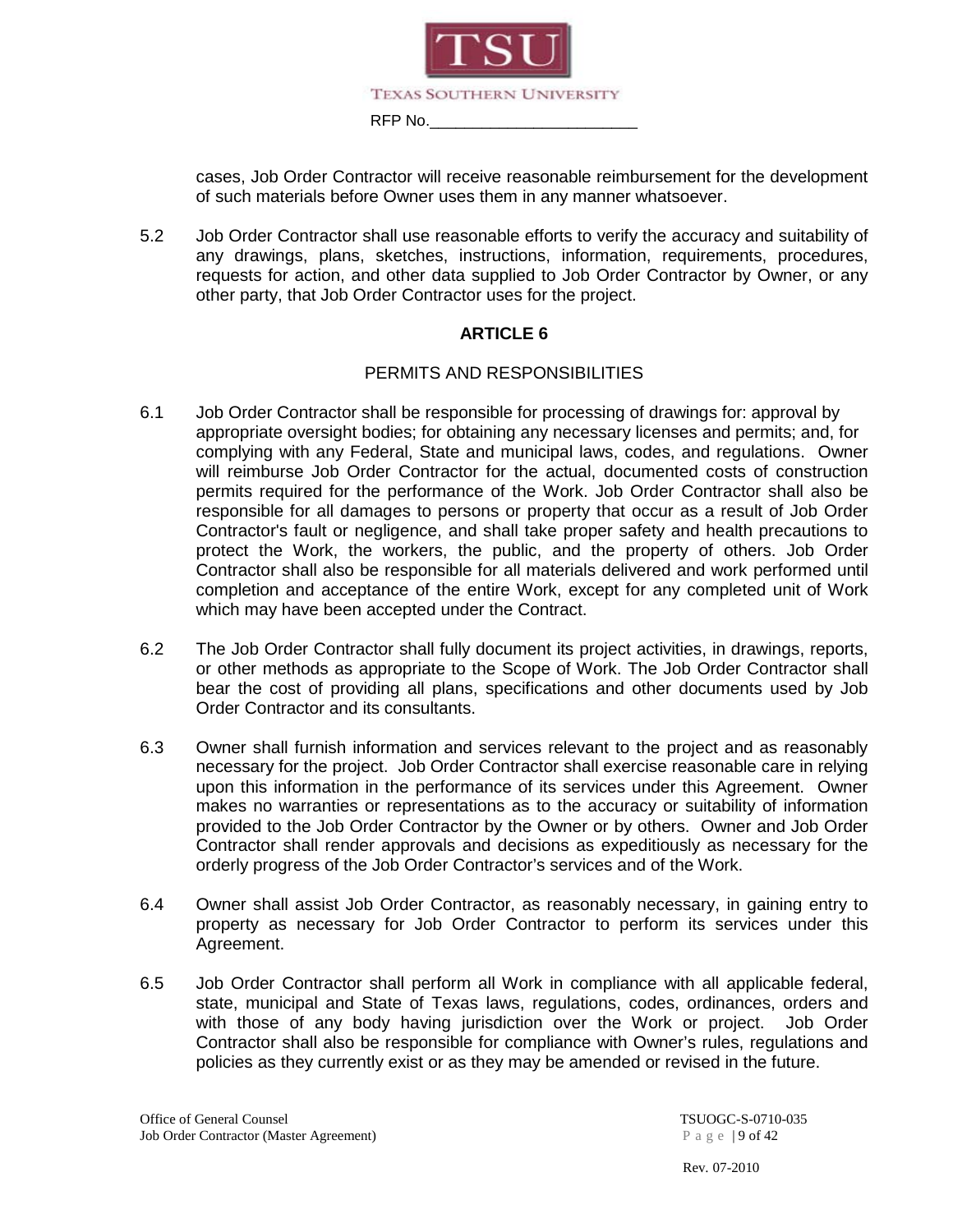

#### MATERIAL AND WORKMANSHIP

7.1 The Contractor shall provide all labor and material necessary and reasonably inferable for the complete performance of any Work authorized pursuant to this Agreement. All equipment, material, and articles incorporated in the Work covered by this Agreement shall be new and of the most suitable grade for the purpose intended, unless otherwise specifically provided in the Agreement. References in the specifications to equipment, material, article, or patented process by trade name, make, or catalog number, shall be regarded as establishing a standard of quality and shall not be construed as limiting competition. Job Order Contractor may, at its option, use any equipment, material, article, or process that, in the sole judgment and prior written approval of the Owner, is equal to that named in the specifications.

7.2 Job Order Contractor shall obtain Owner's approval of the machinery and mechanical and other equipment to be incorporated into the Work. When requesting approval, Job Order Contractor shall furnish to Owner the name of the manufacturer, the model number, and other information concerning the performance, capacity, nature, and rating of the machinery and mechanical and other equipment. When required by the Agreement or by Owner, Job Order Contractor shall also obtain Owner's approval of the material or articles which Job Order Contractor contemplates incorporating into the Work. When requesting approval, Job Order Contractor shall provide full information concerning the material or articles. When directed to do so, Job Order Contractor shall submit samples for approval. Machinery, equipment, material and articles that do not have the required approval shall be installed or used at the risk of subsequent rejection. Contractor agrees to use its best efforts, skill judgment, and abilities to perform the Work in an expeditious and timely manner as is consistent with the orderly progress of any project authorized pursuant to this Agreement. Contractor shall at all times provide a sufficient number of qualified personnel to accomplish the Work within the time limits set forth in the schedule.

7.3 All work under the Agreement shall be performed in a skillful and workmanlike manner.

#### **ARTICLE 8**

#### TESTING OF MATERIALS

8.1 Unless otherwise specified in a Job Order, the Job Order Contractor shall be responsible for any required testing of materials prior to incorporation into the Work

#### **ARTICLE 9**

#### LAYOUT OF WORK

9.1 Job Order Contractor shall lay out its work in accordance with the Agreement plans and specifications and shall be responsible for all measurements in connection with the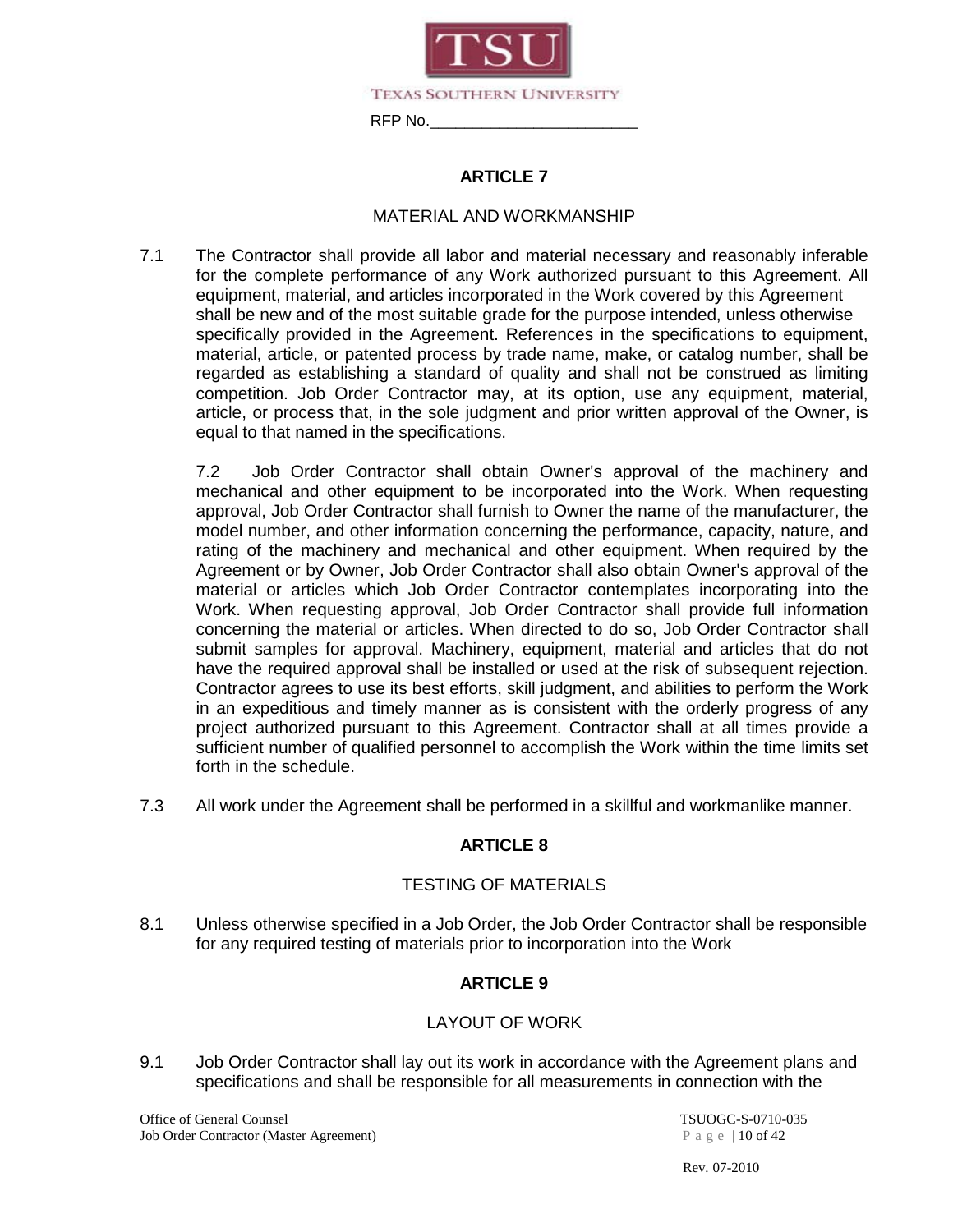

layout of the work. Job Order Contractor shall furnish, at its own expense, all stakes, templates, platforms, equipment, tools, materials, and labor required to layout any part of the Work. Job Order Contractor shall also be responsible for maintaining and preserving all control points established by Owner.

#### **ARTICLE 10**

#### SITE INVESTIGATION AND CONDITIONS AFFECTING THE WORK

10.1 Job Order Contractor acknowledges that it has taken steps reasonably necessary to ascertain the nature and location of the Work, and that it has investigated and satisfied itself as to the general and local conditions which can affect the Work or its cost, including but not limited

to:

- a. Conditions bearing upon transportation, disposal, handling, and storage of materials;
- b. The availability of labor, water, electric power, and roads;
- c. Uncertainties of weather, river stages, tides, or similar physical conditions at the site;
- d. The conformation and conditions of the ground; and
- e. The character of equipment and facilities needed preliminary to and during work performance.
- 10.2 Job Order Contractor also acknowledges that it has satisfied itself as to the character, quality and quantity of surface and subsurface materials or obstacles to be encountered insofar as this information is reasonably ascertainable from an inspection of the site, including all exploratory work done by Owner, as well as from the drawings and specifications made a part of this Contract.

#### **ARTICLE 11**

#### DIFFERING SITE CONDITIONS

- 11.1 Job Order Contractor shall promptly, and before the conditions are disturbed, give a written notice to Owner of:
	- a. Subsurface or latent physical conditions at the site which differ materially from those indicated in the Contract, or
	- b. Unknown physical conditions at the site, of an unusual nature, which differ materially from those ordinarily encountered and generally recognized as inherent in work of the character provided for in the Contract.
- 11.2 Owner shall investigate the site conditions promptly after receiving the notice. If the conditions do materially so differ and cause an increase or decrease in Job Order Contractor's cost of, or the time required for, performing any part of the Work, whether or not changed as a result of the conditions, an equitable adjustment shall be made and the Job Order modified in writing accordingly.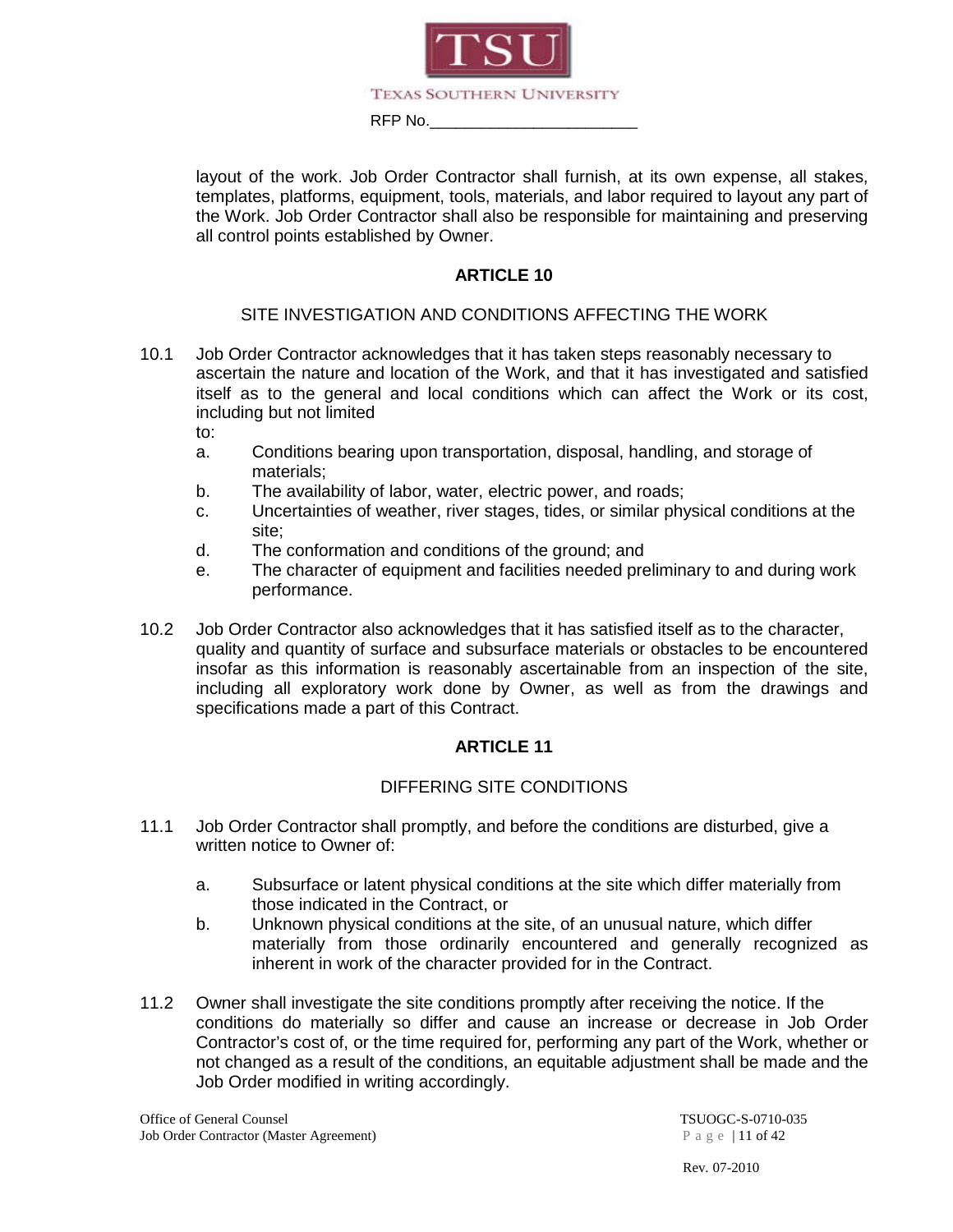

- 11.3 No request by Job Order Contractor for an equitable adjustment to the Job/Work Order for differing site conditions shall be allowed unless contractor has given the written notice required.
- 11.4 No request by Job Order Contractor for an equitable adjustment to the Job Order for differing site conditions shall be allowed if made after final payment under such Job Order.

#### AGREEMENT TERM

12.1 The base term of this Agreement shall begin on the Effective date and shall expire three (3) years after that date unless renewed or terminated in accordance with the terms and conditions of this Agreement. At the sole discretion of Owner, it may exercise up to two additional one-year (1) options upon written notice to the Job Order Contractor at least sixty (60) days prior to the expiration of the base or any subsequent term. For termination clause, see Article 26.1. The Owner has the option to extend the term of this Agreement, or any renewal period, as necessary for Contractor to complete work on any project or Job Order approved by the Owner prior to the expiration of the Agreement.

#### **ARTICLE 13**

#### **COMPENSATION**

13.1 As full consideration for the satisfactory performance by Job Order Contractor of Work prescribed under the Agreement, Owner shall pay Job Order Contractor the amounts specified in the individual Job Orders, subject to the terms and conditions of this Agreement.

#### **ARTICLE 14**

#### INVOICING AND PAYMENTS

- 14.1 Owner shall make progress payments monthly as the Work proceeds, or at more frequent intervals as determined by Owner, on estimates of Work completed submitted by the Job Order Contractor and approved by Owner. Job Order Contractor shall use an acceptable invoice form and shall include supporting documents to reflect a breakdown of the total price showing the amount included therein for each principal category of the Work, in such detail as requested, to provide a basis for determining progress payments. In the estimation of Work completed, Owner will authorize payment for material delivered on the site and preparatory work done if Job Order Contractor furnishes satisfactory evidence that it has acquired title to such material and that the material will be used to perform the Work.
- 14.2 In the processing of progress payments, Owner may retain five percent (5%) of the estimated amount until final completion and acceptance of all Work performed under the Job Order. Retention applicable to each Job Order shall be released within sixty days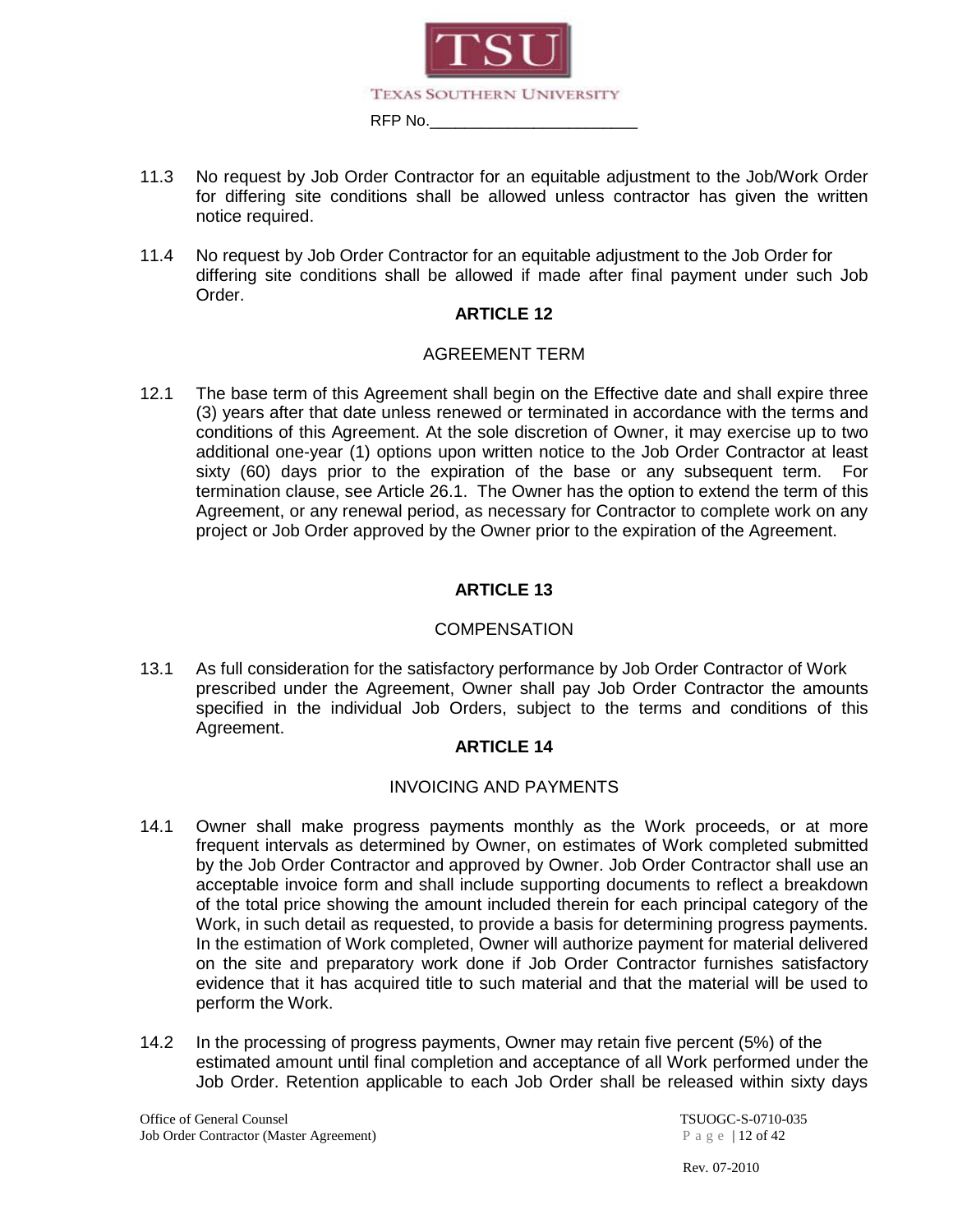

after final completion of the Job Order and acceptance of the Work under the Job Order. However, if Owner finds that satisfactory progress was achieved during any period for which a progress payment is to be made; Owner may authorize payment to be made in full without retention.

- 14.3 All material and work covered by progress payments made shall, at the time of payment, become the sole property of Owner, but this provision shall not be construed as:
	- a. Relieving Job Order Contractor from the sole responsibility for all material and Work upon which payments have been made or the restoration of any damaged Work; or
	- b. Waiving the right of Owner to require the fulfillment of all of the terms of the Contract.
- 14.4 An estimate of the Work submitted shall be deemed approved and certified for payment after seven days from the date of submission unless before that time the Owner or Owner's agent prepares and issues a specific written finding setting forth those items in detail in the estimate of the Work that are not approved for payment under this contract. The Owner may withhold an amount from the progress payment sufficient to pay the expenses the Owner reasonably expects to incur in correcting the deficiency set forth in the written finding. The progress payments shall be paid on or before thirty days after the estimate of the Work is certified and approved. The estimate of the Work shall be deemed received by the Owner on submission to any person designated by the Owner for the submission, review or approval of the estimate of the Work.
- 14.5 Owner shall pay all unpaid amounts due Job Order Contractor under this Contract within thirty (30) days, after:
	- a. Completion and acceptance of the Work;
	- b. Presentation of a properly executed invoice;
	- c. Presentation of release of all claims against Owner arising by virtue of the Contract, other than claims, in stated amounts, that Job Order Contractor has specifically excepted from the operation of the release. A release may also be required of the assignee if Job Order Contractor's claim to amounts payable under this Contract has been assigned. Job Order Contractor shall complete a Contractor's release form acceptable to Owner, and
	- d. Consent of Job Order Contractor's surety, if any.
- 14.6 Job Order Contractor shall submit three (3) original invoices to the following address:

Attn: Facilities Maintenance Texas Southern University 3100 Cleburne Houston, TX 77002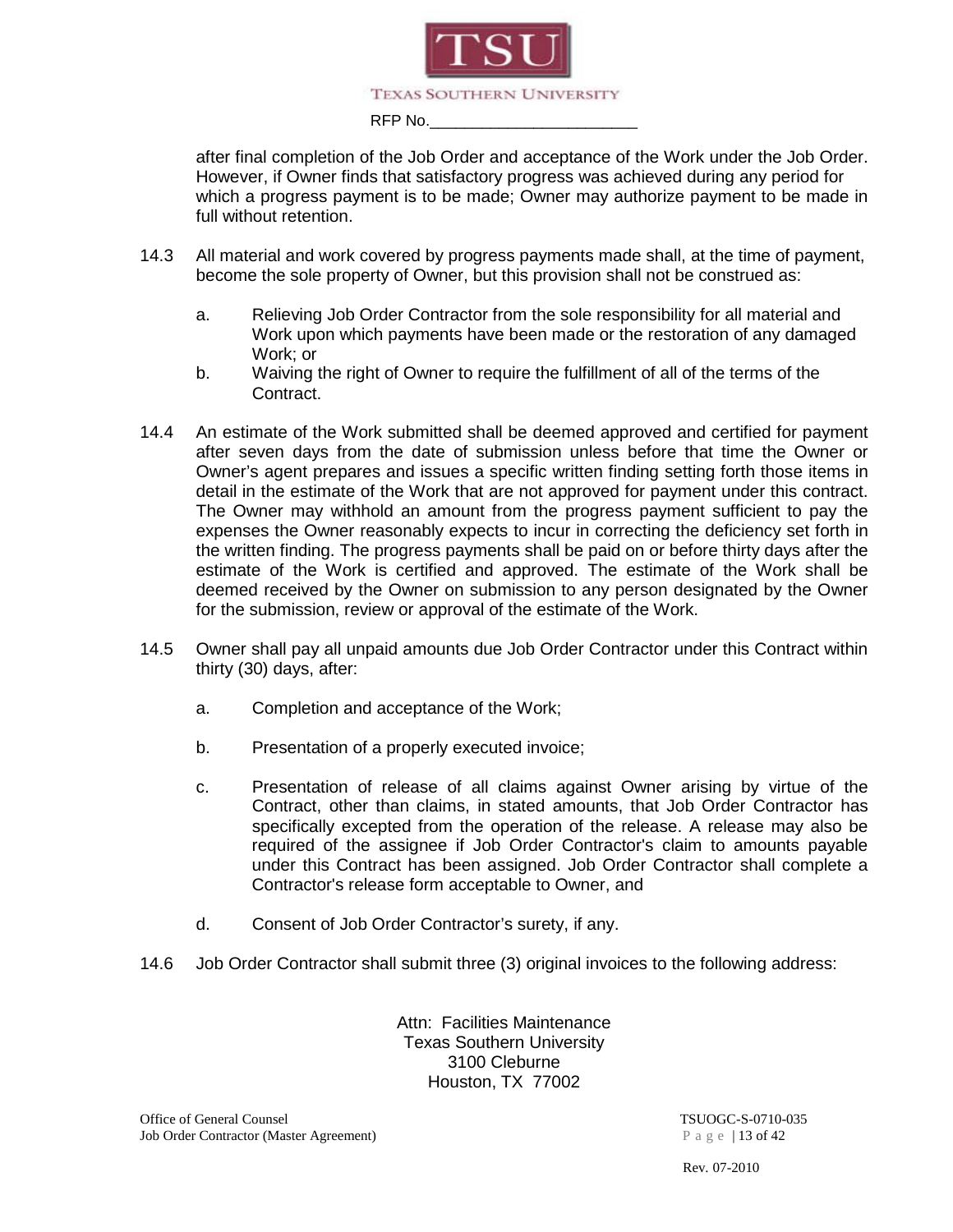

#### CONSTRUCTION SCHEDULE

- 15.1 If required, the Job Order Contractor will submit for approval with the signed Job Order a practicable schedule showing the sequence in which Job Order Contractor proposes to perform the Work, and the dates on which Job Order Contractor contemplates starting and completing the several salient features of the Work (including acquiring materials, plant and equipment). The schedule may be a formal computerized schedule or a progress chart in a bar chart format of suitable scale to indicate appropriately the percentage of Work scheduled for completion by any given date during the period. In either case the basic information should be the same or the schedule chart must contain as a minimum:
	- a. A list of the different types of work activities or work elements,
	- b. Show the logical dependencies (ties) to indicate what Work must be accomplished before other Work can begin,
	- c. Show proposed start and complete dates or time frames for each work activity or work element,
	- d. Calculate the "weighting" or relative worth each work activity or work element is of the total project either as a percent or dollar amount. If the Job Order Contractor fails to submit a schedule with the Job Order, Owner may withhold approval of progress payments until Job Order Contractor submits the required schedule.
- 15.2 Job Order Contractor shall submit a progress report every week (documenting its project activities as appropriate to the scope of work), or as directed by Owner, and upon doing so shall immediately deliver a current schedule to Owner. If Job Order Contractor falls behind the approved schedule, Job Order Contractor shall take steps necessary to improve its progress, including those that may be reasonably required by Owner. Job Order Contractor shall not proceed beyond any previously authorized phase of the Work unless authorized by Owner in writing, except at the Job Order Contractor's own financial risk. Without additional cost to Owner, Owner may require Job Order Contractor to increase the number of shifts, overtime operations, days of work, and/or the amount of construction plant or equipment, and to submit for approval any supplementary schedule or schedules in chart form as Owner deems necessary to demonstrate how the approved rate of progress will be regained.
- 15.3 Emergency Work: Job Order Contractor will give top priority to any emergency work Owner may have and will allocate all resources necessary to accomplish such work in accordance with Owner's schedule requirements. To the extent the Job Order Contractor incurs additional cost, expense or schedule delay in performing Owner's emergency work, Owner will equitably adjust the Contract under Article 22.
- 15.4 Failure of Job Order Contractor to comply with the requirements of Owner under this clause shall be grounds for a determination by Owner that Job Order Contractor is not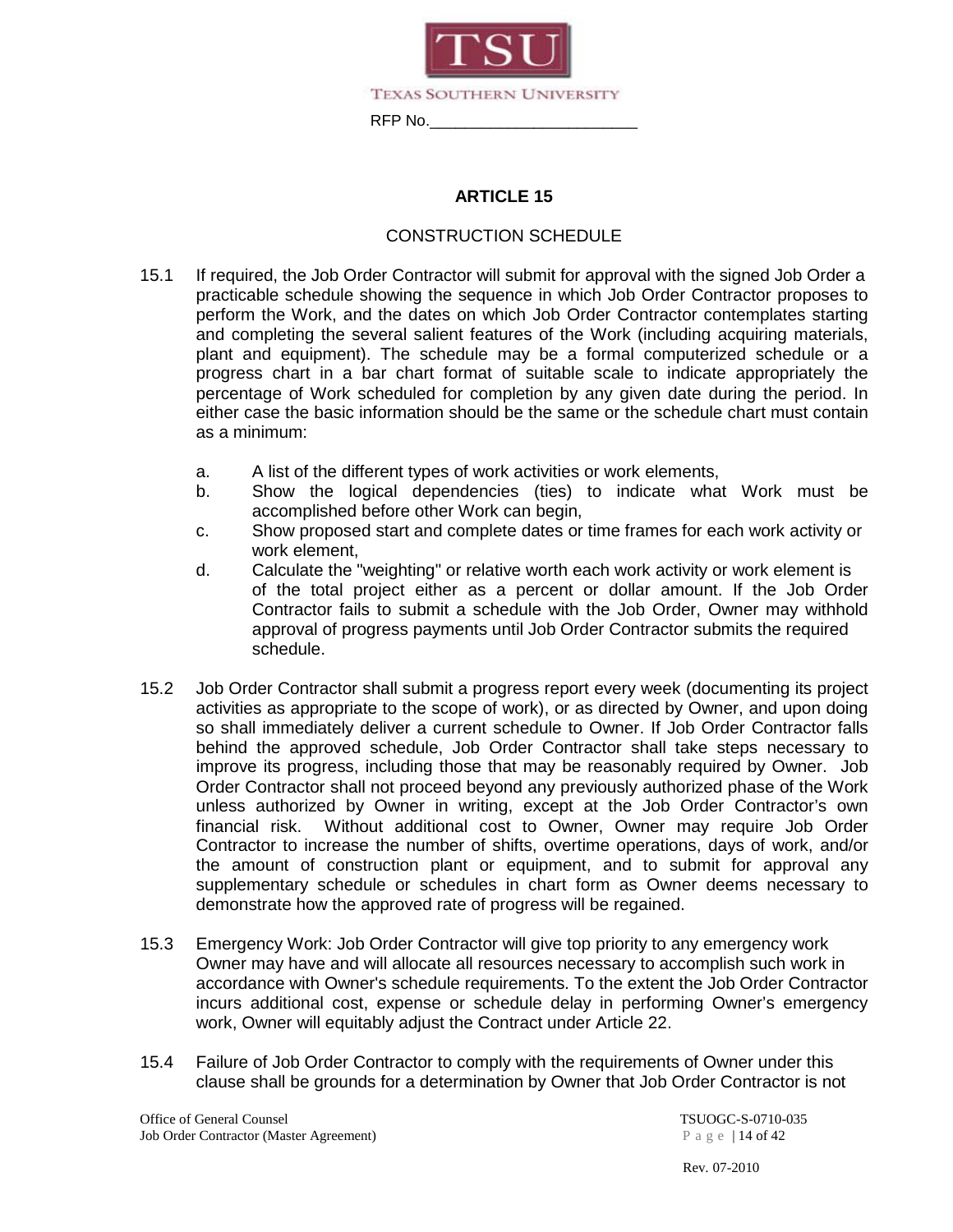

prosecuting the Work with sufficient diligence to ensure completion within the time specified in the Job Order. Upon making this determination, Owner may terminate Job

Order Contractor's right to proceed with the Work, or any separable part of it, in accordance with Article 27.

#### **ARTICLE 16**

#### SUPERINTENDENCE BY JOB ORDER CONTRACTOR

16.1 During the performance of a Job Order and until the Work is completed and accepted by owner, Job Order Contractor shall superintend the Work throughout the project and designate a superintendent or representative satisfactory to Owner who has authority to act on behalf of the Job Order Contractor with respect to all phases of the Work. The designated superintendent or representative shall not be changed without prior approval of Owner, which approval shall not be unreasonably withheld.

#### **ARTICLE 17**

#### INSPECTION OF CONSTRUCTION AND ACCEPTANCE BY OWNER

- 17.1 Job Order Contractor shall maintain an adequate inspection system and perform such inspections, as well as ensure that the Work called for conforms to and is consistent with Job Order requirements. Job Order Contractor shall maintain complete inspection records and make them available to Owner upon Owner's request. All work shall be conducted under the general direction of Owner and is subject to inspection and test by Owner at all places and at all reasonable times before acceptance to ensure strict compliance with the terms of the Agreement. Owner will review work in progress as appropriate and notify the Job Order Contractor in writing of any material error or omission or other defect in the Work or any conflict in the contract documents that the Owner becomes aware of, but Owner shall have no obligation or duty to investigate whether such faults, defects, or conflicts exist.
- 17.2 Owner inspections and tests are for the sole benefit of Owner and do not:
	- a. Relieve Job Order Contractor of responsibility for providing adequate quality control measures;
	- b. Relieve Job Order Contractor of responsibility for damage to or loss of the material before acceptance;
	- c. Constitute or imply acceptance; or
	- d. Affect the continuing rights of Owner after acceptance of the complete work under paragraph 17.8 below.
- 17.3 The presence or absence of an inspector does not relieve Job Order Contractor from any Agreement requirement, nor is the inspector authorized to change any term or condition of the specification without Owner's written authorization.

Office of General Counsel<br>
Job Order Contractor (Master Agreement)  $P \text{ a } g \text{ e } |15 \text{ of } 42$ Job Order Contractor (Master Agreement) 17.4 Job Order Contractor shall promptly furnish, without additional charge, all facilities,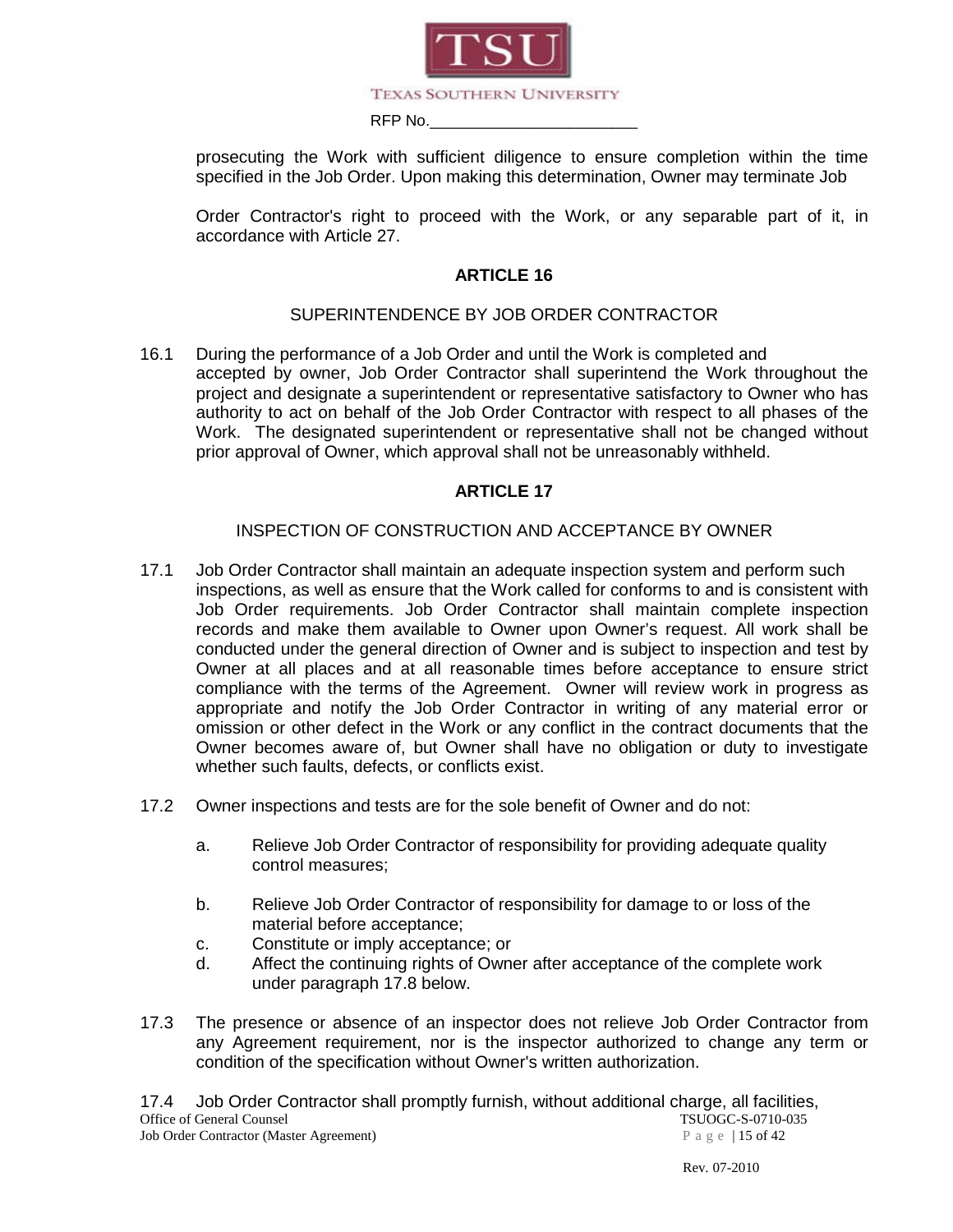

labor, and material reasonably needed for performing such safe and convenient

inspections and tests as may be required by Owner. Owner may charge to Job Order Contractor any additional cost of inspection or test when Work is not ready at the time specified by Job Order Contractor for inspection or test, or when prior rejection makes re-inspection or retest necessary. Owner shall perform all inspections and tests in a manner that will not unnecessarily delay the Work. Special, full size and performance tests shall be performed as described in the Job Order.

- 17.5 Job Order Contractor shall, without charge, replace or correct Work found by Owner not to conform to Job Order requirements, unless Owner consents to accept the Work with an appropriate adjustment in Contract price. Job Order Contractor shall promptly segregate and remove rejected material from the premises. Owner's approval or acceptance of Job Order Contractor's Work will not release Job Order Contractor from any liability for any defects, omissions, errors in the work.
- 17.6 If Job Order Contractor does not promptly replace or correct rejected Work, Owner may:
	- a. By Contract or otherwise, replace or correct the Work and charge the cost to Job Order Contractor, or
	- b. Terminate for default Job Order Contractor's right to proceed.
- 17.7 If, before acceptance of the entire Work, Owner decides to examine already completed Work by removing it or tearing it out, Job Order Contractor, on request, shall promptly furnish all necessary facilities, labor, and material. If the Work is found to be defective or nonconforming in any material respect due to the fault of Job Order Contractor or its Subcontractors, Job Order Contractor shall bear the expenses of the examination and of satisfactory reconstruction. However, if the Work is found to meet requirements, Owner shall make an equitable adjustment for the additional services involved in the examination and reconstruction, including, if completion of the Work was thereby delayed, an extension of the period of time for performance.
- 17.8 Substantial Completion means the date on which the Work, or an agreed upon portion of the Work is sufficiently complete so that Owner can occupy and use the Work or a portion thereof for its intended purposes. Unless otherwise specified in the Job Order, Owner shall accept, as promptly as practicable after completion and inspection, all work required by the Job Order or that portion of the Work Owner determines can be accepted separately. Acceptance shall be final and conclusive except for latent defects, fraud, gross mistakes amounting to fraud, or Owner's rights under any warranty or guarantee.

#### **ARTICLE 18**

#### OPERATIONS AND STORAGE AREAS

18.1 Job Order Contractor shall confine all operations (including storage of materials) to areas authorized or approved by Owner.

Office of General Counsel TSUOGC-S-0710-035 Job Order Contractor (Master Agreement) Page | 16 of 42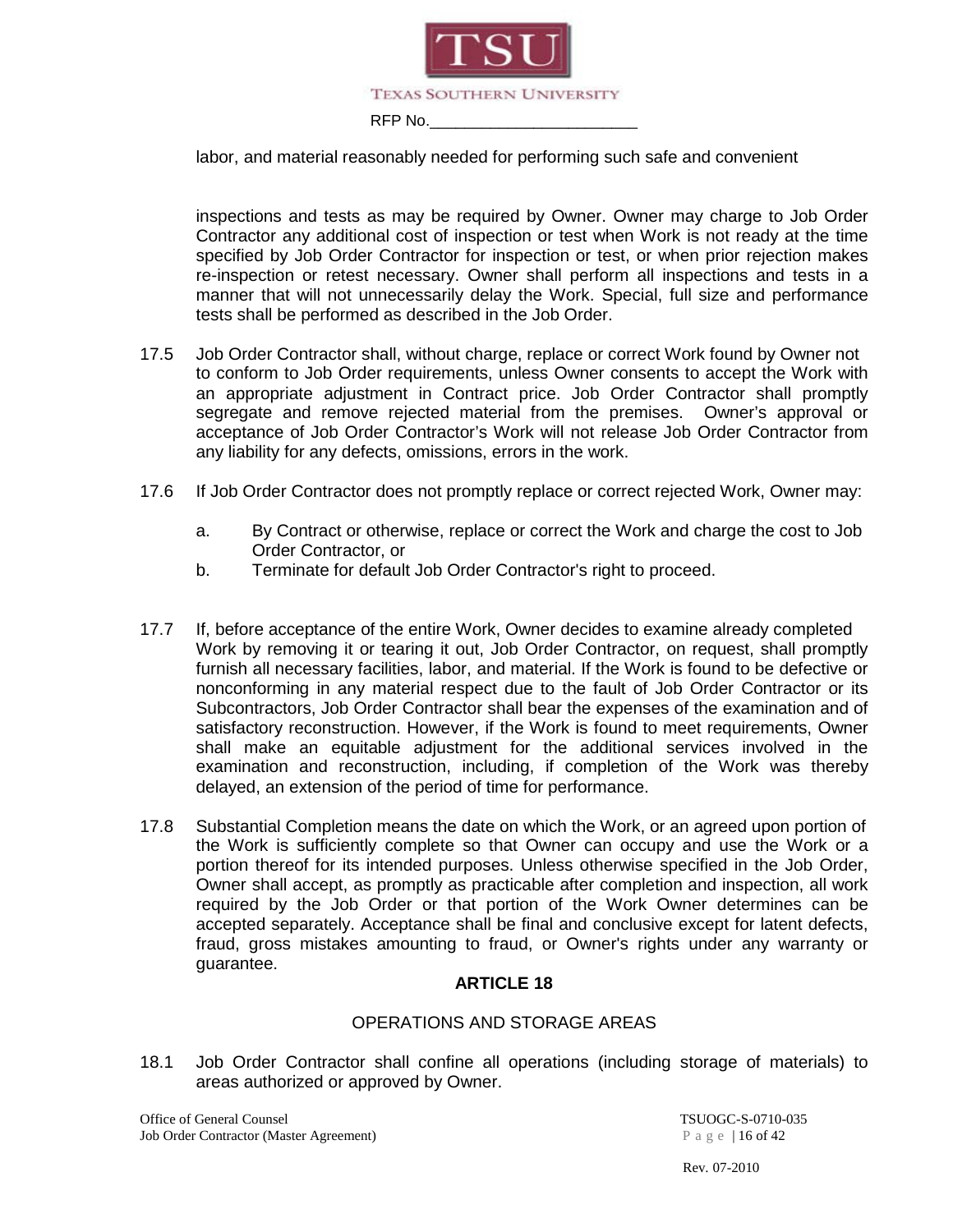

- 18.2 Temporary buildings (e.g., storage sheds, shops, offices) and utilities may be erected by Job Order Contractor only with the approval of Owner and shall be built with labor and materials furnished by Job Order Contractor without expense to Owner. The temporary buildings and utilities shall remain the property of Job Order Contractor and shall be removed by Job Order Contractor at its expense upon the completion of the Work. With the written consent of Owner, the buildings and utilities may be abandoned and need not be removed.
- 18.3 Job Order Contractor shall use only established roadways or temporary roadways constructed by Job Order Contractor when and as authorized by Owner. Job Order Contractor shall comply with all Federal, state and local laws and regulations when transporting materials.

#### PROTECTION OF EXISTING VEGETATION, STRUCTURES, UTILITIES AND IMPROVEMENTS

- 19.1 Job Order Contractor shall preserve and protect all structures, equipment and vegetation (such as trees, shrubs, and grass) on or adjacent to the site, which are not to be removed and which do not unreasonably interfere with the Work required under the Job Order. Job Order Contractor shall only remove trees when specifically authorized to do so, and shall avoid damaging vegetation that will remain in place. If any limbs or branches of trees are broken during performance by the operation of equipment, or by workmen, Job Order Contractor shall trim those limbs or branches with a clean cut and paint the cut with a tree pruning compound as directed by Owner.
- 19.2 Job Order Contractor shall protect from damage all existing improvements and utilities at or near the site and on adjacent property of third parties, the locations of which are made known to or should be known by Job Order Contractor. Job Order Contractor shall repair any damage to those facilities, including those that are the property of third parties, resulting from failure to comply with the requirements of the Job Order or failure to exercise reasonable care in performing the Work. If Job Order Contractor fails or refuses to repair the damage promptly, Owner may have the necessary repair work performed and charge the cost to Job Order Contractor.

#### **ARTICLE 20**

#### CLEANING UP AND REFUSE DISPOSAL

20.1 Job Order Contractor shall at all times keep the site, including storage areas, free from accumulations of waste materials. Before completing the Work, Job Order Contractor shall remove from the premises any rubbish, tools, scaffolding, equipment, and materials that are not the property of Owner. Upon completing the Work, Job Order Contractor shall leave the site in a clean and orderly condition satisfactory to Owner. Final cleanup of the premises shall be included in the period of performance of the Job Order. Job Order Contractor shall be responsible for all construction refuse disposal containers and their removal from the site.Disposal of any hazardous materials not addressed and priced in the Job Order will be segregated for disposal by Owner unless Owner requires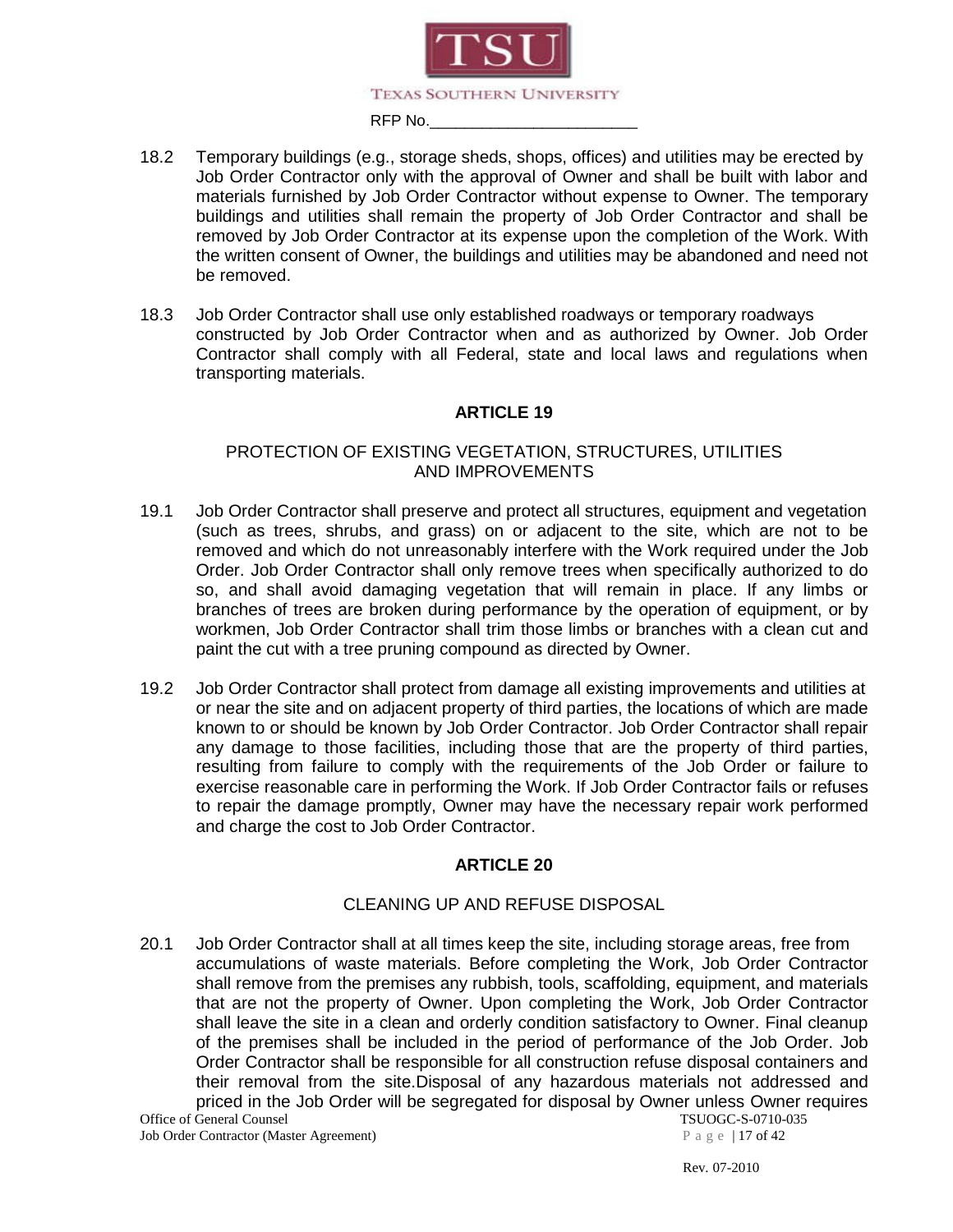

Job Order Contractor to dispose of the materials in which case, an equitable adjustment in the price will be negotiated and agreed.

#### **ARTICLE 21**

#### WARRANTY OF CONSTRUCTION AND WORKMANSHIP

- 21.1 In addition to any other warranties in any Job Orders, Job Order Contractor warrants, except as provided in paragraph 21.10 of this Article that work performed conforms to the Job Order requirements and is free of any defect in equipment, material or design furnished, or workmanship performed by Job Order Contractor or any of its subcontractors or suppliers at any tier.
- 21.2 This warranty shall continue for a period of one (1) year from the date of final acceptance of the Work. If Owner takes possession of any part of the Work before final acceptance, this warranty shall continue for a period of one (1) year from the date possession is taken.
- 21.3 Job Order Contractor shall remedy at Job Order Contractor's expense any failure of the Work to conform to the plans and specifications, or any construction defect. In addition, the Job Order Contractor shall remedy at Job Order Contractor's expense any damage to Owner's real or personal property, when that damage is the result of:
	- a. Job Order Contractor's failure to conform to requirements; or
	- b. Any defect of equipment, material, workmanship, or design furnished by the Job Order Contractor.
- 21.4 Job Order Contractor shall restore any work damaged in fulfilling the terms and conditions of this Article. Job Order Contractor's warranty with respect to work repaired or replaced will run for one (1) year from the date of repair or replacement.
- 21.5 Owner shall notify Job Order Contractor, in writing, within a reasonable time after the discovery of any failure, defect, or damage. Job Order Contractor has thirty (30) days to repair any discrepancies, defects or damage.
- 21.6 If Job Order Contractor fails to remedy any failure, defect, or damage within a reasonable time after receipt of notice, Owner shall have the right to replace, repair, or otherwise remedy the failure, defect or damage at Job Order Contractor's expense.
- 21.7 With respect to all warranties, expressed or implied, from subcontractors, manufacturers, or suppliers for work performed and materials furnished for Job Orders issued under this Contract, Job Order Contractor shall:
	- a. Obtain all warranties required by the Job Order;
	- b. Require all warranties to be executed, in writing, for the benefit of Owner; and
	- c. Enforce all warranties for the benefit of Owner;
- 21.8 In the event Job Order Contractor's warranty under paragraph 21.2 of this Article has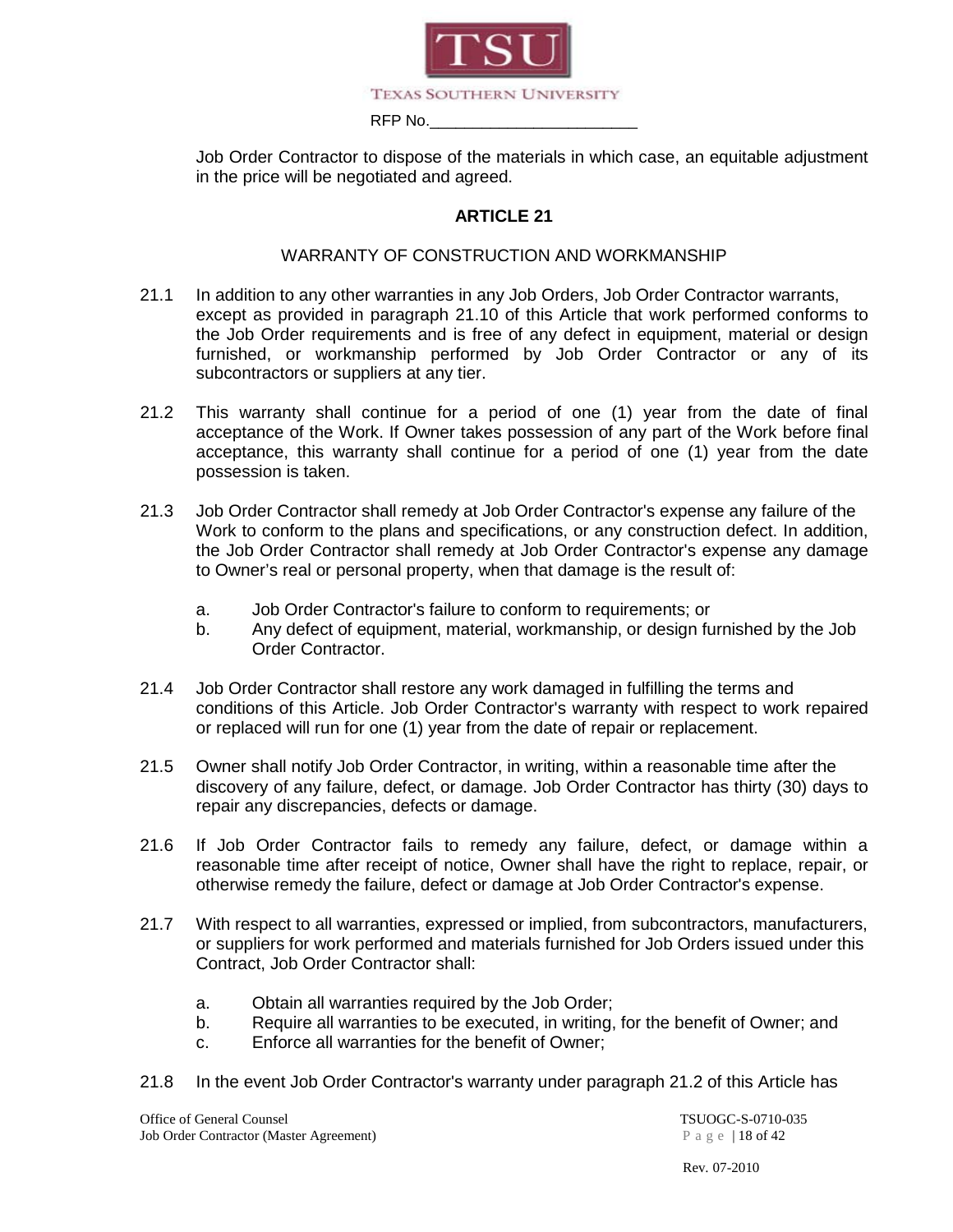

expired, Owner may bring suit at its expense to enforce a subcontractor's, manufacturer's, or supplier's warranty.

- 21.9 Unless a defect is caused by the negligence of Job Order Contractor or subcontractor or supplier at any tier, Job Order Contractor shall not be liable for the repair of any defects of material or design furnished by Owner or for the repair of any damage that result from any defect in Owner-furnished material or design.
- 21.10 Job Order Contractor is not responsible for and does not warranty pre-existing work or facilities that may be assigned to Job Order Contractor except as modified by the Job Order.
- 21.11 This warranty shall not limit Owner's rights under Article 17 of this Contract with respect to latent defects, gross mistakes, or fraud.

#### **ARTICLE 22**

#### **CHANGES**

- 22.1 Owner may, at any time, without notice to the sureties, if any, by written order designated or indicated to be a change order, make changes in the Work within the general scope of the Job Orders, including changes:
	- a. In the specifications (including drawings and designs);
	- b. In Owner-furnished facilities, equipment, materials, services, or site; or
	- c. Directing acceleration in the performance of the Work, or otherwise altering the schedule for performance of the Work.
- 22.2 Any other written order (which, as used in this paragraph, includes direction, instruction, interpretation, or determination) from Owner that causes a change shall be treated as a change order under this Article; provided, that Job Order Contractor gives Owner timely written notice stating the date, circumstances, and source of the order and that Job Order Contractor regards the order as a change order.
- 22.3 Except as provided in this Article, no order, statement, or conduct of Owner shall be treated as a change under this Article or entitle Job Order Contractor to an equitable adjustment hereunder.
- 22.4 Job Order Contractor must submit any proposal under this Article within thirty (30) calendar days after:
	- a. Receipt of a written change order under Paragraph 22.1 above or;
	- b. The furnishing of a written notice under Paragraph 22.2 above,

by submitting to Owner a written statement describing the general nature and amount of the proposal, unless this period is extended by Owner. The statement of proposal for adjustment may be included in the notice under Paragraph 22.2 above.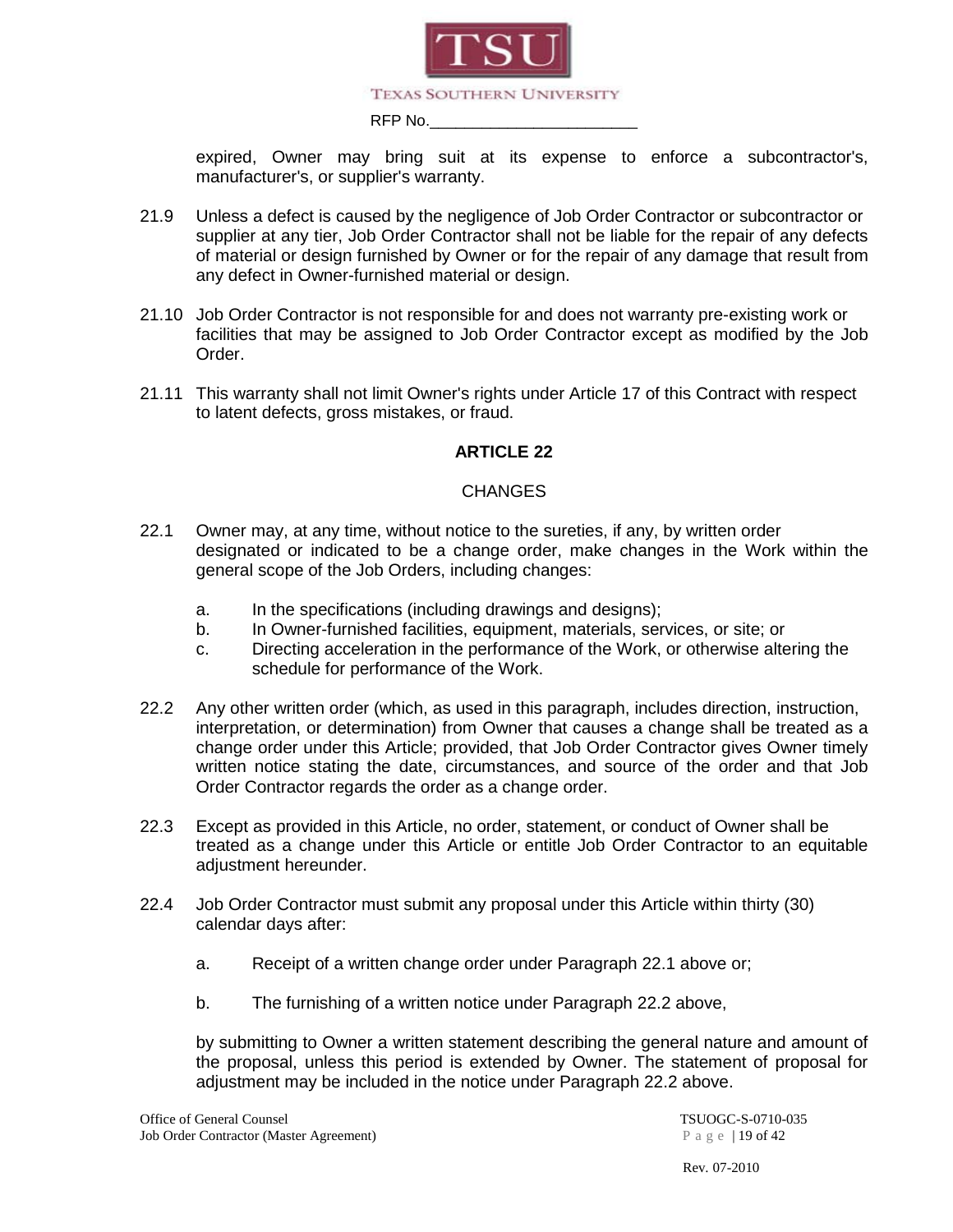

22.5 No proposal by Job Order Contractor for an equitable adjustment shall be allowed if asserted after final payment under the Job Order.

### **ARTICLE 23**

#### PRICING CHANGES

- 23.1 Job Order Contractor, in connection with any proposal it makes for a Job Order change shall furnish a price breakdown itemized as required by Owner. Pricing for such changes shall be based on quantities mutually agreed to by Job Order Contractor and Owner and the rates contained in the Unit Price Book, modified by the appropriate city cost index, as adjusted by the applicable coefficient(s).
- 23.2 Job Order Contractor shall furnish to the Owner a written proposal for any proposed extension in the period of performance. The proposal shall contain a price breakdown and period of performance extension justification.

#### **ARTICLE 24**

#### SUSPENSION OF WORK

- 24.1 Owner may order Job Order Contractor, in writing, to suspend, delay, or interrupt all or any part of the Work for the period of time that Owner determines appropriate.
- 24.2 If the performance of all or any part of the Work is suspended, delayed, or interrupted by an act of Owner in the administration of a Job Order, or by Owner's failure to act within the time specified in the Job Order (or within a reasonable time if not specified), an adjustment shall be made for any increase in the cost of overtime for performance of the Job Order necessarily caused by the suspension, delay, or interruption, and the Job Order will be modified in writing accordingly.
- 24.3 A claim under this Article shall not be allowed for any costs incurred more than thirty (30) calendar days before Job Order Contractor shall have notified Owner in writing of the act or failure to act (but this requirement shall not apply as to a claim resulting from a suspension order), and unless the claim, in an amount stated, is asserted in writing as soon as practicable after the termination of such suspension, delay, or interruption, but not later than the date of final payment under the Job Order.

#### **ARTICLE 25**

#### **DISPUTES**

25.1 The parties are fully committed to working with each other throughout the term of the Contract and agree to communicate regularly with each other at all times so as to avoid or minimize disputes or disagreements. If disputes or disagreements do arise, Job Order Contractor and Owner each commit to resolving such disputes or disagreements in an amicable, professional and expeditious manner so as to avoid unnecessary losses, delays and disruptions to the Work.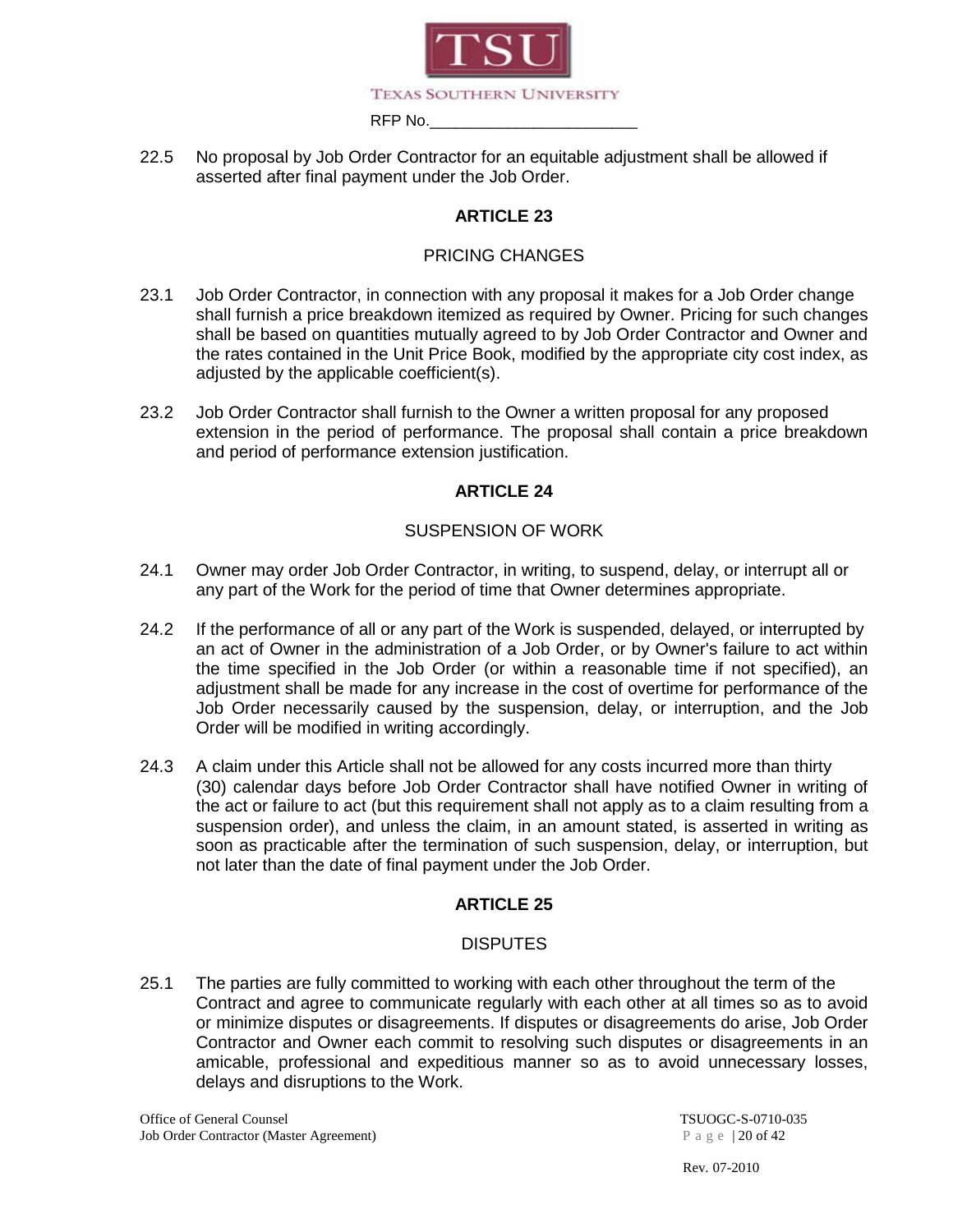

Job Order Contractor and Owner will first attempt to resolve disputes or disagreements at the field level through discussions between the parties' representatives named herein.

The Job Order Contractor shall continue to perform the Work and Owner shall continue to satisfy its payment obligations to Job Order Contractor, pending the final resolution of any dispute or disagreements between the parties.

Owner designates the individual listed below as its representative, which individual has the authority and responsibility for avoiding and resolving disputes under this Agreement:

Vice President for Finance / CFO Texas Southern University **Contact Contract Contract Contract Contract Contract Contract Contract Contract Contract Contract Contract Contract Contract Contract Contract Contract Contract Contract Contract Contract Contrac** 3100 Cleburne Street Fax: (713) 313-7070 Houston, TX 77004

Owner designates the individual listed below as its representative of its Job Order Contract Program, which individual will endeavor to avoid and resolve disputes under this Contract at the field level:

Executive Director, Facilities Maintenance Office: (713) 718-1810 Texas Southern University Fax: (713) 718-7944 3100 Cleburne Street Houston, TX 77004

Job Order Contractor designates the individual listed below as its representative, which individual will endeavor to avoid and resolve disputes under this Contract at the field level.

\_\_\_\_\_\_\_\_\_\_\_\_\_\_\_\_\_\_\_\_ \_\_\_\_\_\_\_\_\_\_\_\_\_\_\_\_\_\_\_\_ Office: (\_\_\_) \_\_\_-\_\_\_\_ \_\_\_\_\_\_\_\_\_\_\_\_\_\_\_\_\_\_\_\_ Fax: (\_\_\_) \_\_\_-\_\_\_\_ \_\_\_\_\_\_\_\_\_\_\_\_\_\_\_\_\_\_\_\_

- 25.2 Any dispute which is not disposed of by agreement will be decided by the Owner, who will reduce its decision to writing and mail or otherwise furnish a copy thereof to the Job Order Contractor.
- 25.3 Job Order Contractor's claims for breach of this Agreement that are not resolved informally are governed by Texas Government Code, Chapter 2260, as outlined in Attachment C, Section 1.0.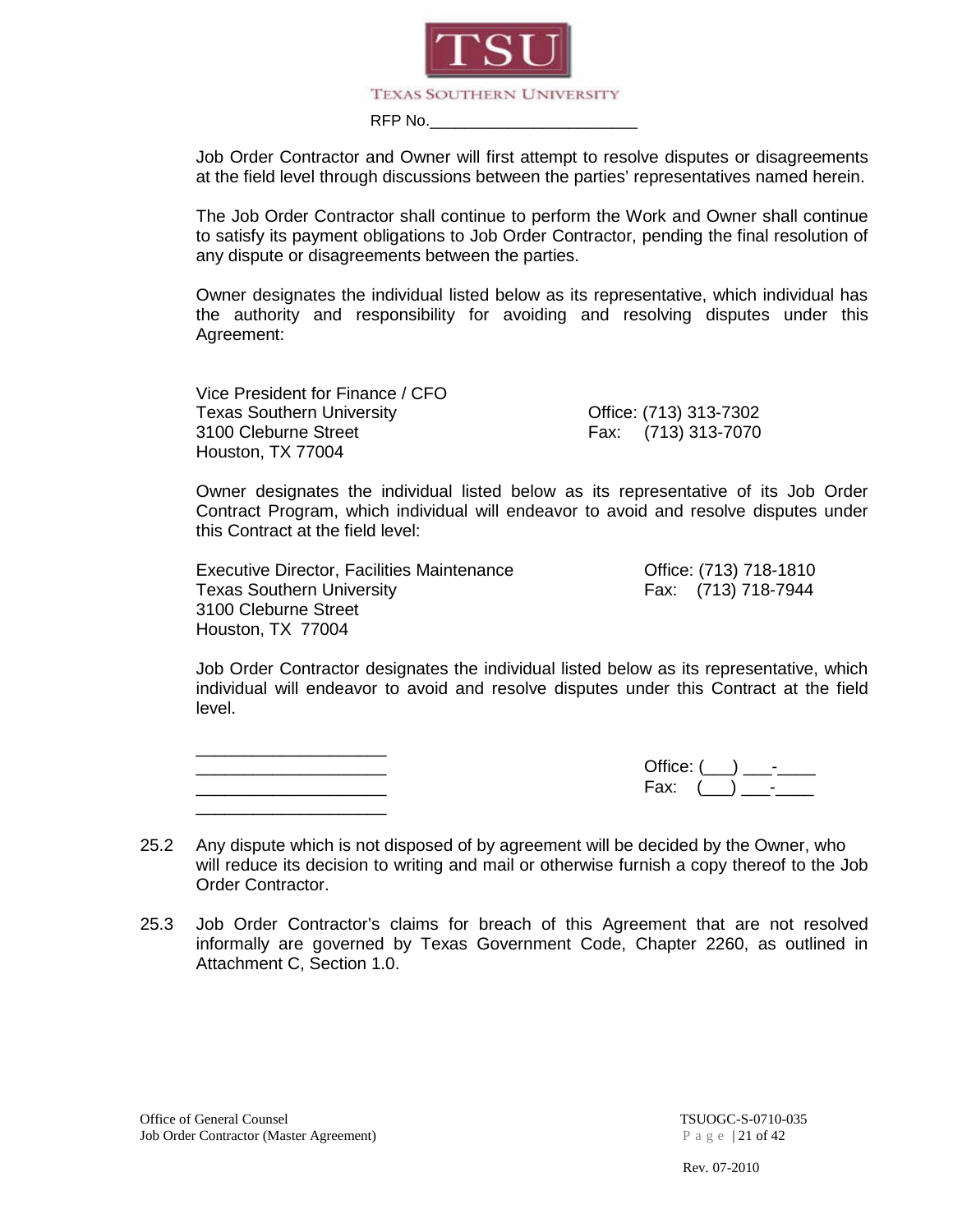

#### TERMINATION FOR CONVENIENCE OF OWNER

- 26.1 Owner may, with or without cause, terminate performance of the Work under this Agreement in whole or, from time to time, in part if Owner determines that termination is in Owner's interest. Owner shall effect such termination by delivering to Job Order Contractor a Notice of Termination specifying the extent of termination and the effective date.
- 26.2 After receipt of a Notice of Termination, and except as directed by Owner, Job Order Contractor shall immediately proceed with the following obligations, regardless of any delay in determining or adjusting any amounts due under this Article:
	- a. Stop work as specified in the notice;
	- b. Place no further subcontracts or orders (referred to as subcontracts in this Article) for materials, services or facilities, except as necessary to complete any Work not terminated;
	- c. Assign to Owner, as directed by Owner, all right, title, and interest of Job Order Contractor under the subcontracts to the extent they relate to the Work terminated, in which case Owner shall have the right to settle or to pay any termination settlement proposal arising out of those terminations, or with approval or ratification to the extent required by Owner, settle all outstanding liabilities and termination settlement proposals arising from the termination of subcontracts, the approval or ratification of which will be final for purposes of this Article;
	- d. As directed by Owner, transfer title and deliver to Owner:
		- i. The fabricated or un-fabricated parts, Work in process, completed Work, supplies, and other material produced or acquired for the Work terminated, and
		- ii. The completed or partially completed plans, drawings, information, and other property that, if the Agreement had been completed, would be required to be furnished to Owner;
	- e. Complete performance of the Work not terminated;
	- f. Take any action that may be necessary, or that Owner may direct, for the protection and preservation of the property related to this Agreement that is in the possession of Job Order Contractor and in which Owner has or may acquire an interest;
	- g. Use its best efforts to sell, as directed or authorized by Owner, any property of he types referred to in paragraph 26.2(c) above; provided, however, that Job Order Contractor is not required to extend credit to any purchaser and may acquire the property under the conditions prescribed by, and at prices approved by, Owner. The proceeds of any transfer or disposition will be applied to reduce any payments to be made by Owner under the Agreement, credited to the price or cost of the Work, or paid in any other manner directed by Owner.
- Office of General Counsel<br>
Job Order Contractor (Master Agreement) TSUOGC-S-0710-035<br>
P a g e |22 of 42 Job Order Contractor (Master Agreement) 26.3 After termination, Job Order Contractor shall submit a final termination settlement proposal to Owner in the form and with the certification prescribed by Owner. Job Order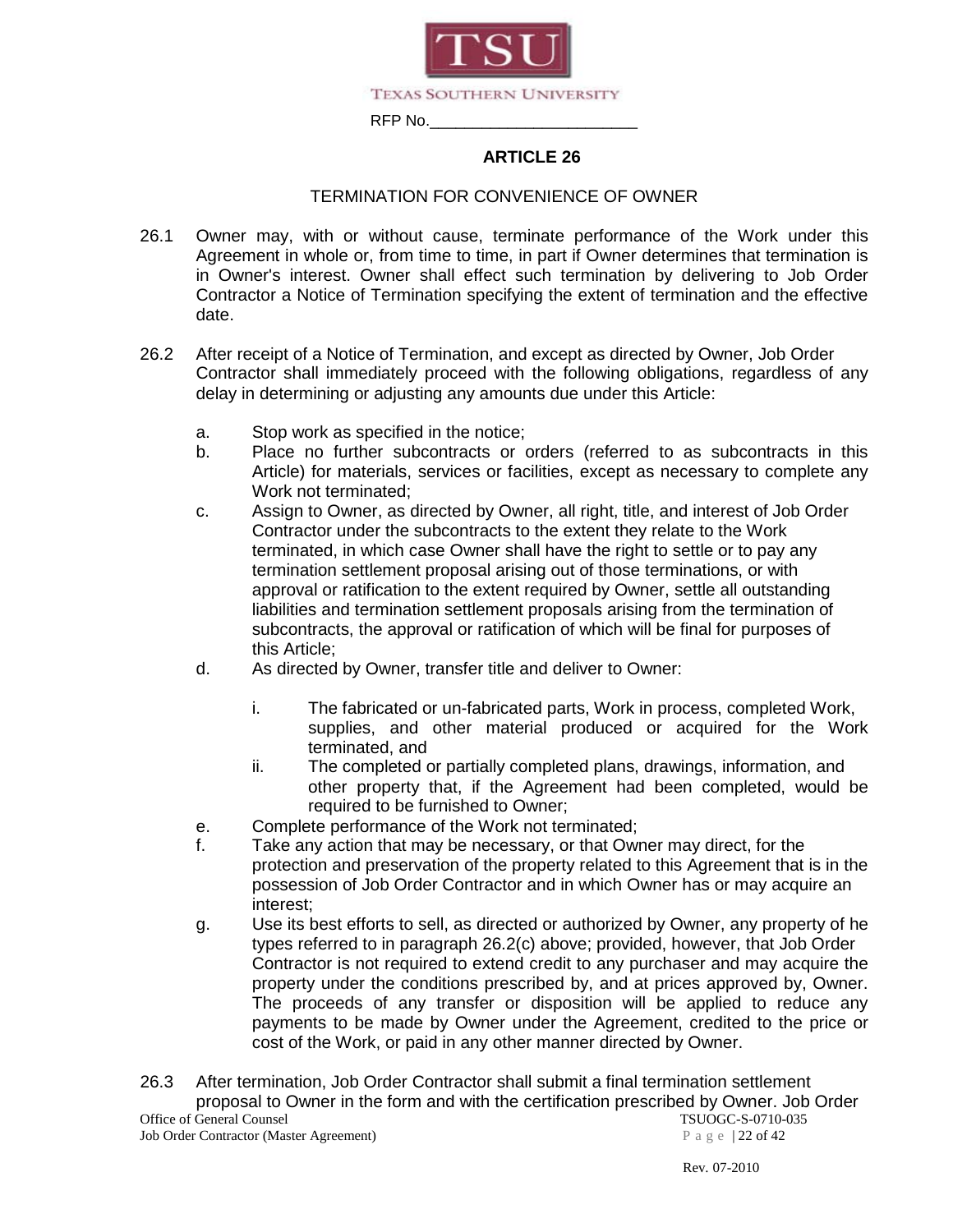

Contractor shall submit the proposal promptly, but no later than ninety (90) days from the effective date of termination.

- 26.4 Job Order Contractor and Owner may agree upon the whole or any part of the amount to be paid because of the termination. The amount may include a reasonable allowance for profit on work done. The Contract shall be amended, and Job Order Contractor paid the agreed amount.
- 26.5 If Job Order Contractor and Owner fail to agree on the whole amount to be paid Job Order Contractor because of the termination of work, Owner shall pay Job Order Contractor the amounts determined as follows, but without duplication of any amounts agreed upon under

Paragraph 26.4 above:

- a. For Work performed before the effective date of termination, the total (without duplication of any items) of:
	- i. The cost of this Work;
	- ii. A reasonable markup for overhead and profit on work already performed through the effective date of termination.
- 26.6 Except for normal spoilage, and except to the extent that Owner expressly assumed the risk of loss, Owner shall exclude from the amounts payable to Job Order Contractor under Paragraph 26.5 above, the fair value, as determined by Owner, of property that is destroyed, lost, stolen, or damaged so as to become undeliverable to Owner or to a buyer.
- 26.7 In arriving at the amount due Job Order Contractor under this Article, there shall be deducted:
	- a. All un-liquidated advances or other payments to Job Order Contractor under the terminated portion of the Job Order;
	- b. Any claim which Owner has against Job Order Contractor under the Agreement; and
	- c. The agreed price for, or the proceeds of sale of, materials, supplies, or other things acquired by Job Order Contractor or sold under the provisions of this Article and not recovered by or credited to Owner.
- 26.8 If the termination is partial, Job Order Contractor may file a proposal with Owner for an equitable adjustment of the price(s) of the continued portion of the Job Order. Any proposal by Job Order Contractor for an equitable adjustment under this Article shall be requested within ninety (90) calendar days from the effective date of termination unless extended in writing by Owner. Owner may, under the terms and conditions it prescribes, make partial payments and payments against costs incurred by Job Order Contractor of the terminated portion of the Job Order, if Owner believes the total of these payments will not exceed the amount to which Job Order Contractor will be entitled.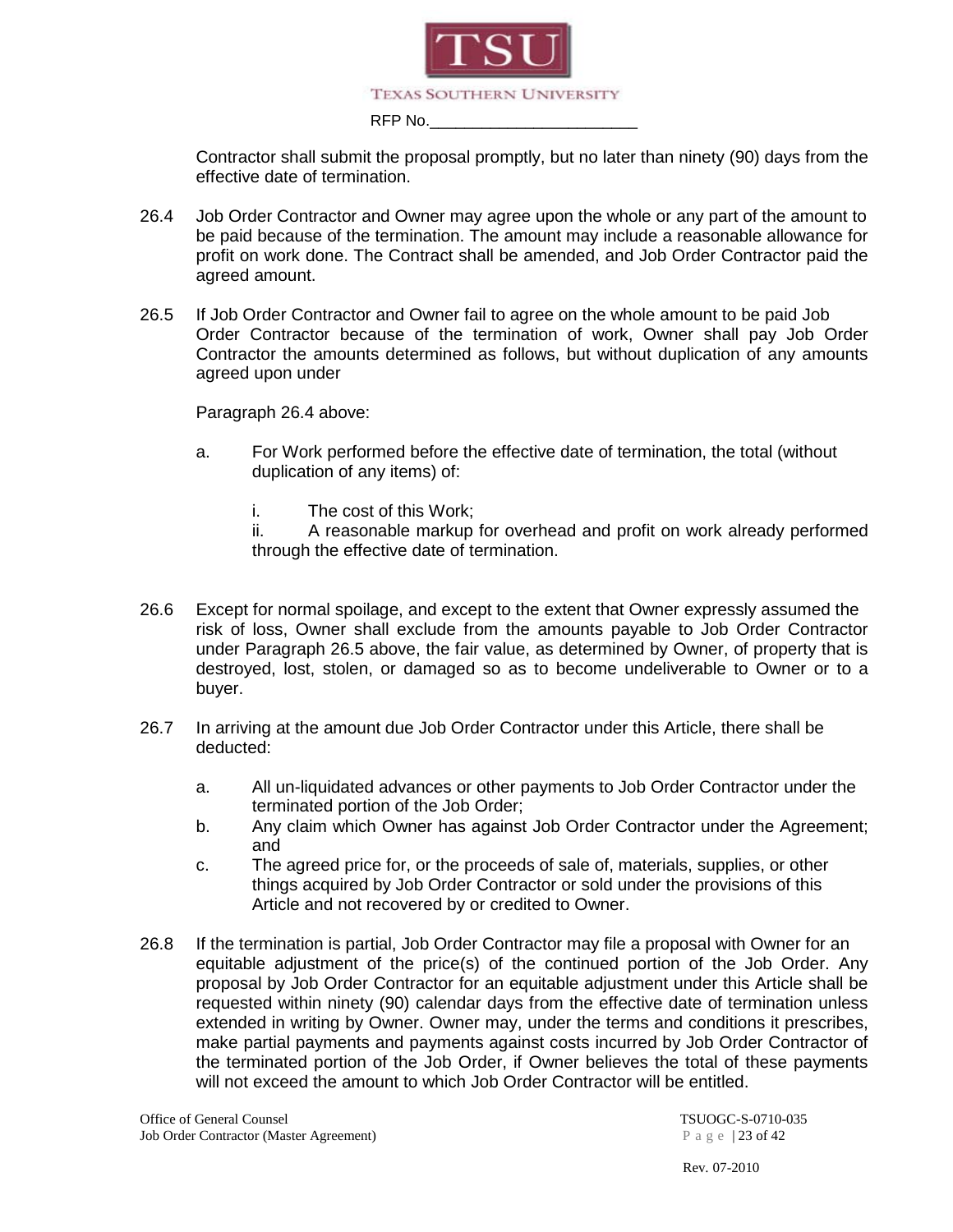

- 26.9 If the total payments exceed the amount finally determined to be due, Job Order Contractor shall repay the excess to Owner upon demand.
- 26.10 Unless otherwise provided in this Agreement or by statute, Job Order Contractor shall maintain all records and documents relating to the terminated portion of this Contract for five (5) years after final settlement. This includes all books and other evidence bearing on Job Order Contractor's costs and expenses under this Contract. Job Order Contractor shall make these records and documents available to Owner, at Job Order Contractor's office, at all reasonable times, without cost. If approved by Owner, photographs, microphotographs, or other authentic reproductions may be maintained instead of original records and documents.

#### DEFAULT

- 27.1 If Job Order Contractor refuses or fails to prosecute the Work, or any separable part, with the diligence that will ensure its completion within the time specified in the Job Order including any extension, or fails to complete the Work within this time, Owner may terminate the Job Order Contractor's right to proceed with the Work (or separable part of the Work), upon fifteen (15) days written notice to the Job Order Contractor. In this event, Owner may take over the Work and complete it by Agreement or otherwise and may take possession of and use any materials, appliances, and plant on the site necessary for completing the Work.
- 27.2 Job Order Contractor's right to proceed shall not be terminated under this Article, if:
	- a. The delay in completing the Work arises from unforeseeable causes beyond the control and without the fault or negligence of Job Order Contractor. Examples of such causes include:
		- i. acts of God or of the public enemy,
		- ii. acts of Owner in its Contractual capacity,
		- iii. acts of another Contractor in the performance of a Contract with Owner,
		- iv. fires,
		- v. floods,
		- vi. epidemics,
		- vii. quarantine restrictions,
		- viii. strikes,
		- ix. freight embargoes,
		- x. unusually severe weather (The basis used to define normal weather will be data showing high and low temperatures, precipitation, and number of days of severe weather in the city closest to the site for the previous ten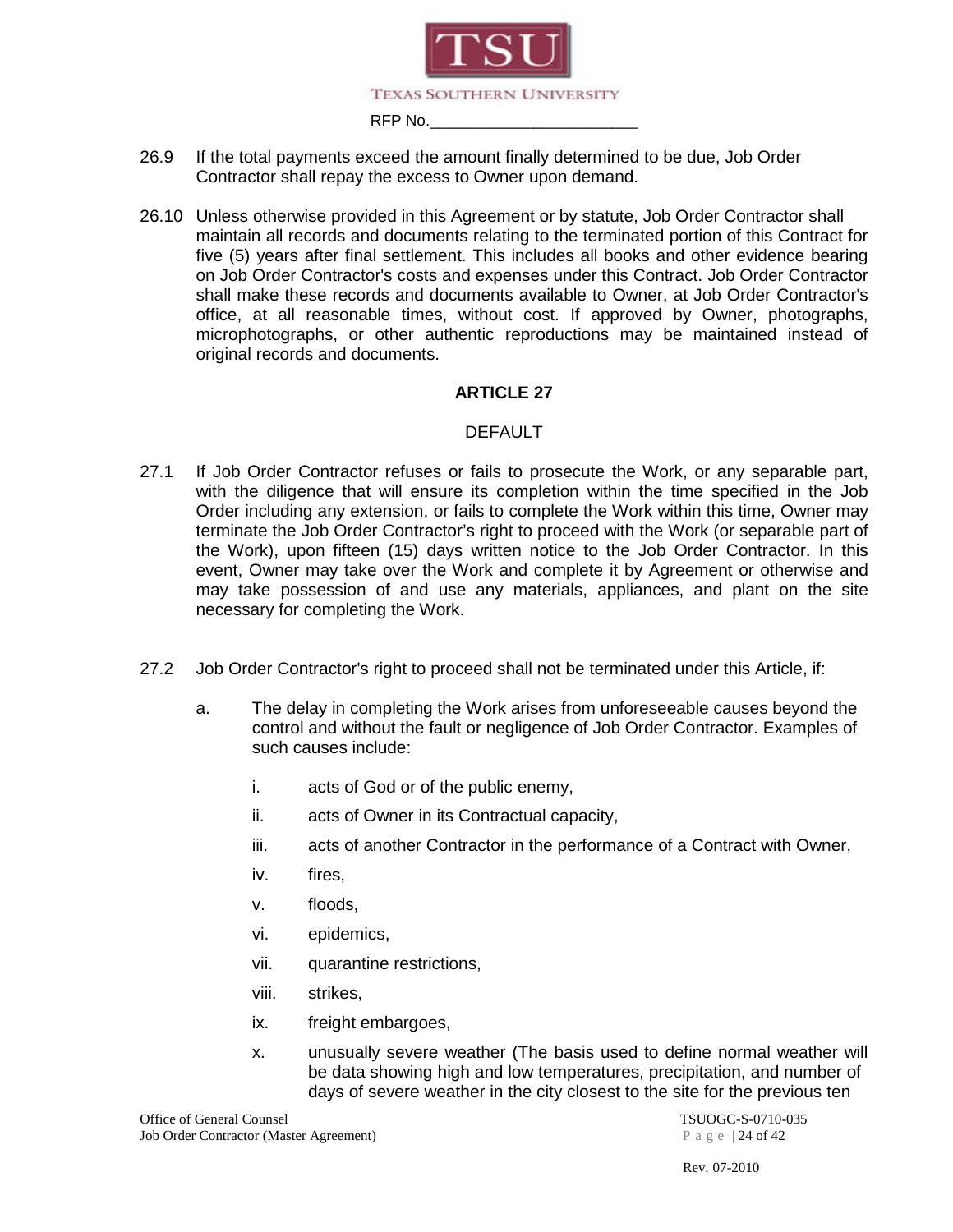

(10) years, as compiled by the United States Department of Commerce National Weather Service.), or

- xi. delays of subcontractors or suppliers at any tier arising from unforeseeable causes beyond the control and without the fault or negligence of both Job Order Contractor and the subcontractors or suppliers; and
- b. Job Order Contractor, within thirty (30) calendar days from the beginning of any such delay (unless extended by Owner), notifies Owner in writing of the causes of delay. The Owner shall ascertain the facts and the extent of delay. If, in the judgment of Owner, the findings of fact warrant such action, the time for completing the Work shall be extended. The findings of Owner shall be final and conclusive on the parties, but subject to appeal and review under Article 25.
- 27.3 If, after termination of Job Order Contractor's right to proceed, it is determined that Job Order Contractor was not in default, or that the delay was excusable, the rights and obligations of the parties will be the same as if the termination had been issued for the convenience of Owner.
- 27.4 The rights and remedies of Owner in this Article are in addition to any other rights and remedies provided by law or under this Agreement.

#### **ARTICLE 28**

#### **SAFETY**

- 28.1 Job Order Contractor shall be responsible for compliance with all safety rules and regulations of the Federal Occupational Safety and Health Act of 1970 (OSHA), all applicable state and local laws, ordinances, and regulations during the performance of the Work. Job Order Contractor shall indemnify Owner for fines, penalties, and corrective measures that result from the acts of commission or omission of Job Order Contractor, its subcontractors, if any, agents, employees, and assigns and its failure to comply with such safety rules and regulations.
- 28.2 Job Order Contractor shall furnish and enforce the use of individual protective equipment as needed to complete the Work, including hard hats, rain gear, protective foot wear, protective clothing and gloves, eye protection, ear protection, respirators, safety belts, safety harnesses, safety lifelines and lanyards, and high visibility reflective safety vests.
- 28.3 Job Order Contractor shall provide its employees safety training to include special training prior to working with hazardous materials or operations.
- 28.4 Job Order Contractor shall provide warning signs, barricades and verbal warnings as required.
- 28.5 Job Order Contractor shall inform its employees of emergency procedures to be adhered to in case of a fire, medical emergency, or any other life-threatening situations.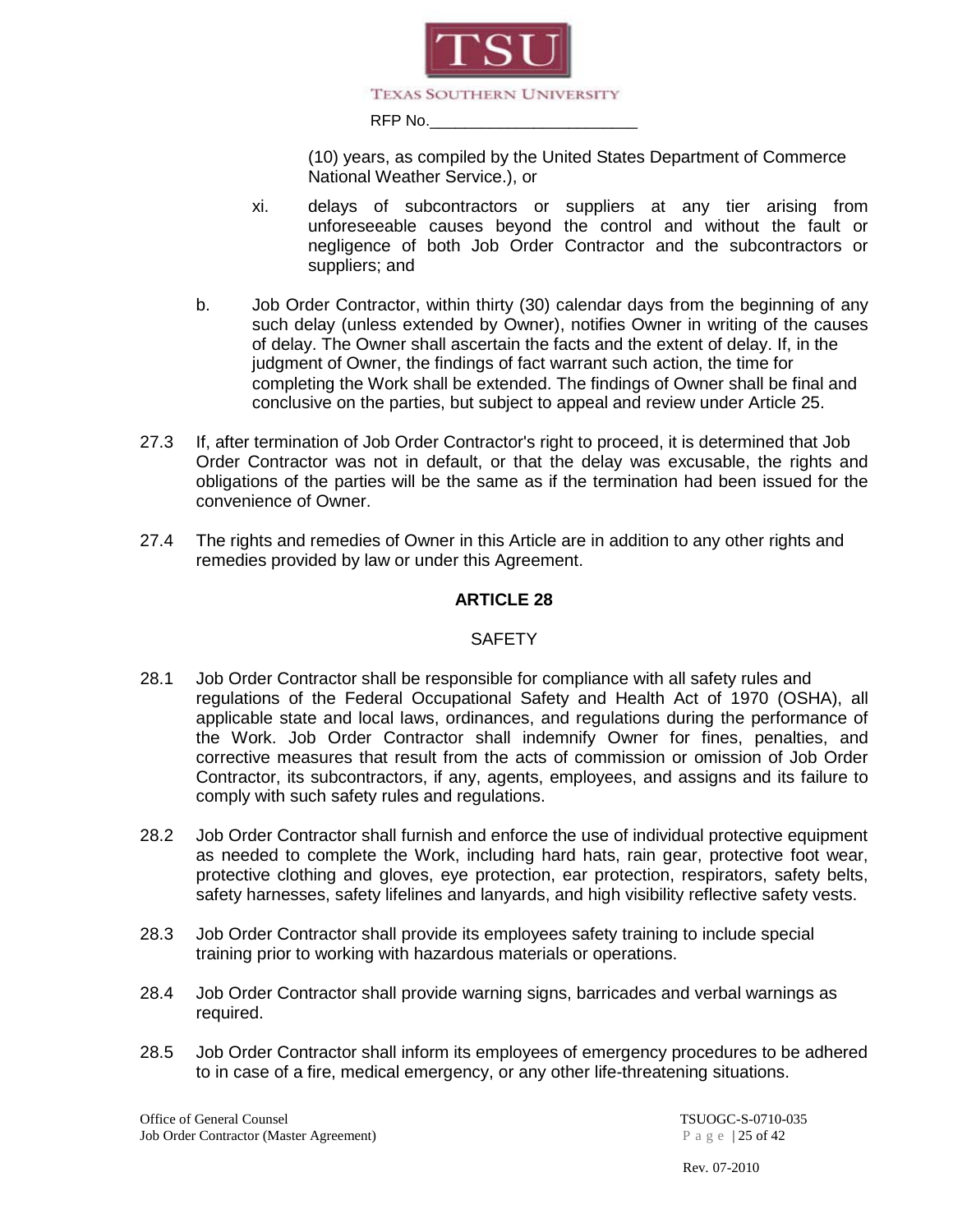

- 28.6 Job Order Contractor shall promptly notify Owner of any accident involving personnel or damage to material and equipment. Copies of any injury reports or accident investigation reports shall be provided to the Owner.
- 28.7 Job Order Contractor shall maintain a set of OSHA articles at the jobsite as they apply to the Work being performed. Copies shall be provided to Owner when requested.
- 28.9 Job Order Contractor shall submit to Owner a copy of its safety policies and program procedures which establish the safety rules and regulations as they are to be applied to performance of the work. These documents shall be submitted by Job Order Contractor within fourteen (14) calendar days after issuance of a Job Order and prior to the commencement of the Work.
- 28.10 Job Order Contractor shall assign, during performance of the Work, a designated safety representative to develop and monitor the project safety program. The name, company address, and telephone number of the assigned individual shall be submitted to Owner by Job Order Contractor along with its safety policies and program procedures.
- 28.11 Job Order Contractor shall provide and maintain on the jobsite, at all times, a completely stocked first aid kit which contains all standard emergency medical supplies.
- 28.12 Job Order Contractor shall make available for its employees and those of its subcontractors, while they are performing Work on the site, emergency medical treatment either at the site or at a nearby medical facility.
- 28.13 Owner reserves the right to approve and monitor Job Order Contractor's safety policies and program procedures as applied during performance of the Work. Failure to comply with safety policies and program procedures, once approved by Owner, shall be cause for the termination of the Job Order in accordance with Articles 26 or 27.

#### USE AND POSSESSION PRIOR TO COMPLETION

- 29.1 Owner shall have the right to take possession of or use any completed or partially completed part of the Work. Before taking possession of or using any work, Owner shall furnish Job Order Contractor a list of items of work remaining to be performed or corrected on those portions of the Work that Owner intends to take possession of or use. However, failure of Owner to list any item of work shall not relieve Job Order Contractor of responsibility for complying with the terms of this Agreement. Owner possession or use shall not be deemed an acceptance of any work under this Agreement.
- 29.2 While Owner has such possession or use, Job Order Contractor shall be relieved of the responsibility for the loss of or damage to the Work resulting from Owner's possession or use, notwithstanding the terms of Article 6. If prior possession or use by Owner delays the progress of the Work or causes additional expense to Job Order Contractor, an equitable adjustment shall be made in the Job Order price or the period of performance, and the Job Order shall be modified in writing accordingly.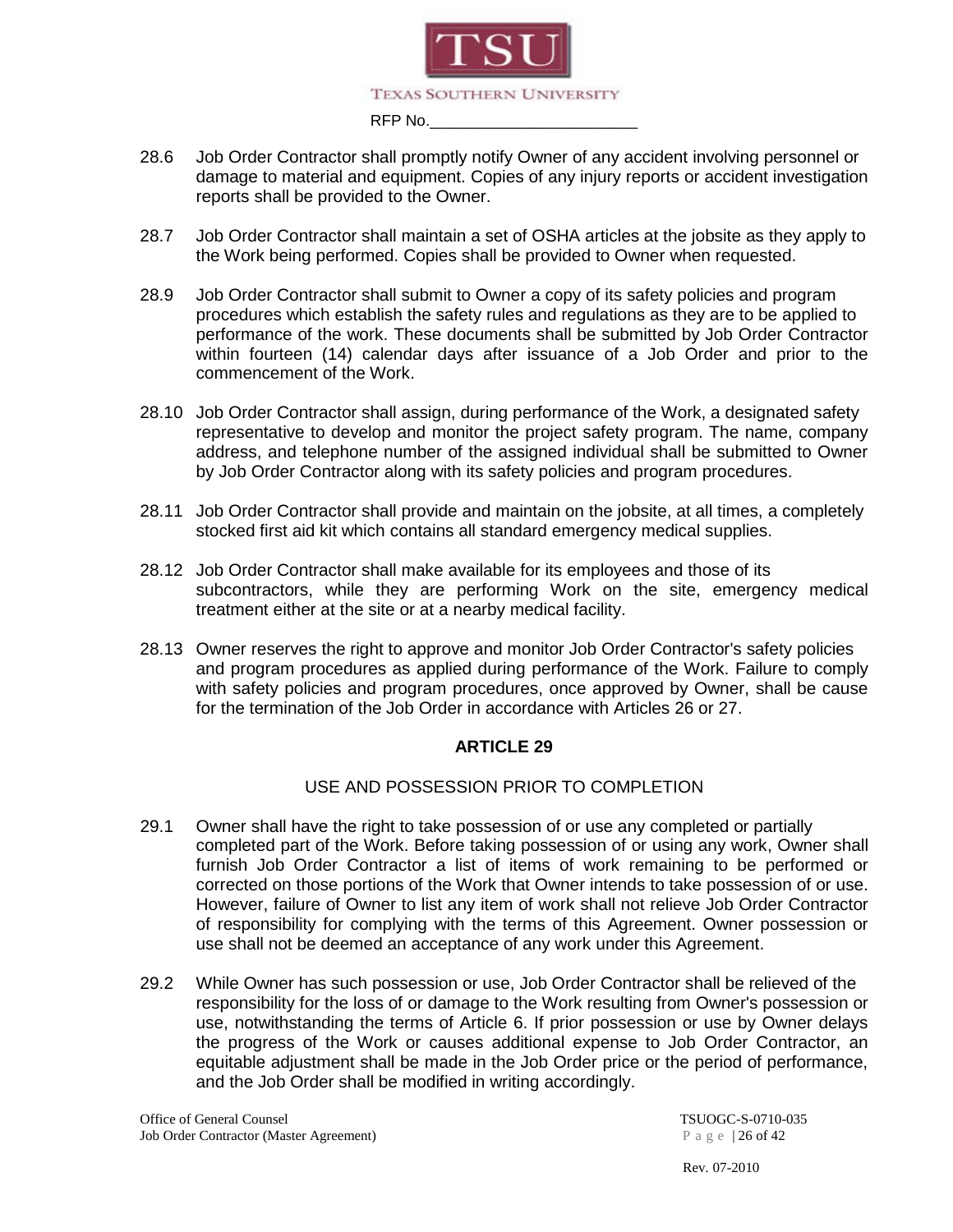

#### OTHER CONTRACTS

30.1 Owner may undertake or award other Contracts for additional work at or near the site of Work under this Agreement. Job Order Contractor shall fully cooperate with the other general Contractors and with Owner's employees and shall carefully adapt scheduling and performing the Work under this Agreement to accommodate the additional work, heeding any direction that may be provided by Owner. Job Order Contractor shall not commit or permit any act that will interfere with the performance of work by any other general Contractor or by Owner's employees.

#### **ARTICLE 31**

#### DISSEMINATION OF CONTRACT INFORMATION

31.1 Job Order Contractor shall not publish, permit to be published, or distribute for public consumption, any information, oral or written, concerning this Agreement, any Job Order or the work performed under this Agreement, without the prior written consent of Owner.

#### **ARTICLE 32**

#### PERFORMANCE AND PAYMENT BONDS

#### 32.1 PAYMENT BOND:

If the work request value is in excess of \$25,000.00, a Payment Bond is required for the amount of the work request, and shall be submitted to TSU before the commencement of any work

#### 32.2 PERFORMANCE BOND:

If the work request is in excess of \$100,000.00, a Performance Bond is required for the amount of work request, and shall be submitted to TSU before the commencement of any work.

32.3 Job Order Contractor shall provide any other bonds relevant to the Work or project as may be required by law, or as may be hereafter amended.

#### **ARTICLE 33**

#### INSURANCE

Office of General Counsel<br>
Job Order Contractor (Master Agreement) TSUOGC-S-0710-035<br>
Page | 27 of 42 33.1 Job Order Contractor shall purchase and maintain in effect during the term of this Agreement insurance of the types and with minimum limits of liability as stated below. Such insurance shall protect Job Order Contractor from claims which may arise out of or result from Job Order Contractor's operations whether such operations are performed by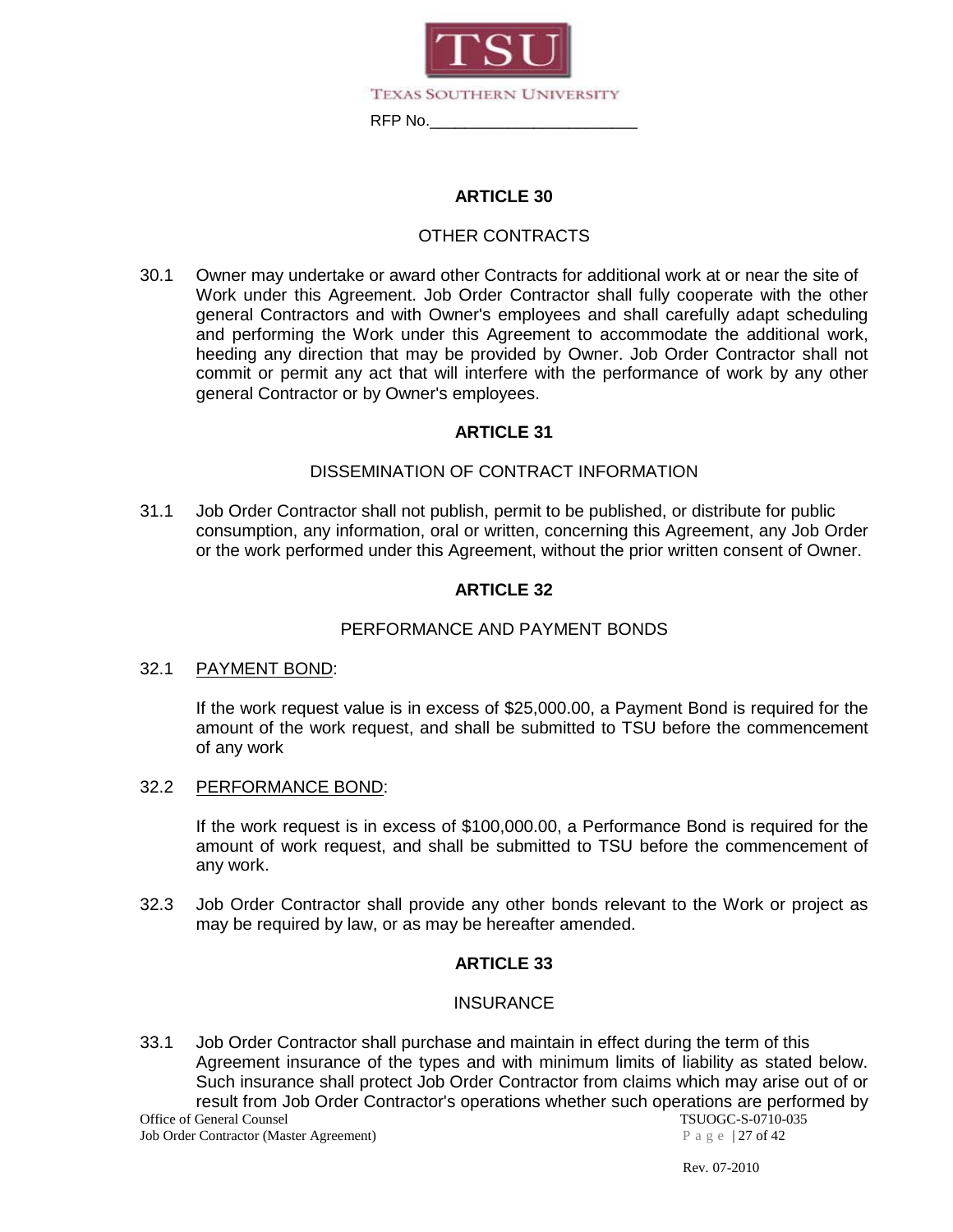

Job Order Contractor or by any subcontractor or by anyone for whose acts any of them may be liable.

a. WORKERS' COMPENSATION INSURANCE providing statutory benefits in accordance with the laws of the State of Texas or any Federal statutes as may be applicable to the Work being performed under this Agreement.

EMPLOYER'S LIABILITY INSURANCE with limits of liability not less than:

| \$1,000,000 | Each Accident        |
|-------------|----------------------|
| \$1,000,000 | <b>Policy Limits</b> |
| \$1,000,000 | Each Employee        |

b. COMMERCIAL GENERAL LIABILITY INSURANCE including Products/Completed Operations and Contractual Liability with limits of liability not less than:

|                    | Occurrence / Personal Injury / Advertising / |
|--------------------|----------------------------------------------|
| \$1,000,000 CSL    | <b>Products / Completed Operations</b>       |
| \$2,000,000 CSL    | Annual Aggregate                             |
| \$2,000,000 CSL    | Products Aggregate                           |
| \$1,000,000 CSL    | Fire, Lightning or Explosion                 |
| \$5,000 Per Person | <b>Medical Expense</b>                       |
|                    |                                              |

c. AUTOMOBILE LIABILITY INSURANCE covering all owned, hired and nonowned motor vehicles used in connection with the Work being performed under this Agreement with limits of liability not less than:

\$1,000,000 Bodily Injury / Property Damage

- 33.2 The policies providing Commercial General Liability and Automobile Liability insurance as required in Paragraphs A.2 and A.3 shall be endorsed to name Owner as Additional Insured. Such insurance as is provided herein shall be primary and non-contributing with any other valid and collectible insurance available to Owner.
- 33.3 All policies providing Job Order Contractor's insurance as required in Paragraph 33.1 above shall be endorsed to provide the following:
	- a. Ninety (90) days written notice of cancellation or non-renewal given to Owner at the address designated in Article 36.
	- b. TSU be named as Additional Insured on all policies except the Workers Compensation (Prohibited by Law).
	- c. Waiver of Subrogation added by endorsement on all policies.
- 33.4 The limits of liability as required above may be provided by a single policy of insurance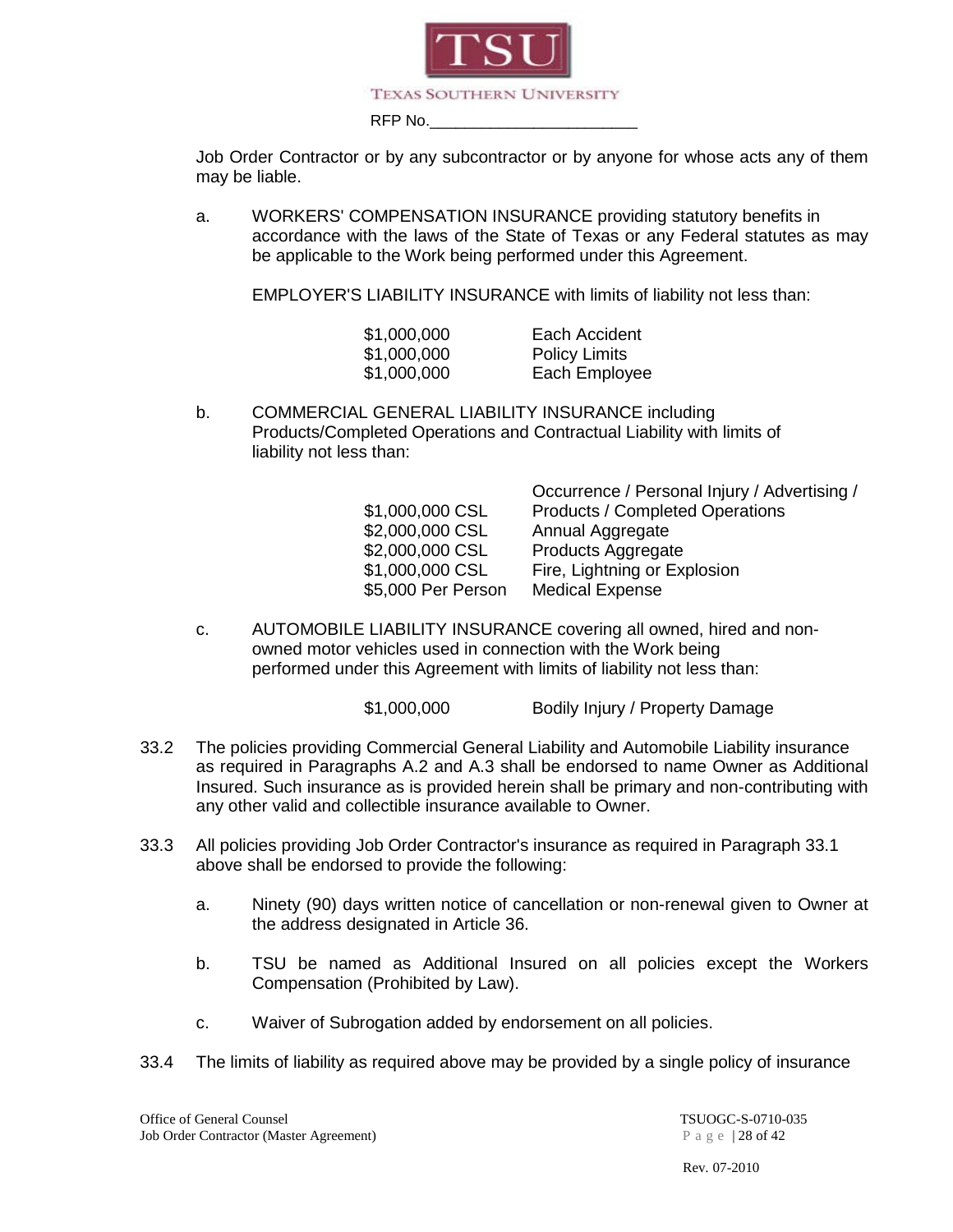

or by a combination of primary, excess or umbrella policies. But in no event shall the total limits of liability available for any one occurrence or accident be less that the amount required above.

- 33.5 Proof of compliance with these insurance requirements shall be furnished Owner in the form of an original certificate of insurance signed by an authorized representative or agent of the insurance company(ies) within ten (10) days of execution of this agreement. Renewal or replacement certificates shall be furnished Owner not less than twenty-one (21) days prior to the expiration or termination date of the applicable policy (ies).
- 33.6 Job Order Contractor shall require any and all subcontractors performing Work under this Contract to carry insurance of the types and with limits of liability as Job Order Contractor shall deem appropriate and adequate for the Work being performed. Job Order Contractor shall obtain and make available for inspection by Owner upon request current certificates of insurance evidencing insurance coverage carried by such subcontractors.

#### **ARTICLE 34**

#### INDEMNIFICATION

34.1 The Job Order Contractor shall defend, indemnify and hold harmless the Owner, its regents, officers, employees and agents from and against any and all claims, demands, liabilities, damages, actions and causes of action arising from or related to the acts or omissions of Job Order Contractor, its employees, agents and sub-contractors.

#### **ARTICLE 35**

#### AGREEMENT ORDER OF PRECEDENCE

- 35.1 In the event of an inconsistency between provisions of this Agreement, the inconsistency shall be resolved by giving precedence in the following order:
	- a. Agreement Modifications, if any;
	- b. The Agreement's Provisions including Attachments;
	- c. Each Applicable Job Order;
	- d. Any Applicable Drawings; and
	- e. Any Applicable Specifications.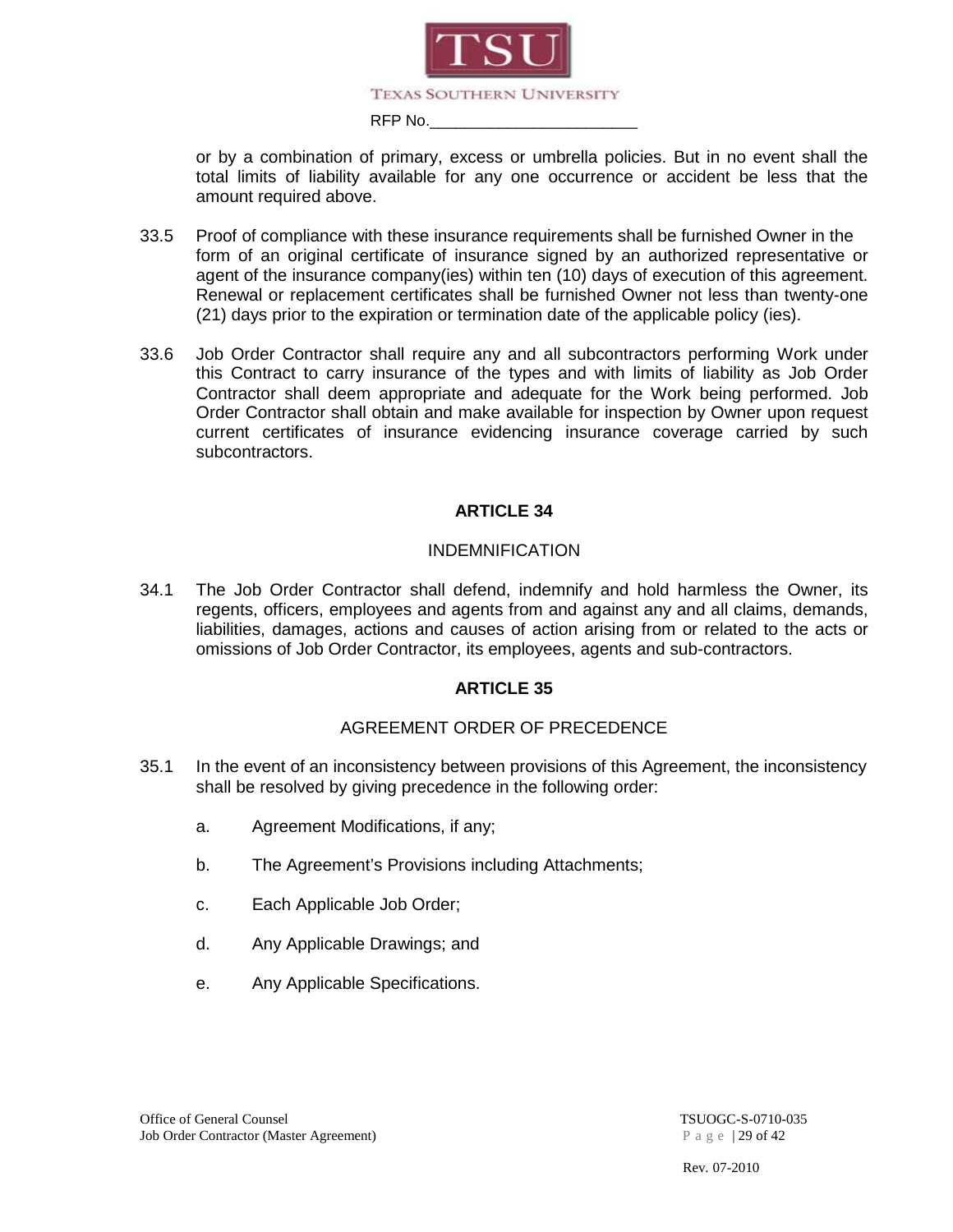

#### **NOTICES**

36.1 All notices to either party by the other shall be delivered personally or sent by first class United States mail, registered or certified mail, postage prepaid, addressed to such party at the following respective addresses for each:

a. Owner: Texas Southern University Attn: Jim McShan Vice President for Finance / Chief Financial Officer 3100 Cleburne Street Houston, TX 77004

| b. | Job Order Contractor: |  |
|----|-----------------------|--|
|    |                       |  |
|    |                       |  |

and shall be deemed given on the date so delivered or so deposited in the mail, unless otherwise provided herein. Either party hereto may change the above address by sending written notice of such change of address to the other in the manner provided for above.

#### **ARTICLE 37**

#### SEVERABILITY AND ASSIGNABILITY

- 37.1 If any provision of this Agreement, or the application thereof to any person or circumstances is rendered or declared illegal for any reason or shall be invalid or unenforceable, the remainder of this Agreement and the application of such provision to other persons or circumstances shall not be affected thereby but shall be enforced to the greatest extent permitted by applicable law. The parties agree to negotiate in good faith for a proper amendment to this Agreement in the event any provision hereof is declared illegal, invalid, or unenforceable.
- 37.2 Job Order Contractor may not assign or transfer this Agreement, in whole or in part without the prior written consent of Owner.

#### **ARTICLE 38**

#### **WAIVERS**

38.1 Neither Owner's review, approval or acceptance of, nor payment for, the Work required under this Contract shall be construed to operate as a waiver of any rights under this Agreement or of any cause of action arising out of the performance of the Agreement, and Job Order Contractor shall be and remain liable to Owner in accordance with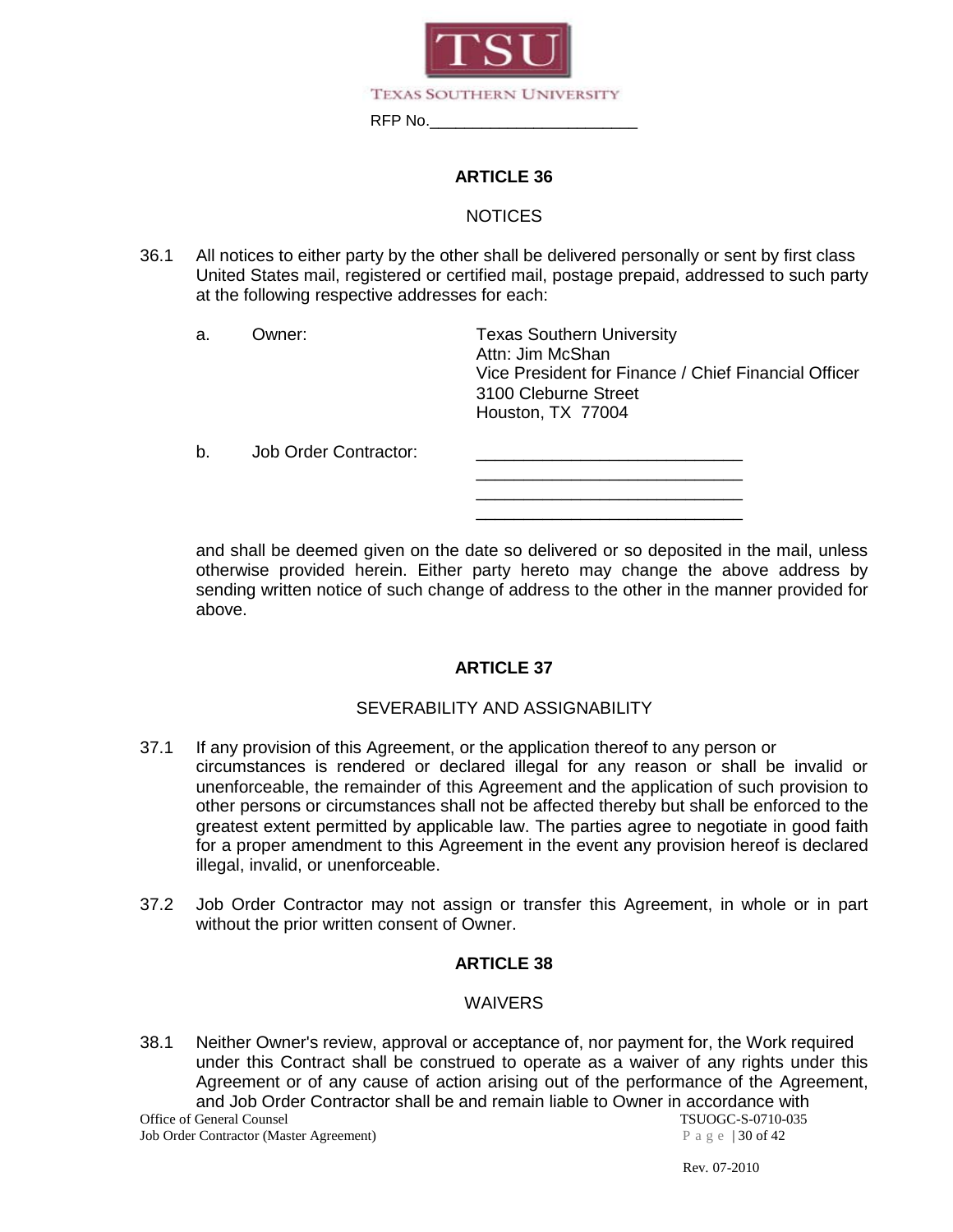

applicable law and the terms of this Agreement for all damages to Owner caused by Job Order Contractor's negligent act, error or omission in the performance of any of the Work.

38.2 The waiver by Owner of any breach of any term, covenant, condition, or agreement herein contained shall not be deemed to be a waiver of any subsequent breach of the same, or of a breach of any other term, covenant, condition, or agreement herein contained.

#### **ARTICLE 39**

#### MERGER

39.1 This Agreement and all procurement documents incorporated by reference set forth the entire agreement between the parties with respect to the subject matter thereof, and supersedes and replaces all proposals, negotiations, representations, and implied obligations. The obligations, liabilities and remedies set forth herein are exclusive and shall operate as limitations on any action brought in connection with the Work, including an action in tort.

#### **ARTICLE 40**

#### NON-AVAILABILTY OF FUNDS

40.1 Every payment obligation of the Owner under this Agreement is conditioned upon the availability of funds appropriated or allocated by the Texas State Legislature and or the Board of Regents of Texas Southern University for the payment of such obligation. If the Texas State Legislature fails to appropriate or allot the necessary funds, or the Board of Regents of Texas Southern University fails to allocate the necessary funds, then Owner shall issue written notice to Contractor and Owner may terminate this Agreement without further duty or obligation hereunder. Contractor acknowledges that appropriation, allotment, and allocation of funds are beyond the control of Owner.

#### **ARTICLE 41**

#### AUDIT OF RECORDS

41.1 Pursuant to applicable laws, the Job Order Contractor shall retain and shall contractually require each subcontractor to retain all data, books, and other records ("records") relating to this Agreement for a period of five years after completion of this Contract. All records shall be subject to inspection and audit by the Owner at reasonable times. Upon request, the Job Order Contractor shall produce the original of any or all such records. If approved by Owner, photographs, microphotographs, or other authentic reproductions may be maintained instead of original records and documents.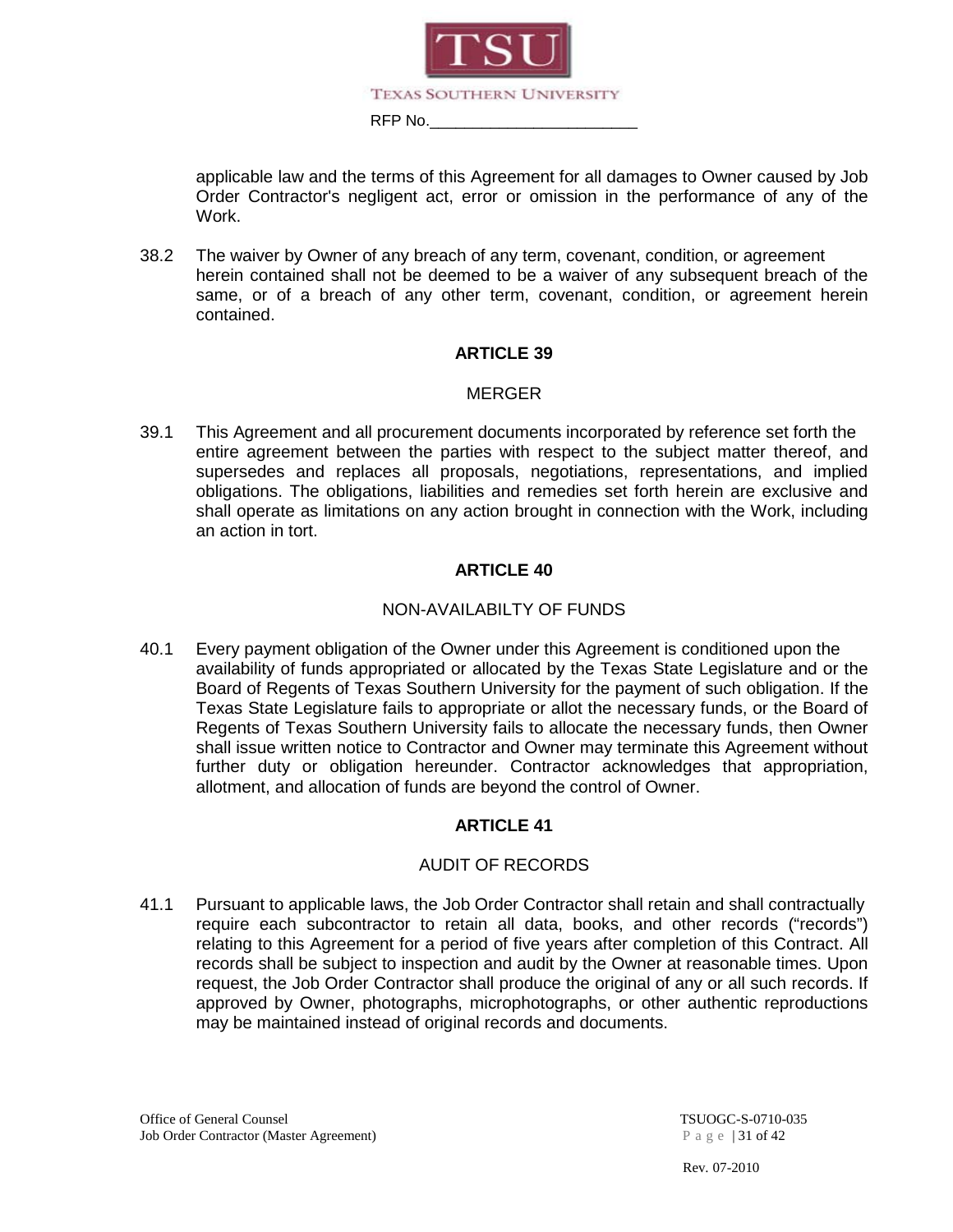

#### CANCELLATION FOR CONFLICT OF INTEREST

42.1 Pursuant to applicable law, the Owner may cancel this Agreement, without penalty or further obligation if any person significantly involved in initiating, negotiating, securing, drafting or creating this Agreement on behalf of the Owner was at any time while this Agreement or extension of this Agreement is in effect, an employee or agent of any other party to this Agreement in any capacity or consultant to any other party of this Agreement. A cancellation made pursuant to this provision shall be effective when the Job Order Contractor receives written notice of the cancellation unless the notice specifies a later time.

#### **ARTICLE 43**

#### NON-DISCRIMINATION

43.1 The Job Order Contractor shall comply with all laws mandating that all persons regardless of race, color, religion, sex, age, national origin, sexual orientation, or political affiliation, shall have equal access to employment opportunities, and all other applicable State and Federal employment laws, rules, and regulation, including the Americans With Disabilities Act. The Job Order Contractor shall ensure that applicants for employment and employees are not discriminated against due to race, color, religion, sex, national origin or disability.

#### **ARTICLE 44**

#### THIRD PARTY ANTITRUST VIOLATIONS

44.1 The Job Order Contractor assigns to the Owner any claim for overcharges, resulting from antitrust violations to the extent that such violations concern materials or services supplied by third parties to the Job Order Contractor toward fulfillment of this Contract.

#### **ARTICLE 45**

#### ASSURANCE OF SBDP GOAL

- 45.1 The Contractor hereby agrees to attain a small business goal participation of 35% of the subcontract work. The Contractor agrees to enter into agreements for the Work identified in Attachment No. 6, entitled Contractor and First Tier Subcontractor/Supplier Participation of the TSU Request for Proposals applicable to the Work and project. The Contractor's failure to comply with the aforementioned small business participation provisions may result in:
	- a. Withholding of payment until such compliance is achieved or a waiver of the provisions is provided by Texas Southern University,
	- b. Revocation of any benefits and incentives provided under the program or suspension or termination of the contract in whole or in part.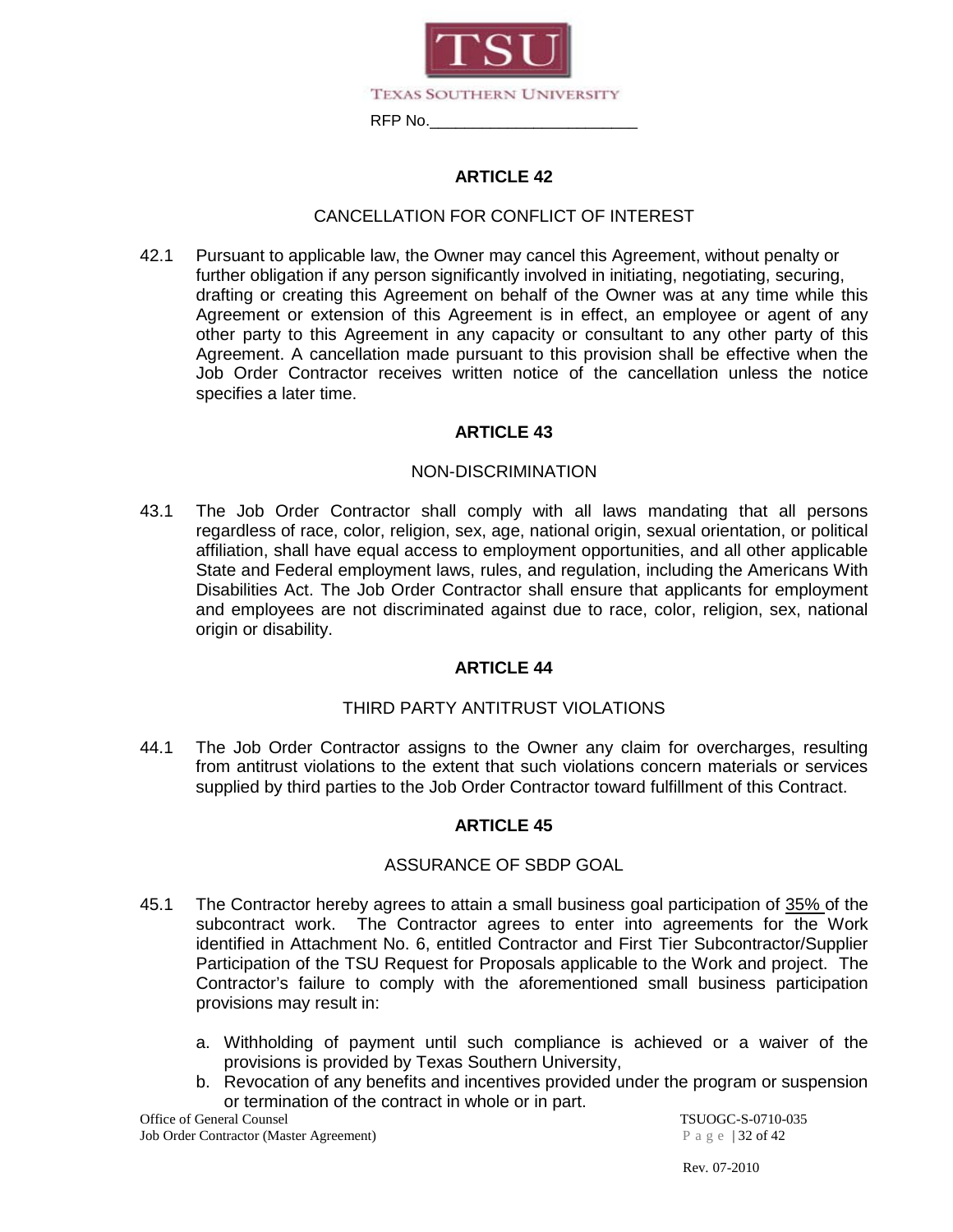

#### INTERPRETATION, JURISDICTION AND VENUE

46.1 This Agreement shall be construed and interpreted solely in accordance with the laws of the Texas. Jurisdiction and venue for any suit, right or cause of action arising under or in connection with this Contract shall be exclusively in Texas.

The person signing below on behalf of Owner and contractor warrants that he/she has the authority to execute this agreement according to its terms on behalf of University and contractor.

IN TESTIMONY OF WHICH, this instrument has been executed by and on behalf of the Job Order Contractor on the \_\_\_\_ day of \_\_\_\_\_\_\_\_, 20\_, and has been executed by and on behalf of Owner the \_\_\_\_ day of \_\_\_\_\_\_\_\_, 20\_.

TEXAS SOUTHERN UNIVERSITY (OWNER)

By:

Name: Title:

\_\_\_\_\_\_\_\_\_\_\_\_\_\_\_\_\_\_\_\_\_\_\_\_\_\_\_\_\_\_\_\_\_\_\_\_\_\_\_\_ (JOB ORDER CONTRACTOR)

By:

Name: Title: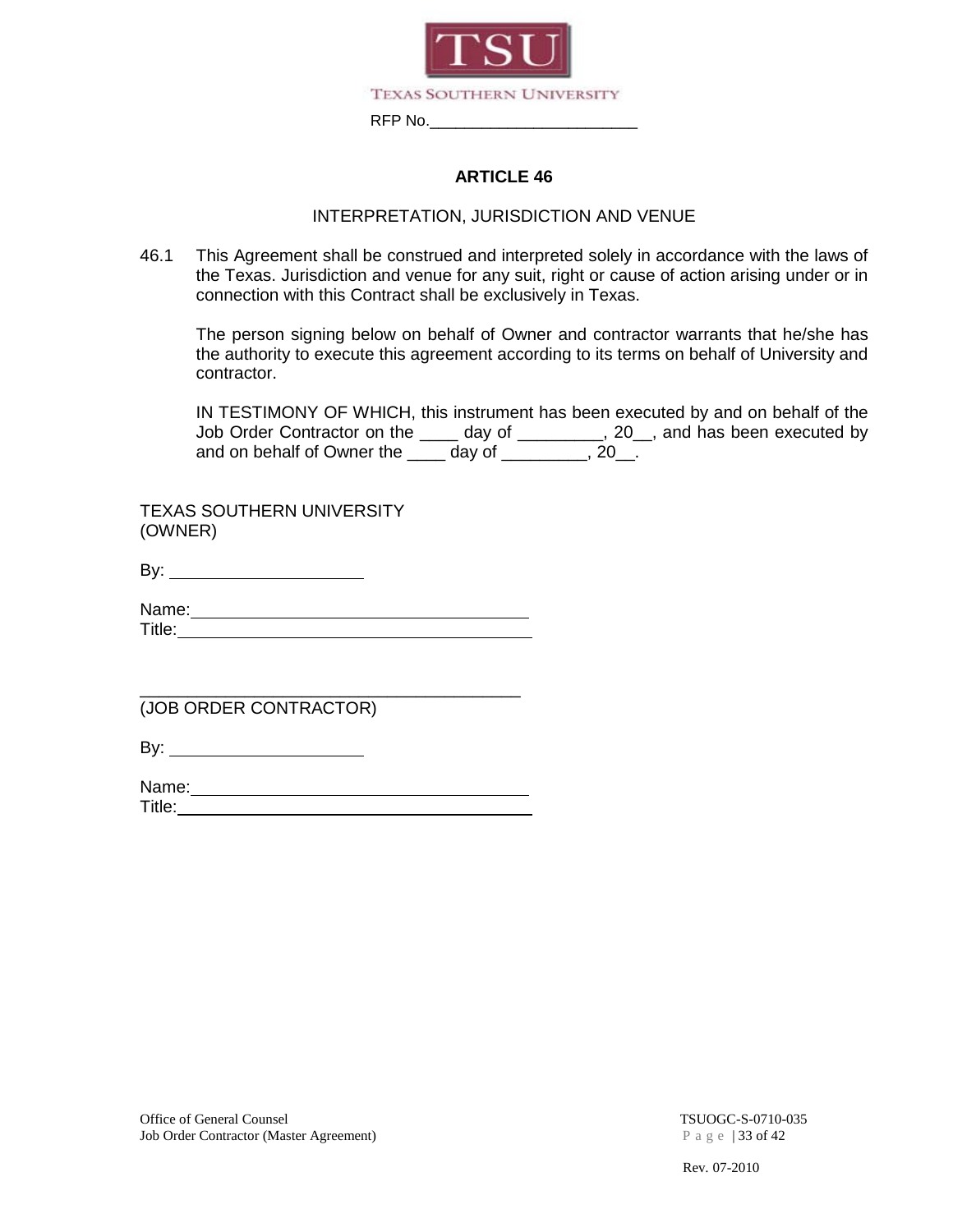

#### **ATTACHMENT "A"**

#### CONTRACT PRICING COEFFICIENTS

- 1.0 Job Order Contractor shall furnish all supervision, labor, materials, tools, supplies, equipment, transportation, insurance, taxes, overhead and profit to perform all operations necessary and required in accordance with the terms and conditions of the Agreement, and as further specified in individual Job Orders.
- 2.0 Coefficients
	- 2.1 Coefficient for Standard hours: 0.89
	- 2.2 Coefficient for Non-Standard Hours: 1.25
	- 2.3 Mark-up for Non-Priced Items: 10% overhead 10% profit and 1% for bond
- 3.0 Pricing the Work
	- 3.1 The actual pricing for work performed under the Agreement will be based on the mutually agreed quantities applied to the last column: "Total including Overhead and Profit" rates contained in the R.S. Means Facilities Construction Cost Data Catalog "for the Houston Region, latest revision" and modified by the City of Houston total weighted average City Cost Index, as adjusted by application of the appropriate coefficient a set forth above.
- 4.0 Hours of Work.
	- 4.1 Standard hours of work will be from 7:00 AM to 4:00 PM, Monday through Friday, unless alternate standard hours are agreed to and adopted.
	- 4.2 Non-standard hours are hours required by Owner to be worked before 7:00 AM and after 4:00 PM (unless alternate standard hours are agreed and adopted), Monday thru Friday, and all hours worked on Saturdays, Sundays and holidays will be considered nonstandard hours.
	- 4.3 Non-standard hours worked by Job Order Contractor to regain schedule or for Job Order Contractor's convenience shall not be entitled to application of the Coefficient for Nonstandard hours.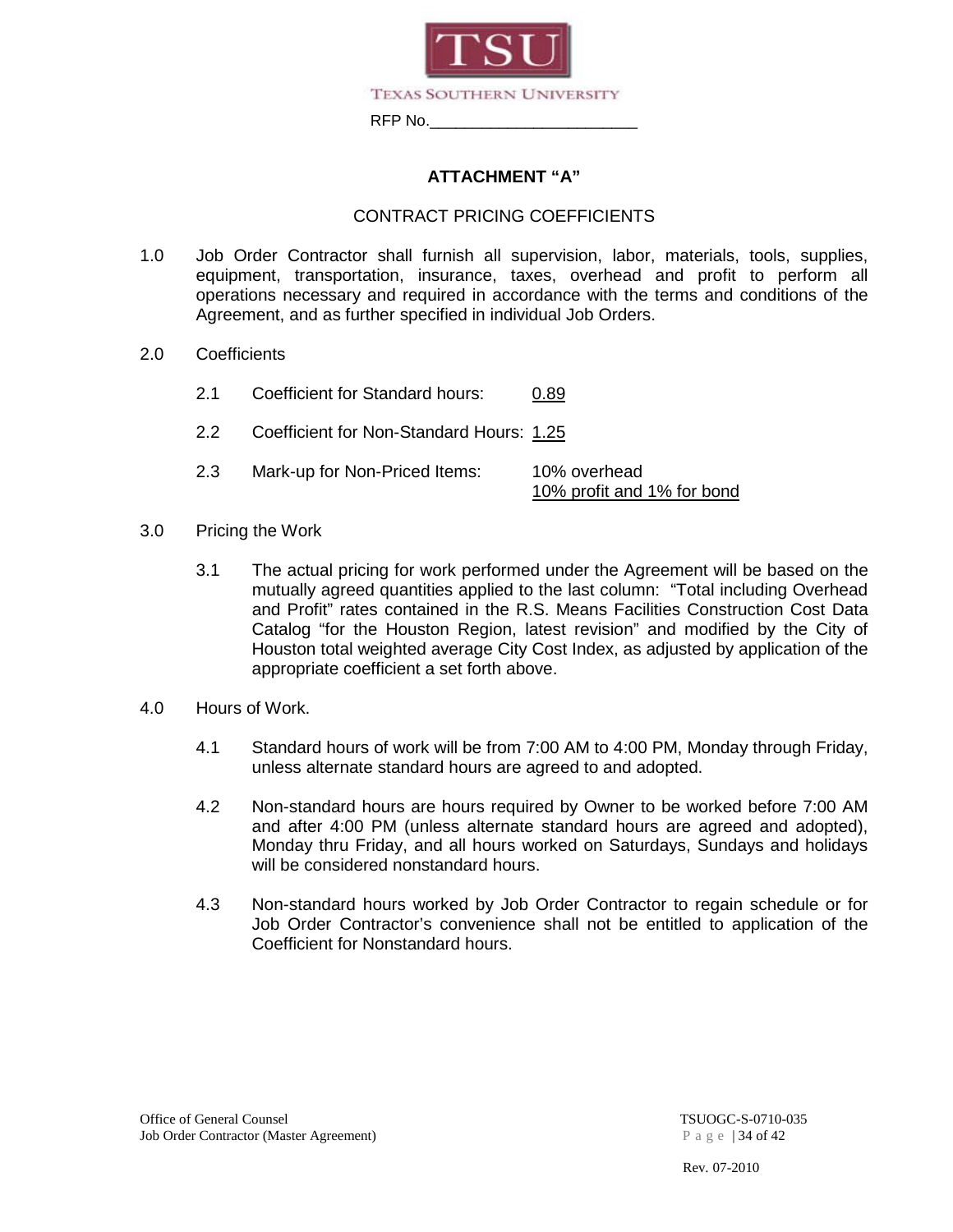

#### **ATTACHMENT "B"**

#### SCOPE OF SERVICES

#### 1.0 GENERAL INFORMATION

This is a fixed unit price, indefinite quantity type Agreement for the performance of a broad range of construction, repair and maintenance work on an as-needed basis as may be required by Owner. The specific work requirements will be identified in Job Orders to be issued by Owner.

#### 2.0 DOCUMENTS

- 2.1 The currently applicable (current version for the site of the Work) Unit Price Book contains pricing information for the Work to be accomplished in the unit of measure specified. The Unit Price Book will be updated effective upon receipt by Job Order Contractor of any periodic updating. Previously issued Job Orders and Changes will not be retroactively re-priced although any Changes priced after receipt of an update will be priced by the updated version of the Unit Price Book.
- 2.2 The Construction Specifications Institute (CSI) construction specifications in effect at Agreement signing shall be the specifications under this Agreement.

#### 3.0 WORK AUTHORIZATION

Any Work required under this Agreement shall be authorized by issuance of formal, written Job Orders, as follows:

- 3.1 As the need exists (as determined by Owner) for performance under the terms of this Contract, Owner will notify Job Order Contractor of an existing requirement.
- 3.2 Upon the receipt of this notification, Job Order Contractor shall respond within two (2) working days, or as otherwise agreed by:
	- 3.2.1 Visiting the proposed site in the company of Owner; or,
	- 3.2.2 Establishing contact with Owner to further define the scope of the requirement.
- 3.3 After mutual agreement on the scope of the individual requirement, Job Order Contractor shall then prepare a proposal for accomplishment of the task unless Job Order Contractor, in its sole discretion, elects not to undertake the Work. If the Work is declined, Job Order Contractor will so notify Owner in a timely manner.
- 3.4 The Unit Price Book shall serve as the basis for establishing the value of the Work to be performed.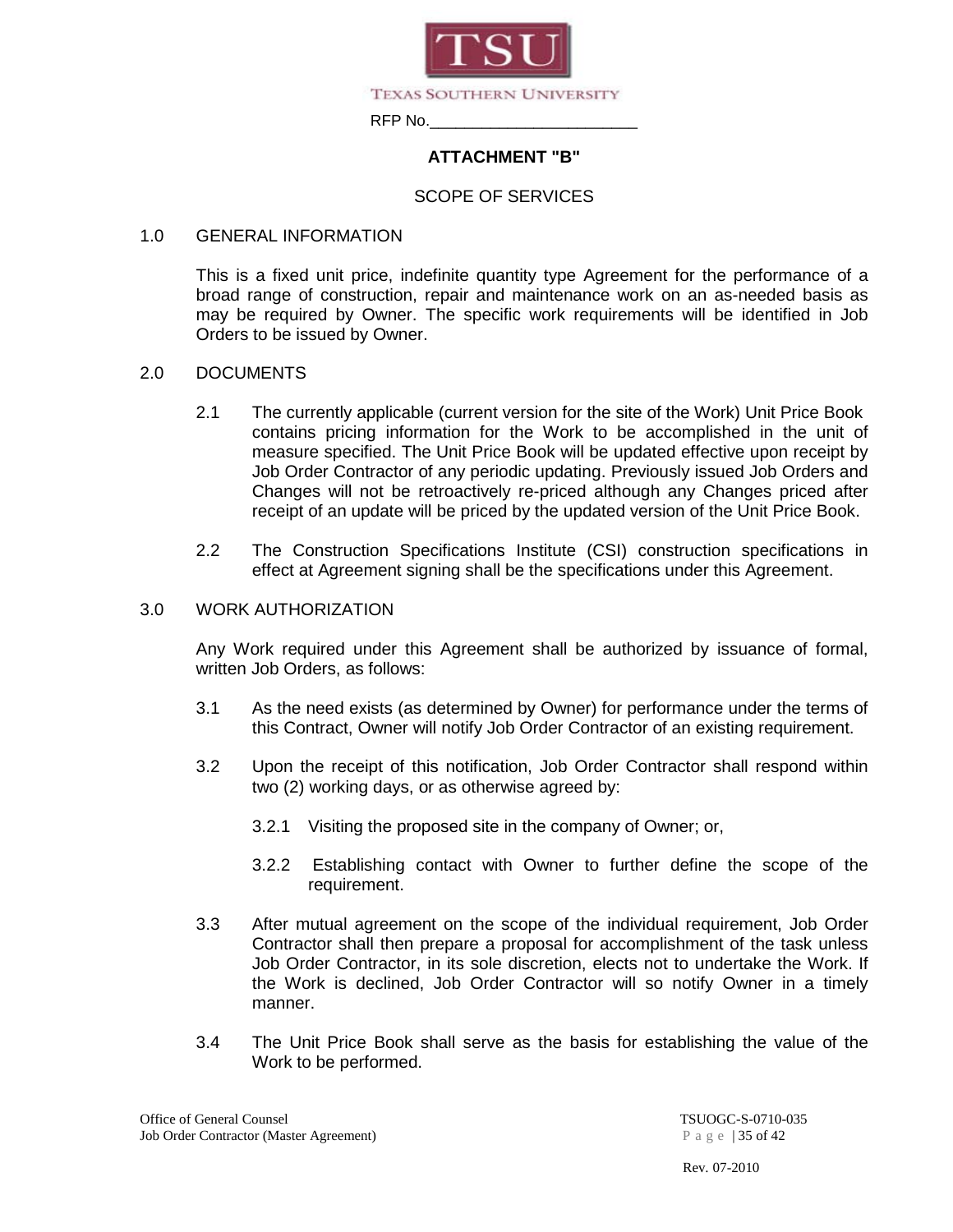

- 3.5 Job Order Contractor's proposal shall be submitted within ten (10) working days unless otherwise agreed.
- 3.6 Upon receipt of Job Order Contractor's proposal, Owner will review the proposal for completeness and will reach agreement with Job Order Contractor on pricing, schedule, and all other terms, prior to issuance of a Job Order or Notice to Proceed.
- 3.7 In the event Owner does not issue a Job Order or Notice to Proceed after receipt of Job Order Contractor's proposal, Owner is not obligated to reimburse Job Order Contractor for any costs incurred in the preparation of the proposal.

#### 4.0 SCHEDULING OF WORK

- 4.1 For each Job Order, Owner will issue a Notice to Proceed or other notification document the Owner requires. The first day of performance under a Job Order shall be the effective date specified in the Notice to Proceed. Any preliminary work started or material ordered or purchased before receipt of the Notice to Proceed shall be at the risk and expense of Job Order Contractor. Job Order Contractor shall diligently perform the Work to completion within the time set forth in the Job Order. The period of performance includes allowance for mobilization, holidays, weekend days, normal inclement weather, and cleanup. Therefore, claims for delay based on these elements will not be allowed. When Job Order Contractor considers the Work complete and ready for its intended use, Job Order Contractor shall request Owner to inspect the Work to determine the status of completion. When Owner determines the Work to be substantially complete, Owner will issue a Certificate of Substantial Completion with a list of items to be completed or corrected prior to final payment for the Job Order. Job Order Contractor shall proceed promptly to complete and correct items on the list.
- 4.2 Job placement of materials and equipment shall be made with a minimum of interference to Owner operations and personnel.
- 4.3 Furniture and portable office equipment in the immediate work area will be moved by Job Order Contractor and replaced to its original location. If the furniture and portable office equipment cannot be replaced to its original location, Owner will designate new locations. If furniture and portable office equipment (or other items) must be moved and/or stored outside the immediate area, Owner will compensate Job Order Contractor for any such transportation and storage costs incurred.
- 4.4 Job Order Contractor shall take all precautions to ensure that no damage will result from its operations to private or public property. All damages shall be repaired or replaced by Job Order Contractor at no cost to Owner.
- Office of General Counsel<br>
Job Order Contractor (Master Agreement)<br>  $P \text{ a } g \text{ e } | 36 \text{ of } 42$ 4.5 Job Order Contractor shall be responsible for providing all necessary traffic control, such as street blockages, traffic cones, flagmen, etc., as required for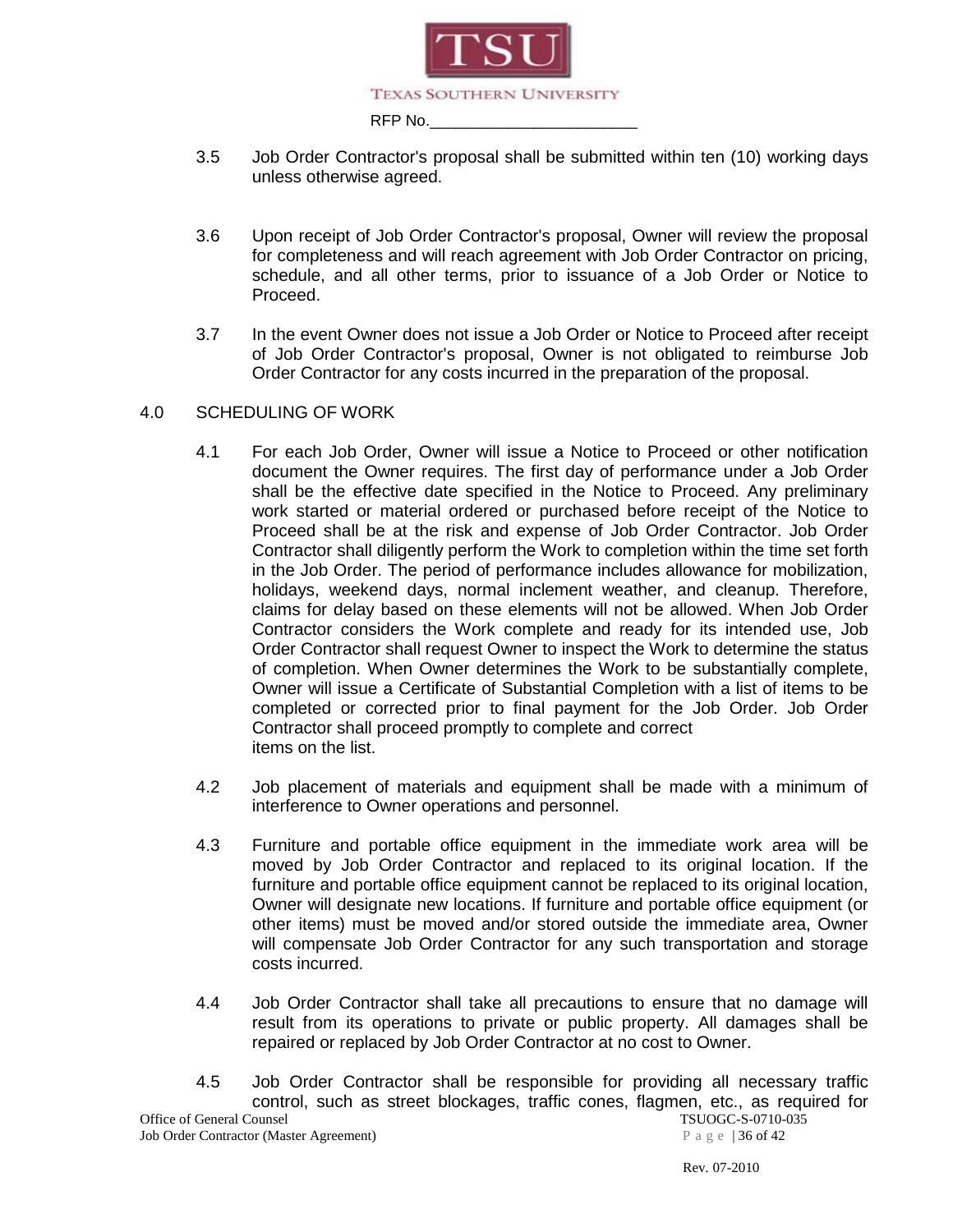

each Job Order. Proposed traffic control methods shall be submitted to Owner for approval.

#### 5.0 QUALITY ASSURANCE/QUALITY CONTROL PROGRAM

Job Order Contractor shall submit, for Owner approval, a Quality Assurance/Quality Control Plan within fifteen (15) calendar days after issuance of the initial Job Order. This plan should address all aspects of quality control including responsibility for surveillance of work, documentation, trend analysis, corrective action and interface with Owner's inspectors.

#### 6.0 DESIGN

Job Order Contractor's duties under the Agreement include the preparation of shop drawings or sketches necessary to permit orderly construction of Owner's design plans. Job Order Contractor agrees to provide detailed design drawings and plans if requested by Owner.

#### 7.0 OWNER-FURNISHED UTILITIES

Owner shall provide at no cost to Job Order Contractor utilities and toilet facilities that are existing and available at each site for work performed under the Contract. If utilities and/or toilet facilities are not existing and available, an equitable price will be negotiated and included in the Job Order to compensate Job Order Contractor for providing such items.

#### 7.1 Water:

Owner shall furnish to Job Order Contractor from existing Owner facilities and without cost to Job Order Contractor, a supply of water necessary for the performance of work under this Agreement. Owner will in no case furnish or install any required supply connections and piping for the purpose of implementing the availability of the water supply. It is the responsibility of Job Order Contractor to determine the extent to which existing Owner water supply source is adequate for the needs of the Contract.

All taps, connections, and accessory equipment required in making the water supply source available will be accomplished by and at the expense of Job Order Contractor. All work in connection therewith shall be coordinated, scheduled, and performed as directed and approved by Owner. Said taps, connections, and accessory equipment shall be maintained by Job Order Contractor in a workmanlike manner in accordance with the rules and regulations of the local authority.

Upon completion of this Agreement the removal of all taps, connections and accessories will be accomplished by and at the expense of Job Order Contractor so as to leave the water supply source and facility in its original condition. Such removal shall also be subject to the approval of Owner.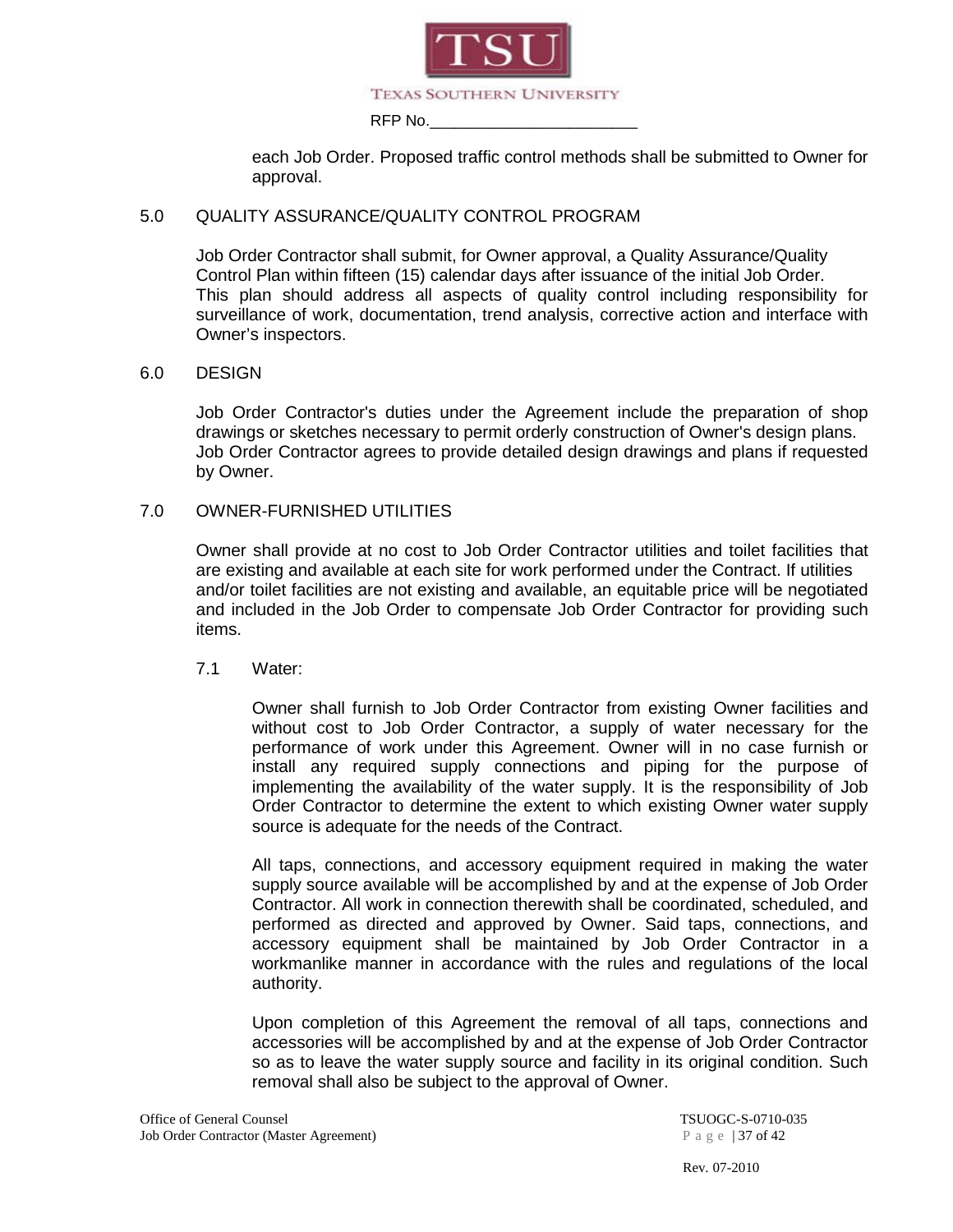

#### 7.2 Electricity:

Owner shall furnish to Job Order Contractor from existing Owner facilities and without cost to Job Order Contractor, electricity necessary for the performance of work under this Contract. It is the responsibility of Job Order Contractor to determine the extent to which existing Owner electrical facilities are adequate for the needs of this Contract.

All taps, connections, and necessary equipment required in making the electrical power available will be accomplished by and at the expense of Job Order Contractor. All work in connection therewith shall be coordinated, scheduled and performed as directed and approved by Owner. Said taps, connections, and accessory equipment shall be maintained by Job Order Contractor in a workmanlike manner in accordance with the rules and regulations of the local authority.

Upon completion of this Contract the removal of all taps, connections and accessories will be accomplished by and at the expense of Job Order Contractor so as to leave the electrical power source and facility in its original condition. Such removal shall also be subject to the approval of Owner.

#### 8.0 WORK BY OWNER

Owner reserves the right to undertake or award Agreements for the performance of the same or similar type work contemplated herein, and to do so will not breach or otherwise violate the Agreement.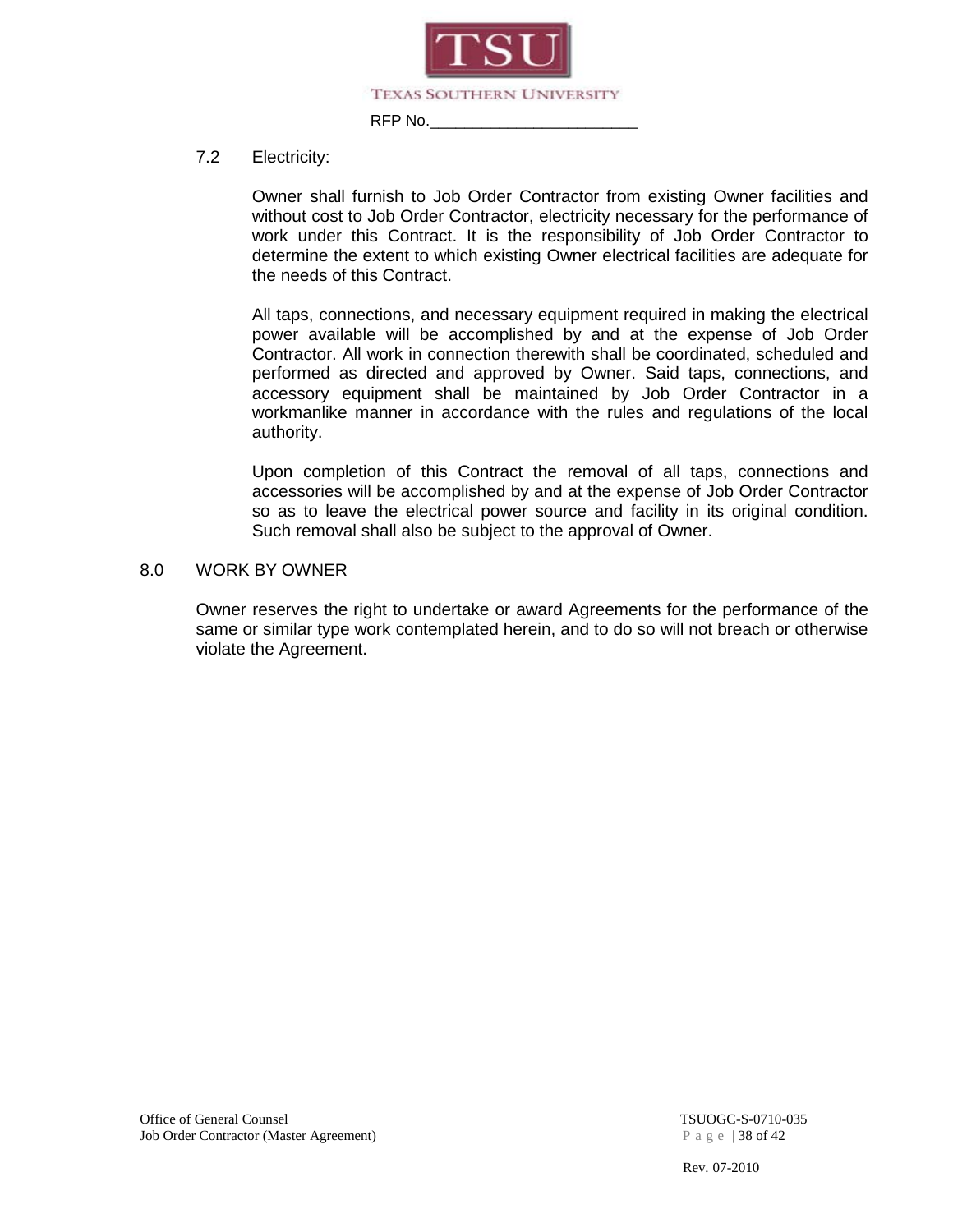

#### **ATTACHMENT "C"**

#### ADDITIONAL CONTRACT TERMS FOR JOC PROGRAM

- 1.0 Job Order Contractor's claims for breach of this Agreement that are not resolved informally are governed by Texas Government Code, Chapter 2260, as it may be amended from time to time, unless preempted by other applicable law. The submission, procession and resolution of Contractor's claims are governed by rules adopted by the Texas Attorney General at 1 Tex. Admin. Code, as currently effective or subsequently amended.
- 2.0 Job Order Contractor agrees to allocate work and procurement to underutilized businesses in accordance with the Owner's Historically Underutilized Business guidelines. No changes to the Plan may be made unless approved in writing by the Owner. While the Contract is in effect and until the expiration of one year after final completion, the Owner may require information from the Contractor, and may conduct audits, to assure that the guidelines are being followed/were followed.
- 3.0 Job Order Contractor shall insure that Texas Department of Health licensed individuals, consultants or companies are used for any required asbestos work including asbestos inspection, asbestos abatement, asbestos plans/specifications, asbestos project management and third party asbestos monitoring. Job Order contractor shall provide at Substantial Completion and Final Completion, a notarized affidavit to the Owner and/or the Architect stating that no asbestos containing material or work was provided, installed, furnished or added to the Project, along with all necessary material safety data sheets of all products used in the constructions of the Project. Job Order Contractor shall take whatever measures necessary to insure that all employees, suppliers, fabricators, material men, subcontractors, or their assigns, comply with this requirement. Job Order contractor shall ensure that all materials used on this Project shall be certified as non Asbestos Containing Building Materials (ACBM) and shall ensure compliance with such from his subcontractors and any assigns. Job Order Contractor shall ensure compliance with all applicable laws relating to asbestos and hazardous pollutants. Job Order contractor shall further ensure that every subcontractor shall provide a notarized statement that no asbestos or asbestos containing materials have been used, provided, or left on this Project and shall provide all material safety data sheets on all products used in the Work or Project.
- 4.0 Job Order Contractor acknowledges that it is engaged as an independent contractor and that Owner shall have no responsibility to provide Contractor or its employees with transportation, insurance or other fringe benefits normally associated with employee status. Job Order contractor is responsible for all income taxes required by applicable law.
- 5.0 Job Order Contractor shall treat any Owner supplied information or information pertaining to Owner's business as confidential and shall not disclose any such information to others except as necessary for the performance of this Agreement or as authorized by the Owner in writing.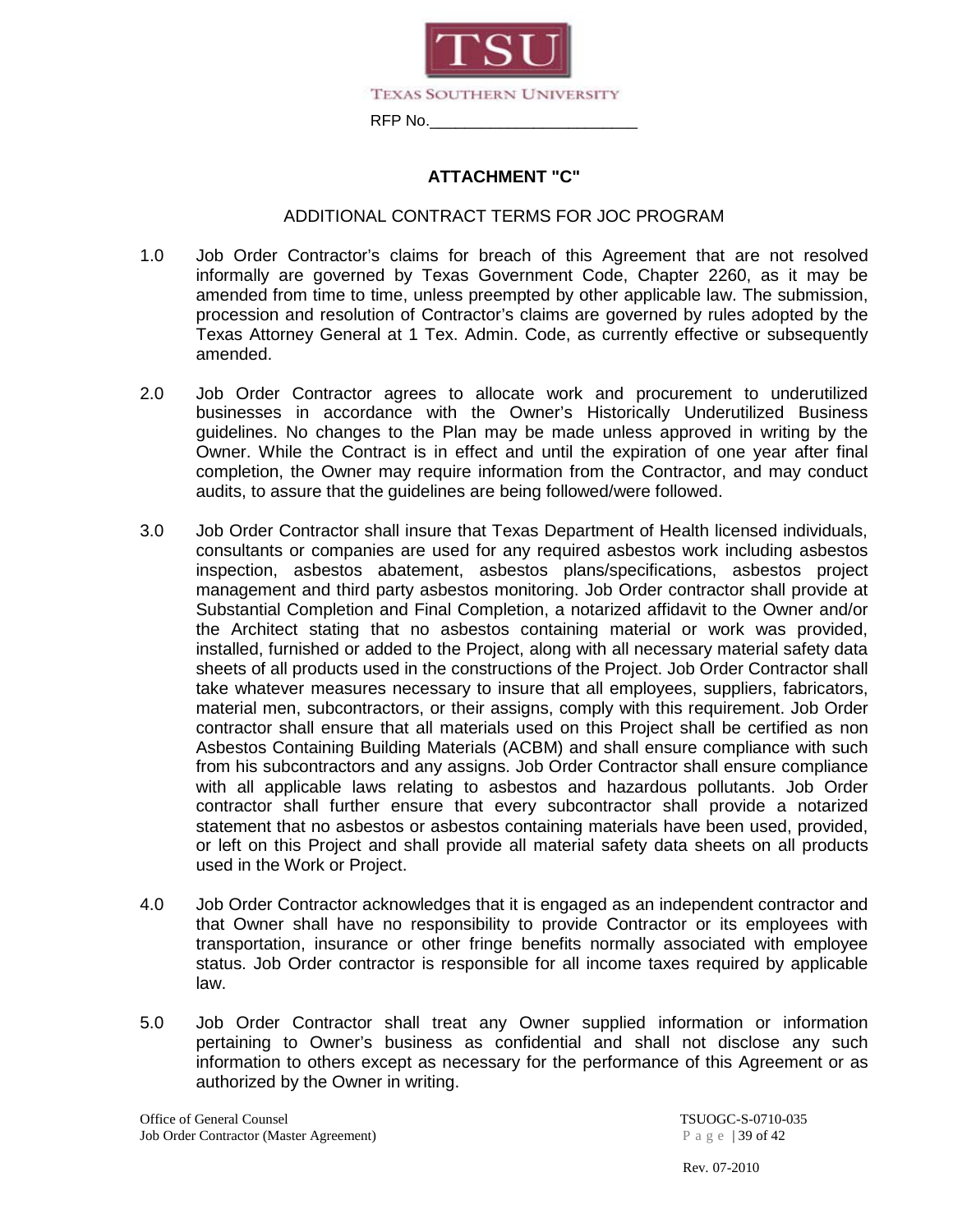

- 6.0 Owner and Job Order Contractor, respectively, bind themselves, their partners, successors, assigns and legal representatives to the other party to the terms and conditions of this Agreement, duties hereunder and/or fees due hereunder may not be assigned or delegated to a third party without written consent of Owner. The benefits and burdens of this Agreement are, however, assignable by Owner.
- 7.0 Job Order Contractor agrees not to subcontract any part of the work without the prior written consent of Owner. If subcontracting is permitted, Job Order Contractor must identify the subcontractor(s) to Owner prior to any subcontractor beginning work. Submission and approval of a Historically Underutilized businesses (HUB) Sub Contractor Plan is considered consent under this Agreement.
- 8.0 All information, documentation and other material submitted by the Contractor may be subject to public disclosure under the Public Information Act, Texas Government Code Chapter 552.
- 9.0 Pursuant to Section 231.006, Texas Family code, Job Order Contractor certifies that is not ineligible to receive the award of or payments under this Agreement and acknowledges that this Agreement may be terminated and payment may be withheld if this certification is inaccurate.
- 10.0 Job Order Contractor certifies that it is not currently delinquent in the payment of any Franchise Taxes due under Chapter 171 of the Texas Tax Code, or that the corporation or limited liability company is exempt from the payment of such taxes, or that the corporation or limited liability company is an out-of-state corporation or limited liability company that is not subject to the Texas Franchise Tax, whichever is applicable.
- 11.0 Pursuant to Sections 2107.008 and 2252.093, Texas Government Code, Job Order Contractor agrees that any payments owing to Job Order Contractor under this Agreement may be applied directly toward any debt or delinquency that Job Order Contractor owes the State of Texas or any agency of the State of Texas regardless of when it arises, until such debt or delinquency is paid in full.
- 12.0 Owner is a tax exempt State of Texas Agency under Chapter 151, Texas Tax Code and an institution of higher education. Job Order Contractor shall avail itself of all tax exemptions applicable to Job Order Contractor's work or expenses.
- 13.0 Pursuant to Section 2155.004, Texas Government Code, Job Order Contractor certifies that the individual or business entity named in this Agreement is not ineligible to receive the award of or payments under this Agreement and acknowledges that this Agreement may be terminated and payment withheld if this certification is inaccurate.
- 14.0 The captions of paragraphs in this Agreement are for convenience only and shall not be considered or referred to in resolving questions of interpretation or construction.

Office of General Counsel<br>
Job Order Contractor (Master Agreement)  $P \text{ a } g \text{ e } |40 \text{ of } 42$ 15.0 No delay or omission by either party in exercising any right or power provided under the provisions of this Agreement shall impair any such right or power or be construed to be a waiver of the right or power. A written waiver granted by either of the parties of any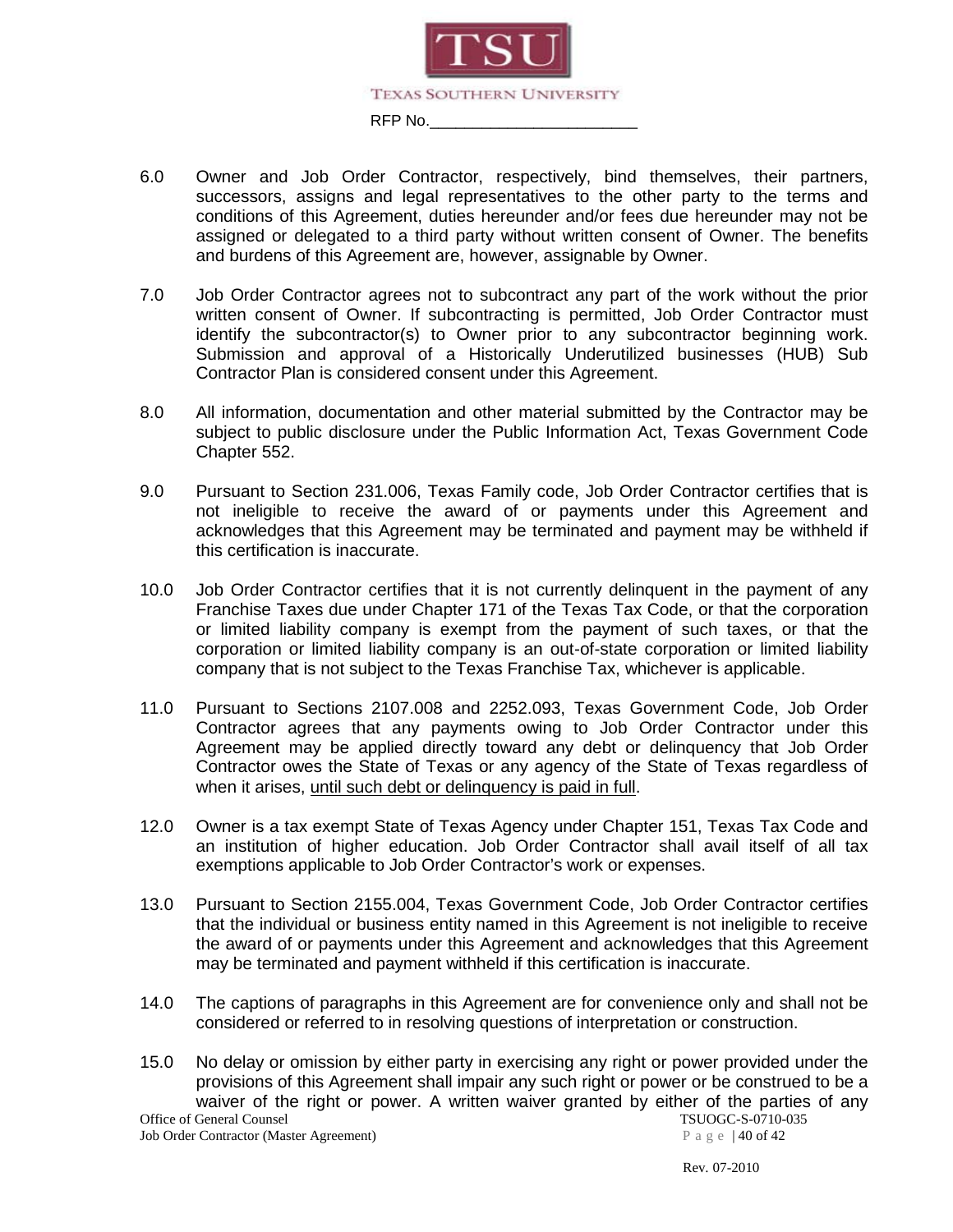

provision of this Agreement shall not be construed as a future waiver of that provision or a waiver of any other provision of the Agreement.

- 16.0 No party shall be liable or responsible to the other for any loss or damage or for any delays or failure to perform under this Agreement due to causes beyond its reasonable control, including, but not limited to, acts of God, employee strikes, epidemics, war, riots, flood, fire, sabotage, terrorist acts or any other circumstances of like character.
- 17.0 This Agreement constitutes the sole and only agreement between the parties with respect to the services contracted for and supersedes any prior understandings, written or oral. No modifications, alteration or waiver of this Agreement or any of its provisions shall be effective unless in writing and signed by both parties. No course of prior dealings, no usage of trade, and no course of performance shall be used to modify, supplement or explain any terms used in this Agreement.
- 18.0 By signature hereon, Job Order Contractor certifies that no member of the Board of Regents of Texas Southern University or Executive Officers has a financial interest, directly or indirectly, in the transaction that is the subject of this contract.
- 19.0 If Contractor will provide services under this Agreement, Contractor covenants and agrees that in accordance with Section 2155.4441, Texas Government Code, in performing its duties and obligations under this Agreement, Contractor shall purchase products and materials produced in Texas when such products and materials are available at a price and delivery time comparable to products and materials produced outside of Texas.
- 20.0 If contractor is a corporation or a limited liability company, Job Order Contractor warrants, represents, and agrees that (1) it is duly organized, validly existing and in good standings under the laws of the state of its incorporation or organization; (2) it is duly authorized and in good standing to conduct business in the State of Texas; (3) it has all necessary power and has received all necessary approvals to execute and deliver this Agreement; and (4) the individual executing this Agreement on behalf of Job Order Contractor has been duly authorized to act for and bind Job Order Contractor.
- 21.0 The Job Order Contractor shall ensure that it and all of its Subcontractors and assigns prevent illegal dumping of litter in accordance with applicable law.
- 22.0 Job Order Contractor and its employees, agents, representatives and subcontractors have read and understand Texas Southern University's Ethics and Conflicts of Interest Policy which has been made available to Job Order Contractor and is also available at www.tsu.edu. Neither Job Order Contractor nor its employees, agents, representatives or subcontractors will assist or cause University employees to violate University's Ethics and Conflicts of Interest Policy or applicable state ethics laws or rules.